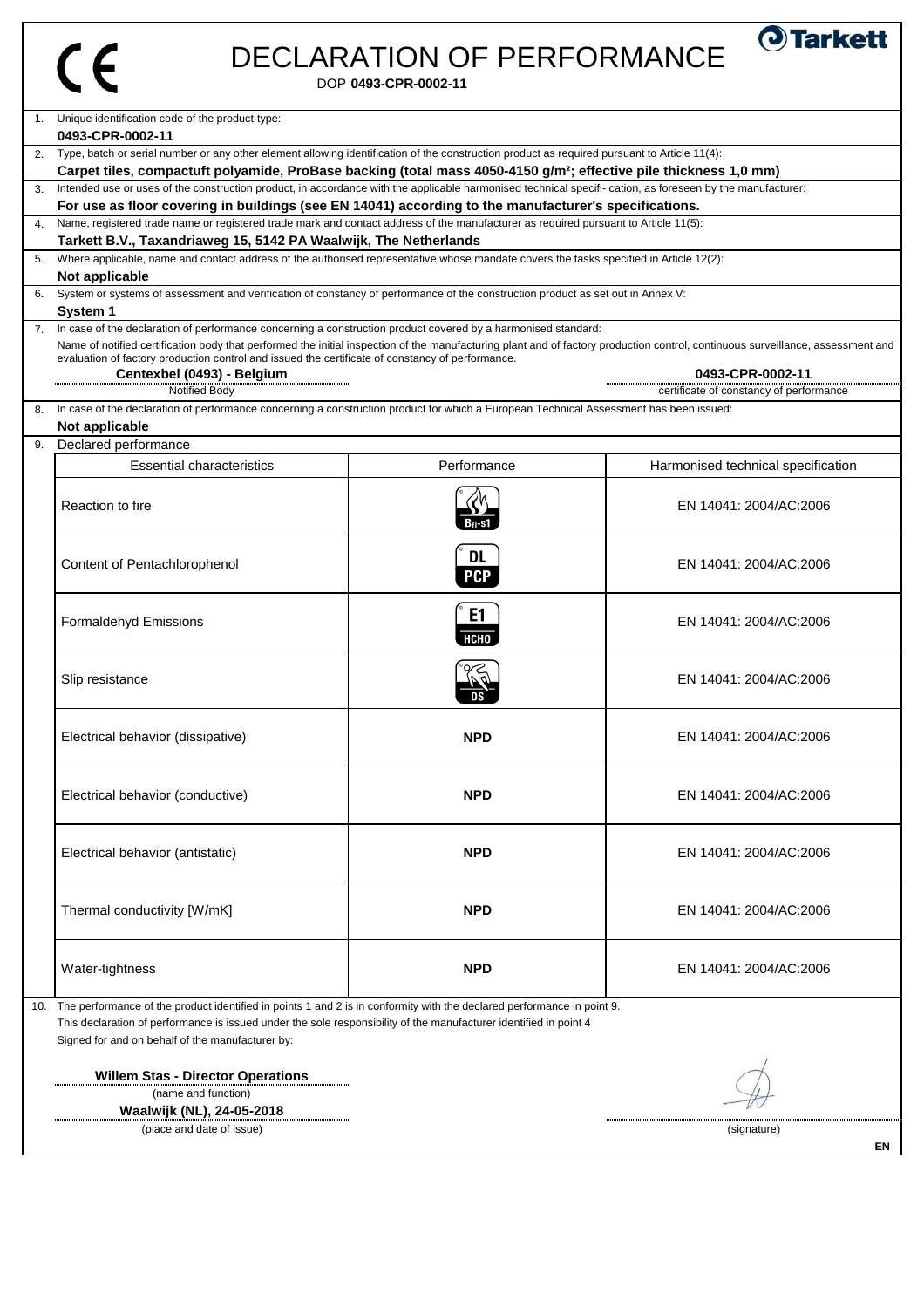### DOP **0493-CPR-0002-11** PRESTATIEVERKLARING



| $1_{\cdot}$ | Unieke identificatiecode van het producttype:                                                                                                                                                                                                                          |                |                                          |
|-------------|------------------------------------------------------------------------------------------------------------------------------------------------------------------------------------------------------------------------------------------------------------------------|----------------|------------------------------------------|
|             | 0493-CPR-0002-11                                                                                                                                                                                                                                                       |                |                                          |
| 2.          | Type-, partij- of serienummer, dan wel een ander identificatiemiddel voor het bouwproduct, zoals voorgeschreven in artikel 11, lid 4:<br>Carpet tiles, compactuft polyamide, ProBase backing (total mass 4050-4150 g/m <sup>2</sup> ; effective pile thickness 1,0 mm) |                |                                          |
| 3.          |                                                                                                                                                                                                                                                                        |                |                                          |
|             | Beoogde gebruiken van het bouwproduct, overeenkomstig de toepasselijke geharmoniseerde technische specificatie, zoals door de fabrikant bepaald:<br>Voor gebruik als vloerbekleding in gebouwen (zie EN 14041) volgens de specificaties van de fabrikant.              |                |                                          |
|             | Naam, geregistreerde handelsnaam of geregistreerd handelsmerk en contactadres van de fabrikant, zoals voorgeschreven in artikel 11, lid 5:                                                                                                                             |                |                                          |
| 4.          | Tarkett B.V., Taxandriaweg 15, 5142 PA Waalwijk, The Netherlands                                                                                                                                                                                                       |                |                                          |
| 5.          | Indien van toepassing, naam en contactadres van de gemachtigde wiens mandaat de in artikel 12, lid 2, vermelde taken bestrijkt:                                                                                                                                        |                |                                          |
|             | Niet van toepassing                                                                                                                                                                                                                                                    |                |                                          |
| 6.          | Het systeem of de systemen voor de beoordeling en verificatie van de prestatiebestendigheid van het bouwproduct, vermeld in bijlage V:                                                                                                                                 |                |                                          |
|             | <b>Systeem 1</b>                                                                                                                                                                                                                                                       |                |                                          |
| 7.          | Indien de prestatieverklaring betrekking heeft op een bouwproduct dat onder een geharmoniseerde norm valt:                                                                                                                                                             |                |                                          |
|             | Naam van aangemelde keuringsinstantie die de initiële inspectie van de productievestiging en de fabrieksproductiecontrole, het continue toezicht, de beoordeling en                                                                                                    |                |                                          |
|             | evaluatie van fabrieksproductiecontrole heeft uitgevoerd en die het certificaat van prestatiebestendigheid heeft uitgereikt.                                                                                                                                           |                |                                          |
|             | Centexbel (0493) - Belgium                                                                                                                                                                                                                                             |                | 0493-CPR-0002-11                         |
|             | Aangemelde instantie                                                                                                                                                                                                                                                   |                | certificaat van prestatiebestendigheid   |
| 8.          | Indien de prestatieverklaring betrekking heeft op een bouwproduct waarvoor een Europese technische beoordeling is afgegeven:                                                                                                                                           |                |                                          |
|             | Niet van toepassing                                                                                                                                                                                                                                                    |                |                                          |
| 9.          | Aangegeven prestatie                                                                                                                                                                                                                                                   |                |                                          |
|             | Essentiële kenmerken                                                                                                                                                                                                                                                   | Prestaties     | Geharmoniseerde technische specificaties |
|             |                                                                                                                                                                                                                                                                        |                |                                          |
|             | Reactie bij brand                                                                                                                                                                                                                                                      |                | EN 14041: 2004/AC:2006                   |
|             |                                                                                                                                                                                                                                                                        |                |                                          |
|             |                                                                                                                                                                                                                                                                        |                |                                          |
|             |                                                                                                                                                                                                                                                                        | <b>DL</b>      |                                          |
|             | Gehalte pentachloorfenol                                                                                                                                                                                                                                               | <b>PCP</b>     | EN 14041: 2004/AC:2006                   |
|             |                                                                                                                                                                                                                                                                        |                |                                          |
|             |                                                                                                                                                                                                                                                                        | E <sub>1</sub> |                                          |
|             | Uitstoot van formaldehyde                                                                                                                                                                                                                                              |                | EN 14041: 2004/AC:2006                   |
|             |                                                                                                                                                                                                                                                                        | нсно           |                                          |
|             |                                                                                                                                                                                                                                                                        |                |                                          |
|             | Slipweerstand                                                                                                                                                                                                                                                          |                | EN 14041: 2004/AC:2006                   |
|             |                                                                                                                                                                                                                                                                        |                |                                          |
|             |                                                                                                                                                                                                                                                                        |                |                                          |
|             | Elektrisch gedrag (verlies)                                                                                                                                                                                                                                            | <b>NPD</b>     | EN 14041: 2004/AC:2006                   |
|             |                                                                                                                                                                                                                                                                        |                |                                          |
|             |                                                                                                                                                                                                                                                                        |                |                                          |
|             |                                                                                                                                                                                                                                                                        | <b>NPD</b>     | EN 14041: 2004/AC:2006                   |
|             | Elektrisch gedrag (geleidend)                                                                                                                                                                                                                                          |                |                                          |
|             |                                                                                                                                                                                                                                                                        |                |                                          |
|             |                                                                                                                                                                                                                                                                        |                |                                          |
|             | Elektrisch gedrag (antistatisch)                                                                                                                                                                                                                                       | <b>NPD</b>     | EN 14041: 2004/AC:2006                   |
|             |                                                                                                                                                                                                                                                                        |                |                                          |
|             |                                                                                                                                                                                                                                                                        |                |                                          |
|             | Warmtegeleiding [W/mK]                                                                                                                                                                                                                                                 | <b>NPD</b>     | EN 14041: 2004/AC:2006                   |
|             |                                                                                                                                                                                                                                                                        |                |                                          |
|             |                                                                                                                                                                                                                                                                        |                |                                          |
|             | Waterdichtheid                                                                                                                                                                                                                                                         | <b>NPD</b>     | EN 14041: 2004/AC:2006                   |
|             |                                                                                                                                                                                                                                                                        |                |                                          |
|             | 10. De prestaties van het in de punten 1 en 2 omschreven product zijn conform de in punt 9 aangegeven prestaties.                                                                                                                                                      |                |                                          |
|             | and with a complete the starting of a construction of a complete control 1911 to a future of a complete th                                                                                                                                                             |                |                                          |

Deze prestatieverklaring wordt verstrekt onder de exclusieve verantwoordelijkheid van de in punt 4 vermelde fabrikant: Ondertekend voor en namens de fabrikant door:

**Willem Stas - Director Operations** .................. (naam en functie)

**Waalwijk (NL), 24-05-2018** (plaats en datum van afgifte) (handtekening)

 $-\nu$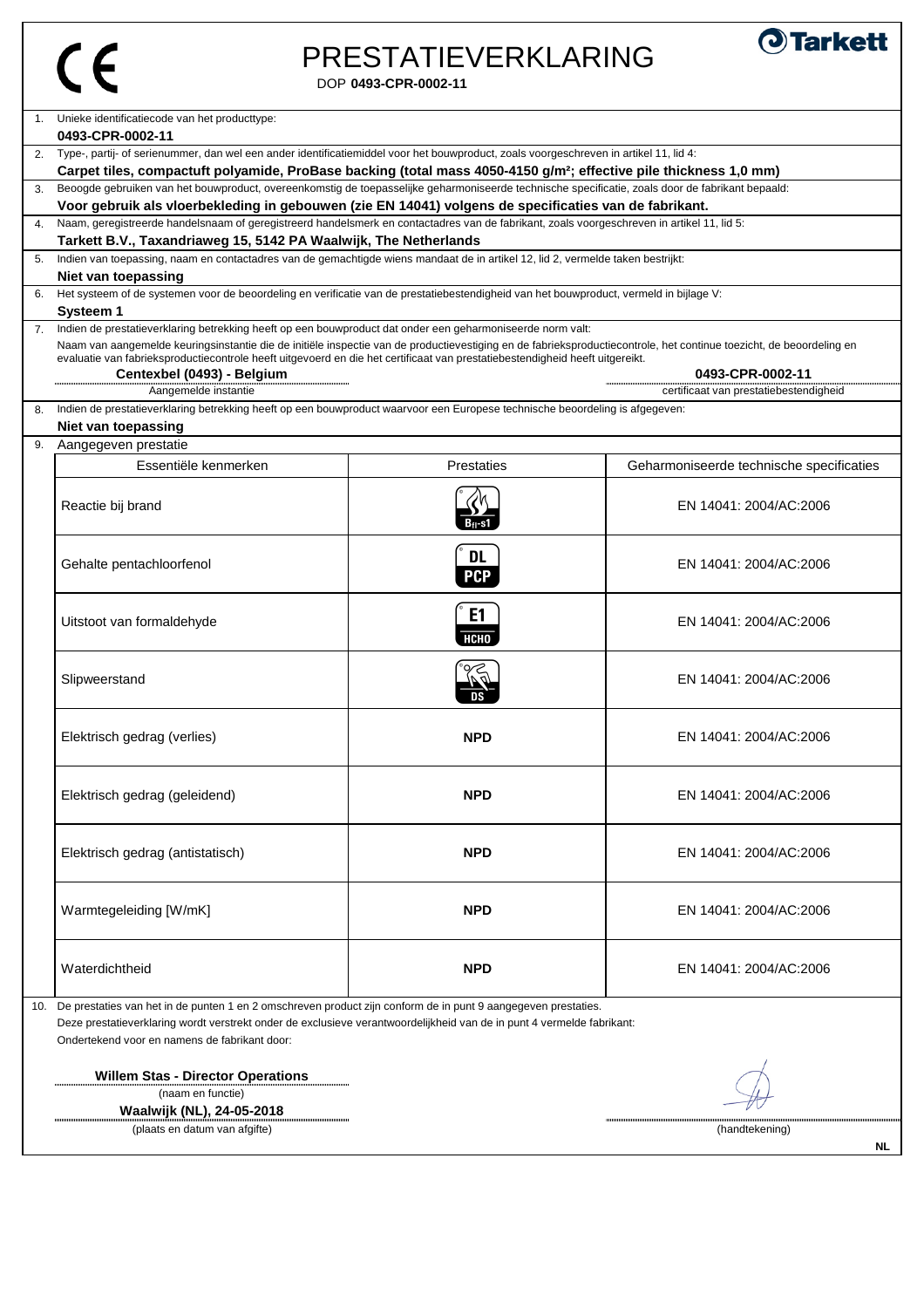| P<br>وجا |
|----------|
|          |

# LEISTUNGSERKLÄRUNG



DOP **0493-CPR-0002-11**

| 1.  | Eindeutiger Kenncode des Produkttyps:                                                                                                                                                                                                                      |                         |                                      |
|-----|------------------------------------------------------------------------------------------------------------------------------------------------------------------------------------------------------------------------------------------------------------|-------------------------|--------------------------------------|
|     | 0493-CPR-0002-11                                                                                                                                                                                                                                           |                         |                                      |
|     | 2. Typen-, Chargen- oder Seriennummer oder ein anderes Kennzeichen zur Identifikation des Bauprodukts gemäß Artikel 11 Absatz 4:                                                                                                                           |                         |                                      |
|     | Carpet tiles, compactuft polyamide, ProBase backing (total mass 4050-4150 g/m <sup>2</sup> ; effective pile thickness 1,0 mm)                                                                                                                              |                         |                                      |
| 3.  | Vom Hersteller vorgesehener Verwendungszweck oder vorgesehene Verwendungszwecke des Bauprodukts gemäß der anwendbaren harmonisierten technischen<br>Spezifikation:                                                                                         |                         |                                      |
|     | Zur Nutzung als Bodenbelag in Gebäuden (siehe EN 14041) gemäß den Spezifikationen des Herstellers.                                                                                                                                                         |                         |                                      |
| 4.  | Name, eingetragener Handelsname oder eingetragene Marke und Kontaktanschrift des Herstellers gemäß Artikel 11 Absatz 5:                                                                                                                                    |                         |                                      |
|     | Tarkett B.V., Taxandriaweg 15, 5142 PA Waalwijk, The Netherlands                                                                                                                                                                                           |                         |                                      |
| 5.  | Gegebenenfalls Name und Kontaktanschrift des Bevollmächtigten, der mit den Aufgaben gemäß Artikel 12 Absatz 2 beauftragt ist:<br><b>Nicht zutreffend</b>                                                                                                   |                         |                                      |
|     | System oder Systeme zur Bewertung und Überprüfung der Leistungsbeständigkeit des Bauprodukts gemäß Anhang V:                                                                                                                                               |                         |                                      |
|     | <b>System 1</b>                                                                                                                                                                                                                                            |                         |                                      |
| 7.  | Im Falle der Leistungserklärung, die ein Bauprodukt betrifft, das von einer harmonisierten Norm erfasst wird:                                                                                                                                              |                         |                                      |
|     | Name der notifizierten Produktzertifierungsstelle, die die Erstinspektion des Herstellerwerks und der werkseigenen Produktionskontrolle, laufende Überwachung, Bewertung                                                                                   |                         |                                      |
|     | und Evaluierung der werkseigenen Produktionskontrolle durchgeführt und die Bescheinigung der Leistungsbeständigkeit ausgestellt hat.                                                                                                                       |                         |                                      |
|     | Centexbel (0493) - Belgium                                                                                                                                                                                                                                 |                         | 0493-CPR-0002-11                     |
|     | Notifizierte Stelle                                                                                                                                                                                                                                        |                         | Leistungsbeständigkeitsbescheinigung |
| 8.  | Im Falle der Leistungserklärung, die ein Bauprodukt betrifft, für das eine Europäische Technische Bewertung aus- gestellt worden ist:                                                                                                                      |                         |                                      |
|     | <b>Nicht zutreffend</b>                                                                                                                                                                                                                                    |                         |                                      |
| 9.  | Erklärte Leistungen                                                                                                                                                                                                                                        |                         |                                      |
|     | Wesentliche Merkmale                                                                                                                                                                                                                                       | Leistung                | Harmonisierte techn. Spezifikation   |
|     |                                                                                                                                                                                                                                                            |                         |                                      |
|     | <b>Brandverhalten</b>                                                                                                                                                                                                                                      | Bn-s1                   | EN 14041: 2004/AC:2006               |
|     | Gehalt an Pentachlorphenol                                                                                                                                                                                                                                 | <b>DL</b><br><b>PCP</b> | EN 14041: 2004/AC:2006               |
|     | Formaldehydemissionen                                                                                                                                                                                                                                      | E1<br><b>НСНО</b>       | EN 14041: 2004/AC:2006               |
|     | Rutschhemmung                                                                                                                                                                                                                                              |                         | EN 14041: 2004/AC:2006               |
|     | Elektrisches Verhalten (Ableitfähigkeit)                                                                                                                                                                                                                   | <b>NPD</b>              | EN 14041: 2004/AC:2006               |
|     | Elektrisches Verhalten (Leitfähigkeit)                                                                                                                                                                                                                     | <b>NPD</b>              | EN 14041: 2004/AC:2006               |
|     | Elektrisches Verhalten (antistatisch)                                                                                                                                                                                                                      | <b>NPD</b>              | EN 14041: 2004/AC:2006               |
|     | Wärmeleitfähigkeit [W/mK]                                                                                                                                                                                                                                  | <b>NPD</b>              | EN 14041: 2004/AC:2006               |
|     | Wasserdichtheit                                                                                                                                                                                                                                            | <b>NPD</b>              | EN 14041: 2004/AC:2006               |
| 10. | Die Leistung des Produkts/der Produkte gemäß den Nummern 1 und 2 entspricht der erklärten Leistung nach Nummer 9.<br>Verantwortlich für die Erstellung dieser Leistungserklärung ist allein der Hersteller oder der Bevollmächtigte gemäß Nummer 4 oder 5. |                         |                                      |

...........

Unterzeichnet für den Hersteller oder Bevollmächtigten und im Namen des Herstellers oder Bevollmächtigten von:

**Willem Stas - Director Operations** (Name und Funktion)

**Waalwijk (NL), 24-05-2018**

(Datum und Ort) (Unterschrift)

₩

**DE**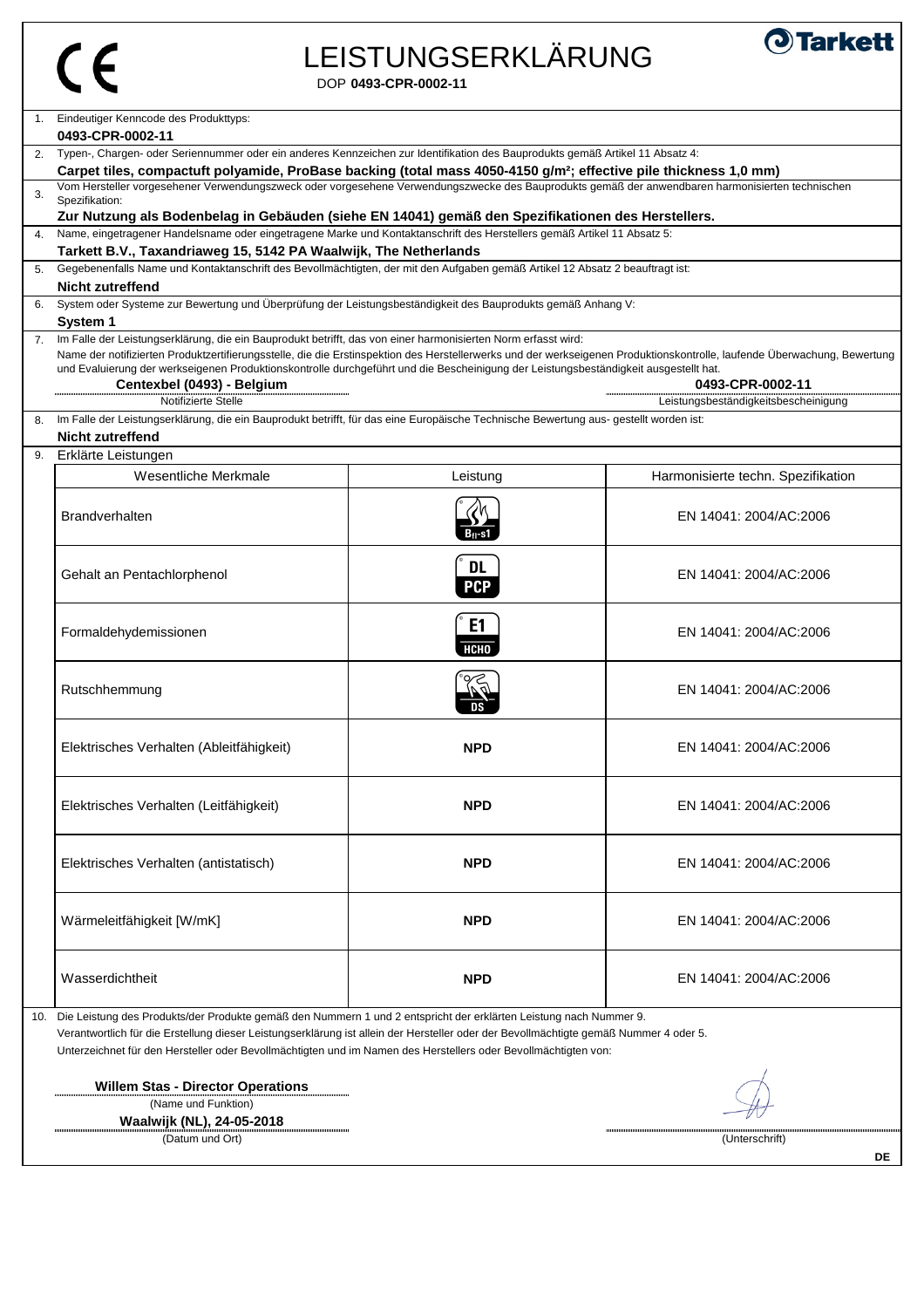| 6. | Code d'identification unique du produit type:<br>0493-CPR-0002-11<br>Numéro de type, de lot ou de série ou tout autre élément permettant l'identification du produit de construction, conformément à l'article 11, paragraphe 4:<br>Carpet tiles, compactuft polyamide, ProBase backing (total mass 4050-4150 g/m <sup>2</sup> ; effective pile thickness 1,0 mm)<br>3. Usage ou usages prévus du produit de construction, conformément à la spécification technique harmonisée appli- cable, comme prévu par le fabricant:<br>Pour une utilisation comme revêtement de sol dans les bâtiments (voir EN 14041) selon les spécifications du fabricant.<br>Nom, raison sociale ou marque déposée et adresse de contact du fabricant, conformément à l'article 11, paragraphe 5:<br>Tarkett B.V., Taxandriaweg 15, 5142 PA Waalwijk, The Netherlands<br>5. Le cas échéant, nom et adresse de contact du mandataire dont le mandat couvre les tâches visées à l'article 12, paragraphe 2:<br>Pas applicable<br>Le ou les systèmes d'évaluation et de vérification de la constance des performances du produit de construction, conformément à l'annexe V:<br>Système 1 |                                                                                                                                                                                                                                                                                                                                                                                                                                                                    |                                          |  |  |
|----|--------------------------------------------------------------------------------------------------------------------------------------------------------------------------------------------------------------------------------------------------------------------------------------------------------------------------------------------------------------------------------------------------------------------------------------------------------------------------------------------------------------------------------------------------------------------------------------------------------------------------------------------------------------------------------------------------------------------------------------------------------------------------------------------------------------------------------------------------------------------------------------------------------------------------------------------------------------------------------------------------------------------------------------------------------------------------------------------------------------------------------------------------------------------|--------------------------------------------------------------------------------------------------------------------------------------------------------------------------------------------------------------------------------------------------------------------------------------------------------------------------------------------------------------------------------------------------------------------------------------------------------------------|------------------------------------------|--|--|
|    |                                                                                                                                                                                                                                                                                                                                                                                                                                                                                                                                                                                                                                                                                                                                                                                                                                                                                                                                                                                                                                                                                                                                                                    |                                                                                                                                                                                                                                                                                                                                                                                                                                                                    |                                          |  |  |
|    |                                                                                                                                                                                                                                                                                                                                                                                                                                                                                                                                                                                                                                                                                                                                                                                                                                                                                                                                                                                                                                                                                                                                                                    |                                                                                                                                                                                                                                                                                                                                                                                                                                                                    |                                          |  |  |
|    |                                                                                                                                                                                                                                                                                                                                                                                                                                                                                                                                                                                                                                                                                                                                                                                                                                                                                                                                                                                                                                                                                                                                                                    |                                                                                                                                                                                                                                                                                                                                                                                                                                                                    |                                          |  |  |
|    |                                                                                                                                                                                                                                                                                                                                                                                                                                                                                                                                                                                                                                                                                                                                                                                                                                                                                                                                                                                                                                                                                                                                                                    |                                                                                                                                                                                                                                                                                                                                                                                                                                                                    |                                          |  |  |
|    |                                                                                                                                                                                                                                                                                                                                                                                                                                                                                                                                                                                                                                                                                                                                                                                                                                                                                                                                                                                                                                                                                                                                                                    |                                                                                                                                                                                                                                                                                                                                                                                                                                                                    |                                          |  |  |
|    |                                                                                                                                                                                                                                                                                                                                                                                                                                                                                                                                                                                                                                                                                                                                                                                                                                                                                                                                                                                                                                                                                                                                                                    |                                                                                                                                                                                                                                                                                                                                                                                                                                                                    |                                          |  |  |
|    |                                                                                                                                                                                                                                                                                                                                                                                                                                                                                                                                                                                                                                                                                                                                                                                                                                                                                                                                                                                                                                                                                                                                                                    |                                                                                                                                                                                                                                                                                                                                                                                                                                                                    |                                          |  |  |
|    |                                                                                                                                                                                                                                                                                                                                                                                                                                                                                                                                                                                                                                                                                                                                                                                                                                                                                                                                                                                                                                                                                                                                                                    |                                                                                                                                                                                                                                                                                                                                                                                                                                                                    |                                          |  |  |
|    |                                                                                                                                                                                                                                                                                                                                                                                                                                                                                                                                                                                                                                                                                                                                                                                                                                                                                                                                                                                                                                                                                                                                                                    |                                                                                                                                                                                                                                                                                                                                                                                                                                                                    |                                          |  |  |
|    | Centexbel (0493) - Belgium                                                                                                                                                                                                                                                                                                                                                                                                                                                                                                                                                                                                                                                                                                                                                                                                                                                                                                                                                                                                                                                                                                                                         | 7. Dans le cas de la déclaration des performances concernant un produit de construction couvert par une norme harmonisée:<br>Nom de l'organisme de certification notifié qui a procédé à l'inspection initiale de l'usine et du système de contrôle de la production en usine, à la surveillance et à<br>l'évaluation continues du système de contrôle de la production en usine et à l'émission du certificat de constance des performances :<br>0493-CPR-0002-11 |                                          |  |  |
| 8. | Organisme notifié<br>Dans le cas de la déclaration des performances concernant un produit de construction pour lequel une évaluation technique européenne a été délivrée:                                                                                                                                                                                                                                                                                                                                                                                                                                                                                                                                                                                                                                                                                                                                                                                                                                                                                                                                                                                          |                                                                                                                                                                                                                                                                                                                                                                                                                                                                    | Certificat de constance des performances |  |  |
|    | Pas applicable                                                                                                                                                                                                                                                                                                                                                                                                                                                                                                                                                                                                                                                                                                                                                                                                                                                                                                                                                                                                                                                                                                                                                     |                                                                                                                                                                                                                                                                                                                                                                                                                                                                    |                                          |  |  |
| 9. | Performances déclarées                                                                                                                                                                                                                                                                                                                                                                                                                                                                                                                                                                                                                                                                                                                                                                                                                                                                                                                                                                                                                                                                                                                                             |                                                                                                                                                                                                                                                                                                                                                                                                                                                                    |                                          |  |  |
|    | Caractéristiques essentielles                                                                                                                                                                                                                                                                                                                                                                                                                                                                                                                                                                                                                                                                                                                                                                                                                                                                                                                                                                                                                                                                                                                                      | Performances                                                                                                                                                                                                                                                                                                                                                                                                                                                       | Spécifications techniques harmonisées    |  |  |
|    | Réaction au feu                                                                                                                                                                                                                                                                                                                                                                                                                                                                                                                                                                                                                                                                                                                                                                                                                                                                                                                                                                                                                                                                                                                                                    |                                                                                                                                                                                                                                                                                                                                                                                                                                                                    | EN 14041: 2004/AC:2006                   |  |  |
|    | Teneur en pentachlorophénol                                                                                                                                                                                                                                                                                                                                                                                                                                                                                                                                                                                                                                                                                                                                                                                                                                                                                                                                                                                                                                                                                                                                        | <b>DL</b><br><b>PCP</b>                                                                                                                                                                                                                                                                                                                                                                                                                                            | EN 14041: 2004/AC:2006                   |  |  |
|    | Émissions de formaldéhyde                                                                                                                                                                                                                                                                                                                                                                                                                                                                                                                                                                                                                                                                                                                                                                                                                                                                                                                                                                                                                                                                                                                                          | E1<br>НСНО                                                                                                                                                                                                                                                                                                                                                                                                                                                         | EN 14041: 2004/AC:2006                   |  |  |
|    | Résistance au glissement                                                                                                                                                                                                                                                                                                                                                                                                                                                                                                                                                                                                                                                                                                                                                                                                                                                                                                                                                                                                                                                                                                                                           | $\overline{DS}$                                                                                                                                                                                                                                                                                                                                                                                                                                                    | EN 14041: 2004/AC:2006                   |  |  |
|    | Comportement électrique (dissipatif)                                                                                                                                                                                                                                                                                                                                                                                                                                                                                                                                                                                                                                                                                                                                                                                                                                                                                                                                                                                                                                                                                                                               | <b>NPD</b>                                                                                                                                                                                                                                                                                                                                                                                                                                                         | EN 14041: 2004/AC:2006                   |  |  |
|    | Comportement électrique (conducteur)                                                                                                                                                                                                                                                                                                                                                                                                                                                                                                                                                                                                                                                                                                                                                                                                                                                                                                                                                                                                                                                                                                                               | <b>NPD</b>                                                                                                                                                                                                                                                                                                                                                                                                                                                         | EN 14041: 2004/AC:2006                   |  |  |
|    | Comportement électrique (antistatique)                                                                                                                                                                                                                                                                                                                                                                                                                                                                                                                                                                                                                                                                                                                                                                                                                                                                                                                                                                                                                                                                                                                             | <b>NPD</b>                                                                                                                                                                                                                                                                                                                                                                                                                                                         | EN 14041: 2004/AC:2006                   |  |  |
|    | Conductivité thermique [W/mK]                                                                                                                                                                                                                                                                                                                                                                                                                                                                                                                                                                                                                                                                                                                                                                                                                                                                                                                                                                                                                                                                                                                                      | <b>NPD</b>                                                                                                                                                                                                                                                                                                                                                                                                                                                         | EN 14041: 2004/AC:2006                   |  |  |
|    | Étanchéité                                                                                                                                                                                                                                                                                                                                                                                                                                                                                                                                                                                                                                                                                                                                                                                                                                                                                                                                                                                                                                                                                                                                                         | <b>NPD</b>                                                                                                                                                                                                                                                                                                                                                                                                                                                         | EN 14041: 2004/AC:2006                   |  |  |

**Willem Stas - Director Operations** (nom et fonction) **Waalwijk (NL), 24-05-2018**

(date et lieu de délivrance) est décret de la commune de la commune de la commune de la commune de la commune d

....................

 $\nu$ 

**FR**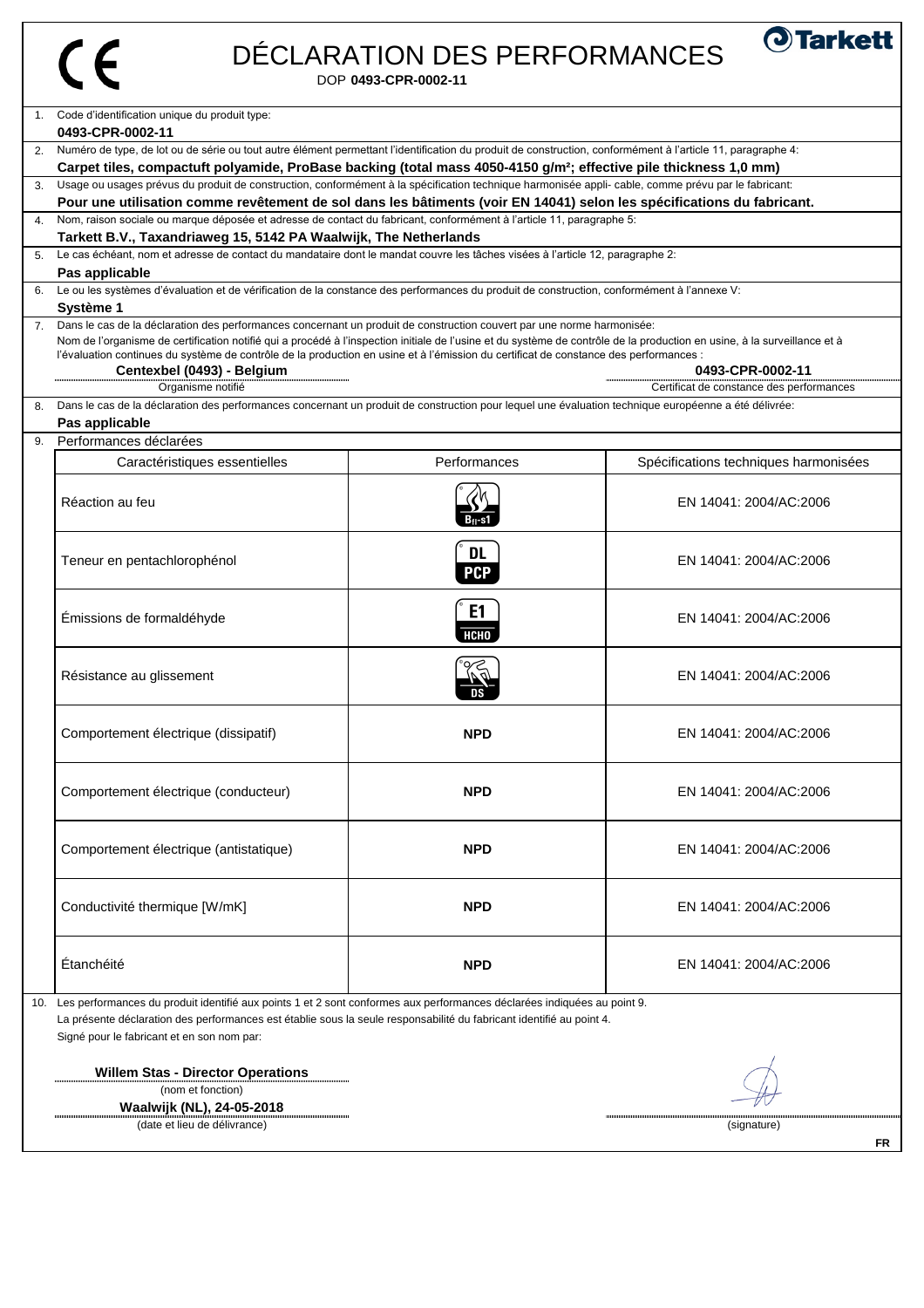| P<br>ويا<br>وي |
|----------------|
|                |

# DEARBHÚ FEIDHMÍOCHTA



DOP **0493-CPR-0002-11**

 (ainm agus feidhm) **Waalwijk (NL), 24-05-2018** ...............

| $\mathbf{1}$ . | Cód uathúil aitheantais an chineáil táirge:                                                                                                                                                                                                                                                            |             |                                            |  |
|----------------|--------------------------------------------------------------------------------------------------------------------------------------------------------------------------------------------------------------------------------------------------------------------------------------------------------|-------------|--------------------------------------------|--|
|                | 0493-CPR-0002-11                                                                                                                                                                                                                                                                                       |             |                                            |  |
| 2.             | Uimhir chineáil, baiscuimhir nó uimhir sraithe nó aon eilimint eile lena bhféadfar táirge foirgníochta a shainaithint, mar a cheanglaítear faoi Airteagal 11(4):                                                                                                                                       |             |                                            |  |
|                | Carpet tiles, compactuft polyamide, ProBase backing (total mass 4050-4150 g/m <sup>2</sup> ; effective pile thickness 1,0 mm)<br>An úsáid nó na húsáidí atá beartaithe don táirge foirgníochta, i gcomhréir leis an tsonraíocht theicniúil chomhchuibhithe is infheidhme, de réir mar a shamhlaíonn an |             |                                            |  |
| 3.             | monaróir:                                                                                                                                                                                                                                                                                              |             |                                            |  |
|                | Le úsáid mar chlúdaigh urláir i bhfoirgnimh (féach GA 14,041) de réir shonraíochtaí an mhonaróra.                                                                                                                                                                                                      |             |                                            |  |
| 4.             | Ainm, trádainm cláraithe nó trádmharc cláraithe agus seoladh an mhonaróra, mar a cheanglaítear faoi Airteagal 11(5):                                                                                                                                                                                   |             |                                            |  |
|                | Tarkett B.V., Taxandriaweg 15, 5142 PA Waalwijk, The Netherlands                                                                                                                                                                                                                                       |             |                                            |  |
| 5.             | I gcás inarb infheidhme, ainm agus seoladh teagmhála an ionadaí údaraithe a gcumhdaíonn a shainordú na cúraimí a shonraítear in Airteagal 12(2):                                                                                                                                                       |             |                                            |  |
|                | Ní bhaineann le hábhar                                                                                                                                                                                                                                                                                 |             |                                            |  |
| 6.             | Córas nó córais measúnaithe agus fíoraithe seasmhachta feidhmíochta an táirge foirgníochta mar atá leagtha amach in Iarscríbhinn V:<br>Córas 1                                                                                                                                                         |             |                                            |  |
|                | I gcás ina mbaineann an dearbhú feidhmíochta le táirge foirgníochta a chumhdaítear le caighdeán comhchuibhithe:                                                                                                                                                                                        |             |                                            |  |
|                | Ainm an chomhlachta deimhniúcháin in iúl go ndearna an t-iniúchadh tosaigh ar an ngléasra monaraíochta agus ar an rialú táirgeachta sa mhonarcha, faireachas                                                                                                                                           |             |                                            |  |
|                | leanúnach, measúnú leanúnach agus meastóireacht rialú táirgeachta sa mhonarcha agus d'eisigh an deimhniú maidir le seasmhacht feidhmíochta.                                                                                                                                                            |             |                                            |  |
|                | Centexbel (0493) - Belgium                                                                                                                                                                                                                                                                             |             | 0493-CPR-0002-11                           |  |
|                | comhlacht dá dtugtar fógra                                                                                                                                                                                                                                                                             |             | deimhniú maidir le seasmhacht feidhmíochta |  |
| 8.             | I gcás ina mbaineann an dearbhú feidhmíochta le táirge foirgníochta ar eisíodh Measúnú Teicniúil Eorpach ina leith:                                                                                                                                                                                    |             |                                            |  |
|                | Ní bhaineann le hábhar                                                                                                                                                                                                                                                                                 |             |                                            |  |
| 9.             | An fheidmíocht dhearbhaite                                                                                                                                                                                                                                                                             |             |                                            |  |
|                | Saintréithe sár-riachtanacha                                                                                                                                                                                                                                                                           | Performance | Sonraíocht theicniúil chomhchuibhithe      |  |
|                |                                                                                                                                                                                                                                                                                                        |             |                                            |  |
|                | Imoibriú le tine                                                                                                                                                                                                                                                                                       |             | EN 14041: 2004/AC:2006                     |  |
|                |                                                                                                                                                                                                                                                                                                        | B-r-s1      |                                            |  |
|                |                                                                                                                                                                                                                                                                                                        |             |                                            |  |
|                | Ábhar Peinteaclóraifeanól                                                                                                                                                                                                                                                                              | <b>DL</b>   | EN 14041: 2004/AC:2006                     |  |
|                |                                                                                                                                                                                                                                                                                                        | <b>PCP</b>  |                                            |  |
|                |                                                                                                                                                                                                                                                                                                        |             |                                            |  |
|                | Astuithe Formaldehyd                                                                                                                                                                                                                                                                                   | E1          | EN 14041: 2004/AC:2006                     |  |
|                |                                                                                                                                                                                                                                                                                                        | <b>НСНО</b> |                                            |  |
|                |                                                                                                                                                                                                                                                                                                        |             |                                            |  |
|                | Slip friotaíocht                                                                                                                                                                                                                                                                                       |             | EN 14041: 2004/AC:2006                     |  |
|                |                                                                                                                                                                                                                                                                                                        |             |                                            |  |
|                |                                                                                                                                                                                                                                                                                                        |             |                                            |  |
|                | Iompar Leictreach (dissipative)                                                                                                                                                                                                                                                                        | <b>NPD</b>  | EN 14041: 2004/AC:2006                     |  |
|                |                                                                                                                                                                                                                                                                                                        |             |                                            |  |
|                |                                                                                                                                                                                                                                                                                                        |             |                                            |  |
|                | Iompar Leictreach (seoltaí)                                                                                                                                                                                                                                                                            | <b>NPD</b>  | EN 14041: 2004/AC:2006                     |  |
|                |                                                                                                                                                                                                                                                                                                        |             |                                            |  |
|                |                                                                                                                                                                                                                                                                                                        |             |                                            |  |
|                | Iompar Leictreach (fhrithstatach)                                                                                                                                                                                                                                                                      | <b>NPD</b>  | EN 14041: 2004/AC:2006                     |  |
|                |                                                                                                                                                                                                                                                                                                        |             |                                            |  |
|                |                                                                                                                                                                                                                                                                                                        |             |                                            |  |
|                | Seoltacht teirmeach [W/mK]                                                                                                                                                                                                                                                                             | <b>NPD</b>  | EN 14041: 2004/AC:2006                     |  |
|                |                                                                                                                                                                                                                                                                                                        |             |                                            |  |
|                |                                                                                                                                                                                                                                                                                                        |             |                                            |  |
|                | Uisce-tightness                                                                                                                                                                                                                                                                                        | <b>NPD</b>  | EN 14041: 2004/AC:2006                     |  |
|                |                                                                                                                                                                                                                                                                                                        |             |                                            |  |
| 10.            | Tá feidhmíocht an táirge a shainaithnítear i bpointe 1 agus i bpointe 2 i gcomhréir leis an bhfeidhmíocht dhearb- haithe i bpointe 9.                                                                                                                                                                  |             |                                            |  |
|                | Is faoi fhreagracht an mhonaróra a shainaithnítear i bpointe 4 amháin a eisítear an dearbhú feidhmíochta seo.                                                                                                                                                                                          |             |                                            |  |
|                | Arna shíniú le haghaidh an mhonaróra agus thar a cheann ag:                                                                                                                                                                                                                                            |             |                                            |  |
|                |                                                                                                                                                                                                                                                                                                        |             |                                            |  |
|                | <b>Willem Stas - Director Operations</b>                                                                                                                                                                                                                                                               |             |                                            |  |

(áit agus dáta eisiúna) (síniú)

 $\sqrt{2}$ 

Ħ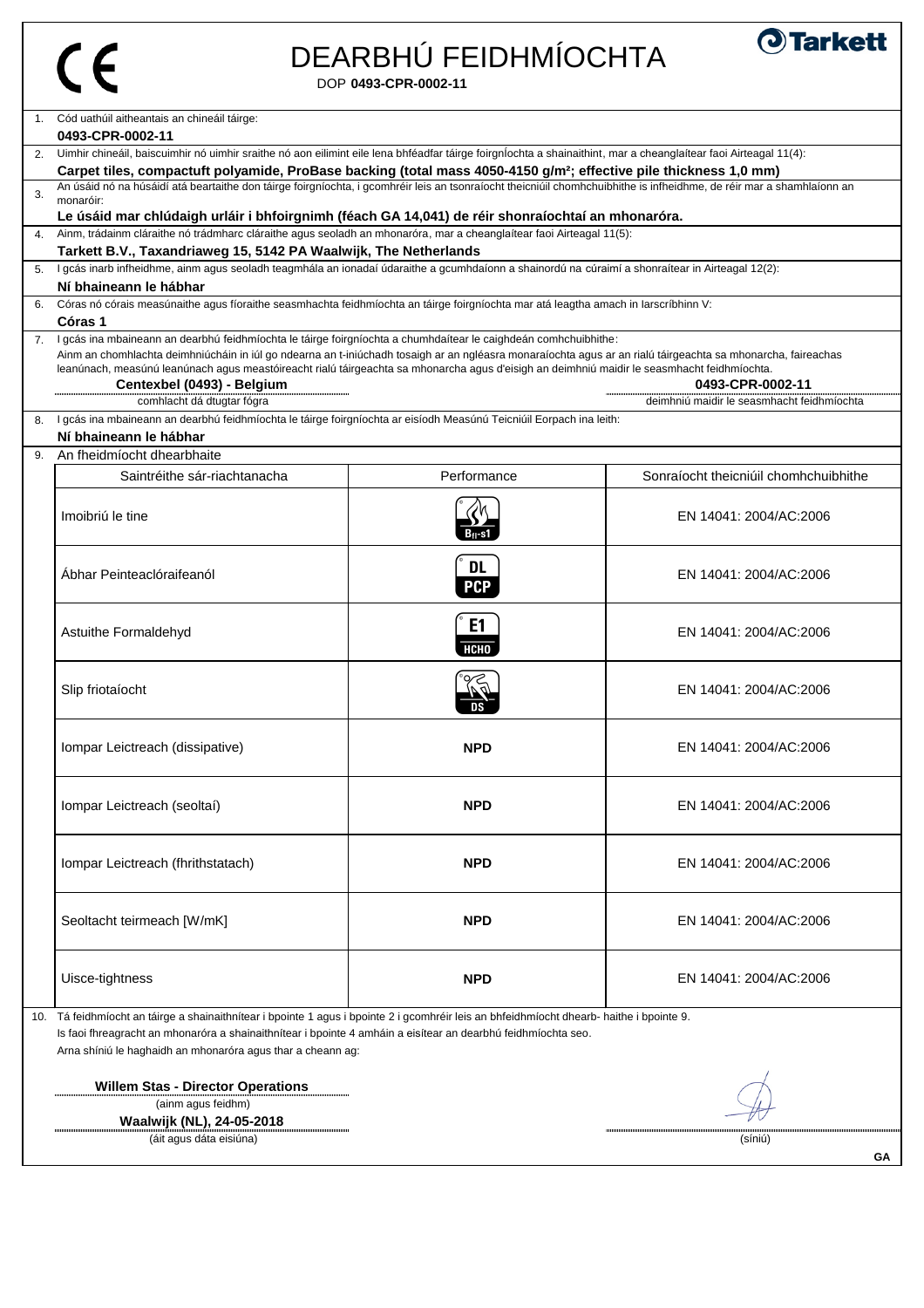| œ<br>٠<br>وال |
|---------------|
|               |

#### DOP **0493-CPR-0002-11** YDEEVNEDEKLARATION



|                                                                                                                               | Varetypens unikke identifikationskode:<br>0493-CPR-0002-11                                                                                                                                                                                                                                                                                                                                                          |                               |                                                              |
|-------------------------------------------------------------------------------------------------------------------------------|---------------------------------------------------------------------------------------------------------------------------------------------------------------------------------------------------------------------------------------------------------------------------------------------------------------------------------------------------------------------------------------------------------------------|-------------------------------|--------------------------------------------------------------|
|                                                                                                                               | 2. Type-, parti- eller serienummer eller en anden form for angivelse, ved hjælp af hvilken byggevaren kan identificeres som krævet i henhold til artikel 11, stk. 4:                                                                                                                                                                                                                                                |                               |                                                              |
| Carpet tiles, compactuft polyamide, ProBase backing (total mass 4050-4150 g/m <sup>2</sup> ; effective pile thickness 1,0 mm) |                                                                                                                                                                                                                                                                                                                                                                                                                     |                               |                                                              |
| 3.                                                                                                                            | Byggevarens tilsigtede anvendelse eller anvendelser i overensstemmelse med den gældende harmoniserede tekniske specifikation som påtænkt af fabrikanten:                                                                                                                                                                                                                                                            |                               |                                                              |
|                                                                                                                               | Til brug som gulvbelægning i bygninger (se EN 14041) i henhold til producentens specifikationer.                                                                                                                                                                                                                                                                                                                    |                               |                                                              |
| 4.                                                                                                                            | Fabrikantens navn, registrerede firmabetegnelse eller registrerede varemærke og kontaktadresse som krævet i henhold til artikel 11, stk. 5:                                                                                                                                                                                                                                                                         |                               |                                                              |
|                                                                                                                               | Tarkett B.V., Taxandriaweg 15, 5142 PA Waalwijk, The Netherlands                                                                                                                                                                                                                                                                                                                                                    |                               |                                                              |
| 5.                                                                                                                            | I givet fald navn og kontaktadresse på den bemyndigede repræsentant, hvis mandat omfatter opgaverne i artikel 12, stk. 2:                                                                                                                                                                                                                                                                                           |                               |                                                              |
|                                                                                                                               | Ikke anvendelig                                                                                                                                                                                                                                                                                                                                                                                                     |                               |                                                              |
| 6.                                                                                                                            | Systemet eller systemerne til vurdering og kontrol af konstansen af byggevarens ydeevne, jf. bilag V:                                                                                                                                                                                                                                                                                                               |                               |                                                              |
|                                                                                                                               | System 1                                                                                                                                                                                                                                                                                                                                                                                                            |                               |                                                              |
| 7.                                                                                                                            | Hvis ydeevnedeklarationen vedrører en byggevare, der er omfattet af en harmoniseret standard:<br>Navn på bemyndiget certificeringsorgan, der udførte den indledende inspektion af fabriksanlæg og fabrikkens produktionskontrol, løbende overvågning, vurdering og<br>evaluering af fabrikkens egen produktionskontrol og udstedt attesten af ydeevnens konstans.<br>Centexbel (0493) - Belgium<br>bemyndiget organ |                               | 0493-CPR-0002-11<br>attest for byggevarens ydeevnes konstans |
|                                                                                                                               | Hvis ydeevnedeklarationen vedrører en byggevare, for hvilken der er udstedt en europæisk teknisk vurdering:                                                                                                                                                                                                                                                                                                         |                               |                                                              |
|                                                                                                                               | Ikke anvendelig                                                                                                                                                                                                                                                                                                                                                                                                     |                               |                                                              |
|                                                                                                                               | Deklareret ydeevne                                                                                                                                                                                                                                                                                                                                                                                                  |                               |                                                              |
|                                                                                                                               | Væsentlige egenskaber                                                                                                                                                                                                                                                                                                                                                                                               | Ydeevne                       | Harmoniserede tekniske specifikationer                       |
|                                                                                                                               | <b>Brandklasse</b>                                                                                                                                                                                                                                                                                                                                                                                                  |                               | EN 14041: 2004/AC:2006                                       |
|                                                                                                                               | Indholdet af pentachlorphenol                                                                                                                                                                                                                                                                                                                                                                                       | <b>DL</b><br><b>PCP</b>       | EN 14041: 2004/AC:2006                                       |
|                                                                                                                               | Formaldehydemissionen                                                                                                                                                                                                                                                                                                                                                                                               | E <sub>1</sub><br><b>НСНО</b> | EN 14041: 2004/AC:2006                                       |
|                                                                                                                               | Skridsikkerhed                                                                                                                                                                                                                                                                                                                                                                                                      |                               | EN 14041: 2004/AC:2006                                       |
|                                                                                                                               | Elektrisk adfærd (dissipative)                                                                                                                                                                                                                                                                                                                                                                                      | <b>NPD</b>                    | EN 14041: 2004/AC:2006                                       |
|                                                                                                                               | Elektrisk adfærd (ledende)                                                                                                                                                                                                                                                                                                                                                                                          | <b>NPD</b>                    | EN 14041: 2004/AC:2006                                       |
|                                                                                                                               | Elektrisk adfærd (antistatisk)                                                                                                                                                                                                                                                                                                                                                                                      | <b>NPD</b>                    | EN 14041: 2004/AC:2006                                       |
|                                                                                                                               | Varmeledningsevne [W/mK]                                                                                                                                                                                                                                                                                                                                                                                            | <b>NPD</b>                    | EN 14041: 2004/AC:2006                                       |
|                                                                                                                               | Vandtæthed                                                                                                                                                                                                                                                                                                                                                                                                          | <b>NPD</b>                    | EN 14041: 2004/AC:2006                                       |

**Willem Stas - Director Operations** (navn og stilling) **Waalwijk (NL), 24-05-2018**

(sted og dato) (underskrift)

 $\nu\vee$ 

............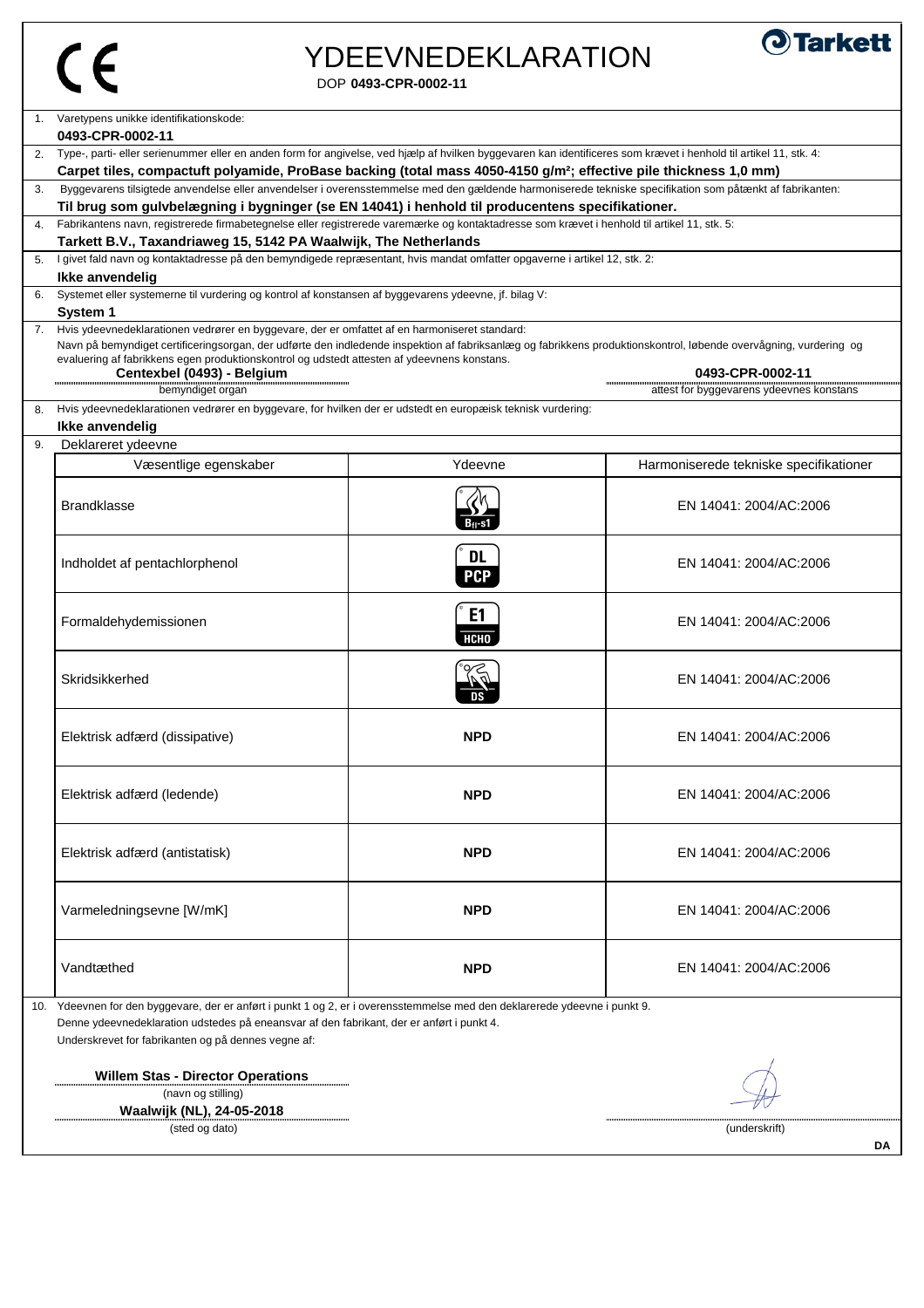# PRESTANDADEKLARATION



**SV**

÷

 ${\mathbb Z}$ 

DOP **0493-CPR-0002-11**

| 1.           | Produkttypens unika identifikationskod:<br>0493-CPR-0002-11                                                                                                                                                                                                                                                                    |                               |                                                                   |
|--------------|--------------------------------------------------------------------------------------------------------------------------------------------------------------------------------------------------------------------------------------------------------------------------------------------------------------------------------|-------------------------------|-------------------------------------------------------------------|
|              | Typ-, parti- eller serienummer eller någon annan beteckning som möjliggör identifiering av byggprodukter i enlighet med artikel 11.4:                                                                                                                                                                                          |                               |                                                                   |
|              | Carpet tiles, compactuft polyamide, ProBase backing (total mass 4050-4150 g/m <sup>2</sup> ; effective pile thickness 1,0 mm)                                                                                                                                                                                                  |                               |                                                                   |
| 3.           | Byggproduktens avsedda användning eller användningar i enlighet med den tillämpliga, harmoniserade tekniska specifikationen, såsom förutsett av tillverkaren:                                                                                                                                                                  |                               |                                                                   |
|              | För användning som golvbeläggning i byggnader (se EN 14041) enligt tillverkarens specifikationer.                                                                                                                                                                                                                              |                               |                                                                   |
| $\mathbf{A}$ | Tillverkarens namn, registrerade företagsnamn eller registrerade varumärke samt kontaktadress enligt vad som krävs i artikel 11.5:                                                                                                                                                                                             |                               |                                                                   |
|              | Tarkett B.V., Taxandriaweg 15, 5142 PA Waalwijk, The Netherlands                                                                                                                                                                                                                                                               |                               |                                                                   |
|              | I tillämpliga fall namn och kontaktadress för tillverkarens representant vars mandat omfattar de uppgifter som anges i artikel 12.2:                                                                                                                                                                                           |                               |                                                                   |
| 6.           | Inte tillämplig<br>Systemet eller systemen för bedömning och fortlöpande kontroll av byggproduktens prestanda enligt bilaga V:                                                                                                                                                                                                 |                               |                                                                   |
|              | System 1                                                                                                                                                                                                                                                                                                                       |                               |                                                                   |
| 7.           | För det fall att prestandadeklarationen avser en byggprodukt som omfattas av en harmoniserad standard:                                                                                                                                                                                                                         |                               |                                                                   |
|              | Namn på anmält certifieringsorgan som utfört den inledande inspektionen av fabriken och av fabrikens egen tillverkningskontroll, utfärdade fortlöpande övervakning,<br>bedömning och utvärdering av tillverkningskontrollen, samt intyg om kontinuitet för produktens prestanda.<br>Centexbel (0493) - Belgium<br>anmält organ |                               | 0493-CPR-0002-11<br>intyg om kontinuitet för produktens prestanda |
| 8.           | För det fall att prestandadeklarationen avser en byggprodukt för vilken en europeisk teknisk bedömning har utfärdats:<br>Inte tillämplig                                                                                                                                                                                       |                               |                                                                   |
| 9.           | Angiven prestanda                                                                                                                                                                                                                                                                                                              |                               |                                                                   |
|              | Väsentliga egenskaper                                                                                                                                                                                                                                                                                                          | Prestanda                     | Harmoniserad teknisk specifikation                                |
|              | Reaktion vid brandpåverkan                                                                                                                                                                                                                                                                                                     | $B_{fl}$ -s1                  | EN 14041: 2004/AC:2006                                            |
|              | Innehåll av pentaklorfenol                                                                                                                                                                                                                                                                                                     | <b>DL</b><br><b>PCP</b>       | EN 14041: 2004/AC:2006                                            |
|              | Formaldehyd Utsläpp                                                                                                                                                                                                                                                                                                            | E <sub>1</sub><br><b>НСНО</b> | EN 14041: 2004/AC:2006                                            |
|              | Halkskydd                                                                                                                                                                                                                                                                                                                      |                               | EN 14041: 2004/AC:2006                                            |
|              | Elektrisk beteende (avledande)                                                                                                                                                                                                                                                                                                 | <b>NPD</b>                    | EN 14041: 2004/AC:2006                                            |
|              | Elektrisk beteende (ledande)                                                                                                                                                                                                                                                                                                   | <b>NPD</b>                    | EN 14041: 2004/AC:2006                                            |
|              | Elektrisk beteende (antistatisk)                                                                                                                                                                                                                                                                                               | <b>NPD</b>                    | EN 14041: 2004/AC:2006                                            |
|              | Termisk konduktivitet [W/mK]                                                                                                                                                                                                                                                                                                   | <b>NPD</b>                    | EN 14041: 2004/AC:2006                                            |
|              | Vattentäthet                                                                                                                                                                                                                                                                                                                   | <b>NPD</b>                    | EN 14041: 2004/AC:2006                                            |
|              | 10. Prestandan för den produkt som anges i punkterna 1 och 2 överensstämmer med den prestanda som anges i punkt 9.                                                                                                                                                                                                             |                               |                                                                   |

Denna prestandadeklaration utfärdas på eget ansvar av den tillverkare som anges under punkt 4. Undertecknat för tillverkaren av:

**Willem Stas - Director Operations** (namn och befattning)



(plats och dag för utfärdande) (namnteckning)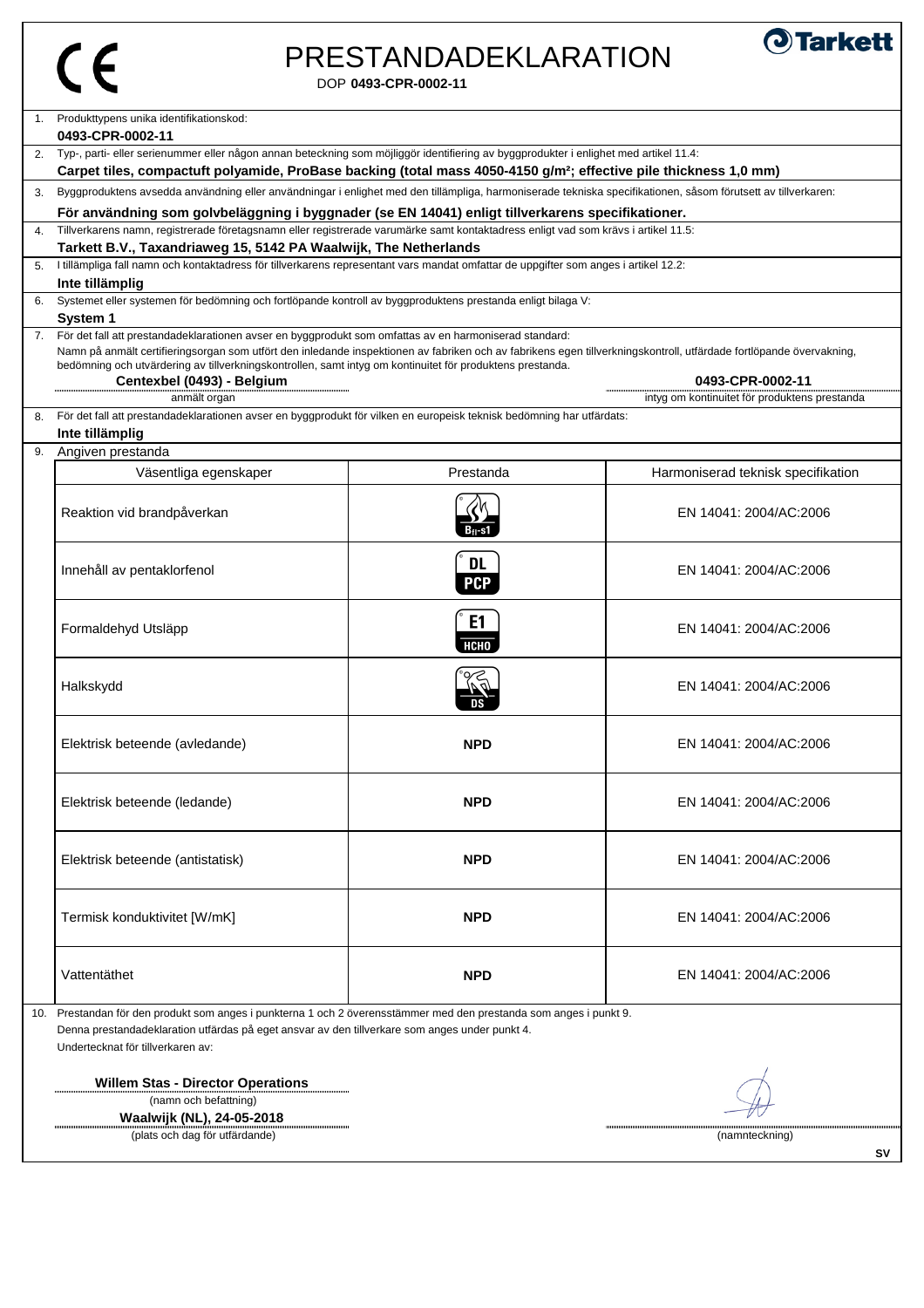#### DOP **0493-CPR-0002-11** SUORITUSTASOILMOITUS



1. 2. Tyyppi-, erä- tai sarjanumero tai muu merkintä, jonka ansiosta rakennustuotteet voidaan tunnistaa, kuten 11 artiklan 4 kohdassa edellytetään: 3. 4. 5. 6. 7. **Centexbel (0493) - Belgium 0493-CPR-0002-11** ilmoitettu laitos sertifikaatin suoritustasojen pysyvyydestä 8. 9. Ilmoitetut suoritustasot Perusominaisuudet Suoritustaso Yhdenmukaistetut tekniset eritelmät Perusominaisuudet<br>
Palokäyttäytyminen EN 14041: 2004/AC:2006 Palokäyttäytyminen EN 14041: 2004/AC:2006<br>Pentakloorifenolipitoisuus **a EN 14041: 2004/AC:2006**<br>PCP EN 14041: 2004/AC:2006 Formaldehydpäästöt<br>Formaldehydpäästöt<br>EN 14041: 2004/AC:2006<br>EN 14041: 2004/AC:2006 EN 14041: 2004/AC:2006<br>Liukastumisenesto-ominaisuus<br>District of the District of the District of the District of the District of the District of the District of the District of the District of the District of the District o Sähköiset ominaisuudet (dissipatiivinen)  $\blacksquare$  NPD  $\blacksquare$  EN 14041: 2004/AC:2006 Sähköiset ominaisuudet (johtava) **NPD** EN 14041: 2004/AC:2006 Sähköiset ominaisuudet (antistaattinen) **NPD** EN 14041: 2004/AC:2006 Lämmönjohtavuus [W/mK] **NPD** EN 14041: 2004/AC:2006 Vesitiiviys **NPD** EN 14041: 2004/AC:2006 10. Edellä 1 ja 2 kohdassa yksilöidyn tuotteen suoritustasot ovat 9 kohdassa ilmoitettujen suoritustasojen mukaiset. **Willem Stas - Director Operations** Sen ilmoitetun sertifiointielimen nimi, joka on suorittanut tuotantolaitoksen ja sen laadunvalvonnan alkutarkastuksen, laadunvalvonnan jatkuvan tarkkailun ja arvioinnin ja myöntänyt sertifikaatin suoritustasojen pysyvyydelle Kun kyse on suoritustasoilmoituksesta, joka koskee rakennustuotetta, josta on annettu eurooppalainen tekninen arviointi: **Ei sovelleta** Tämä suoritustasoilmoitus on annettu 4 kohdassa ilmoitetun valmistajan yksinomaisella vastuulla: Valmistajan puolesta allekirjoittanut: Valmistajan ennakoima, sovellettavan yhdenmukaistetun teknisen eritelmän mukainen rakennustuotteen aiottu käyt- tötarkoitus tai -tarkoitukset: **Tuotteet on suunniteltu käytettäviksi lattianpäällysteinä valmistajan spesifikaatioiden ja asennuskäytäntöjen mukaisesti EN 14041**  Valmistajan nimi, rekisteröity kauppanimi tai tavaramerkki sekä osoite, josta valmistajaan saa yhteyden, kuten 11 artiklan 5 kohdassa edellytetään: **Tarkett B.V., Taxandriaweg 15, 5142 PA Waalwijk, The Netherlands** Mahdollisen valtuutetun edustajan, jonka toimeksiantoon kuuluvat 12 artiklan 2 kohdassa eritellyt tehtävät, nimi sekä osoite, josta tähän saa yhteyden: **Ei sovelleta** Rakennustuotteen suoritustason pysyvyyden arviointi- ja varmennusjärjestelmä(t) liitteen V mukaisesti: **Järjestelmä 1** Kun kyse on yhdenmukaistetun standardin piiriin kuuluvan rakennustuotteen suoritustasoilmoituksesta: Tuotetyypin yksilöllinen tunniste: **0493-CPR-0002-11 Carpet tiles, compactuft polyamide, ProBase backing (total mass 4050-4150 g/m²; effective pile thickness 1,0 mm)**

(nimi, tehtävä)

**Waalwijk (NL), 24-05-2018** (paikka ja päivämäärä) (allekirjoitus)

 $-\nu$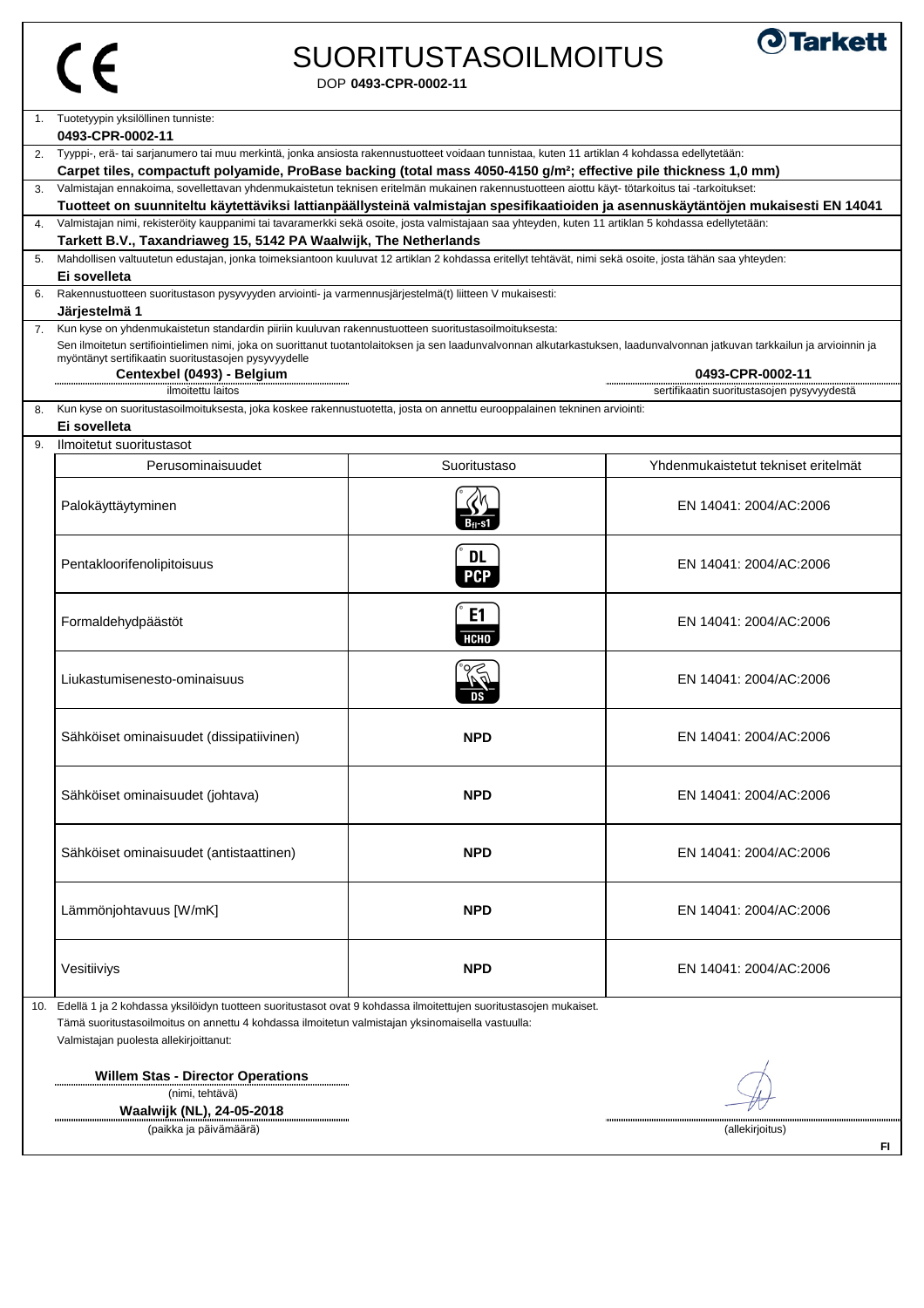$\overline{\phantom{a}}$ 

# YTELSESERKLÆRING



DOP **0493-CPR-0002-11**

|    | Produkt identifikasjon, type produkt:                                                                                                                                                 |                |                                   |  |
|----|---------------------------------------------------------------------------------------------------------------------------------------------------------------------------------------|----------------|-----------------------------------|--|
|    | 0493-CPR-0002-11                                                                                                                                                                      |                |                                   |  |
| 2. | Produktnavn, type eller serienummer eller en annen benevning som identifiserer byggevaren iht. artikkel 11.4:                                                                         |                |                                   |  |
| 3. | Carpet tiles, compactuft polyamide, ProBase backing (total mass 4050-4150 g/m <sup>2</sup> ; effective pile thickness 1,0 mm)                                                         |                |                                   |  |
|    | Byggevarens bruksområde iht. Gjeldende harmonisert teknisk spesifikasjon, beskrevet av produsenten:<br>Til bruk som gulv i bygninger (se EN 14041) iht. produsentens spesifikasjoner. |                |                                   |  |
| 4. | Produsentens navn, registrerte firmanavn eller registrerte varemerke, samt adresse jmf. det som kreves iht. artikkel 11.5:                                                            |                |                                   |  |
|    | Tarkett B.V., Taxandriaweg 15, 5142 PA Waalwijk, The Netherlands                                                                                                                      |                |                                   |  |
| 5. | Hvor gjeldene, navn og kontaktadresse til produsentens autoriserte representant hvor mandatet dekker oppgaver iht. artikkel 12.2:                                                     |                |                                   |  |
|    | Ikke relevant                                                                                                                                                                         |                |                                   |  |
|    | System eller systemene for vurdering og kontroll av byggevarens ytelse iht. vedlegg V:                                                                                                |                |                                   |  |
|    | <b>System 1</b>                                                                                                                                                                       |                |                                   |  |
| 7. | Når ytelsesdeklarasjonen for byggevaren omfattes av en harmonisert standard:                                                                                                          |                |                                   |  |
|    | Navn på testlaboratoriet som har foretatt innledende kontroll av produksjonsanlegget og produsentens kvalitetskontroll, kontinuerlig overvåkning, vurdering og evaluering             |                |                                   |  |
|    | av fabrikkens produksjonskontroll og har utstedt tilhørende sertifikat:<br>Centexbel (0493) - Belgium                                                                                 |                | 0493-CPR-0002-11                  |  |
|    | Testlaboratorie                                                                                                                                                                       |                | Sertifikat                        |  |
| 8. | Når ytelseserklæringen for byggevaren gjelder en byggevare som det er utstedt en europeisk teknisk vurdering av.                                                                      |                |                                   |  |
|    | Ikke relevant                                                                                                                                                                         |                |                                   |  |
|    | 9. Angitt ytelse                                                                                                                                                                      |                |                                   |  |
|    | Vesentlige egenskaper                                                                                                                                                                 | Ytelse         | Harmonisert teknisk spesifikasjon |  |
|    |                                                                                                                                                                                       |                |                                   |  |
|    | Brannegenskap                                                                                                                                                                         |                | EN 14041: 2004/AC:2006            |  |
|    |                                                                                                                                                                                       | Bn-s1          |                                   |  |
|    |                                                                                                                                                                                       |                |                                   |  |
|    |                                                                                                                                                                                       | <b>DL</b>      |                                   |  |
|    | Innhold av Pentaklorfenol                                                                                                                                                             | <b>PCP</b>     | EN 14041: 2004/AC:2006            |  |
|    |                                                                                                                                                                                       |                |                                   |  |
|    |                                                                                                                                                                                       | E <sub>1</sub> |                                   |  |
|    | Formaldehydemisjon                                                                                                                                                                    |                | EN 14041: 2004/AC:2006            |  |
|    |                                                                                                                                                                                       | <b>НСНО</b>    |                                   |  |
|    |                                                                                                                                                                                       |                |                                   |  |
|    | <b>Sklisikkerhet</b>                                                                                                                                                                  |                | EN 14041: 2004/AC:2006            |  |
|    |                                                                                                                                                                                       |                |                                   |  |
|    |                                                                                                                                                                                       |                |                                   |  |
|    | Elektrisk ledeevne (avledende)                                                                                                                                                        | <b>NPD</b>     | EN 14041: 2004/AC:2006            |  |
|    |                                                                                                                                                                                       |                |                                   |  |
|    |                                                                                                                                                                                       |                |                                   |  |
|    | Elektrisk ledeevne (ledende)                                                                                                                                                          | <b>NPD</b>     | EN 14041: 2004/AC:2006            |  |
|    |                                                                                                                                                                                       |                |                                   |  |
|    |                                                                                                                                                                                       |                |                                   |  |
|    | Statisk elektrisitet (antistatisk)                                                                                                                                                    | <b>NPD</b>     | EN 14041: 2004/AC:2006            |  |
|    |                                                                                                                                                                                       |                |                                   |  |
|    |                                                                                                                                                                                       |                |                                   |  |
|    | Termisk konduktivitet [W/mK]                                                                                                                                                          | <b>NPD</b>     | EN 14041: 2004/AC:2006            |  |
|    |                                                                                                                                                                                       |                |                                   |  |
|    |                                                                                                                                                                                       |                |                                   |  |
|    | Vanntetthet                                                                                                                                                                           | <b>NPD</b>     | EN 14041: 2004/AC:2006            |  |
|    |                                                                                                                                                                                       |                |                                   |  |
|    | 10. Ytelsen for varen angitt i pkt. 1 og pkt. 2, er i samsvar med ytelsen angitt i pkt. 9.                                                                                            |                |                                   |  |
|    | Denne ytelseserklæringen er utstedt på egen ansvar av produsenten angitt i pkt. 4.                                                                                                    |                |                                   |  |
|    | Signert på vegne av produsenten, av:                                                                                                                                                  |                |                                   |  |
|    |                                                                                                                                                                                       |                |                                   |  |
|    | <b>Willem Stas - Director Operations</b>                                                                                                                                              |                |                                   |  |
|    | (navn og funksjon)                                                                                                                                                                    |                |                                   |  |
|    | Waalwijk (NL), 24-05-2018                                                                                                                                                             |                |                                   |  |
|    | (sted og utstedelsesdato)                                                                                                                                                             |                | (signatur)                        |  |
|    |                                                                                                                                                                                       | NO.            |                                   |  |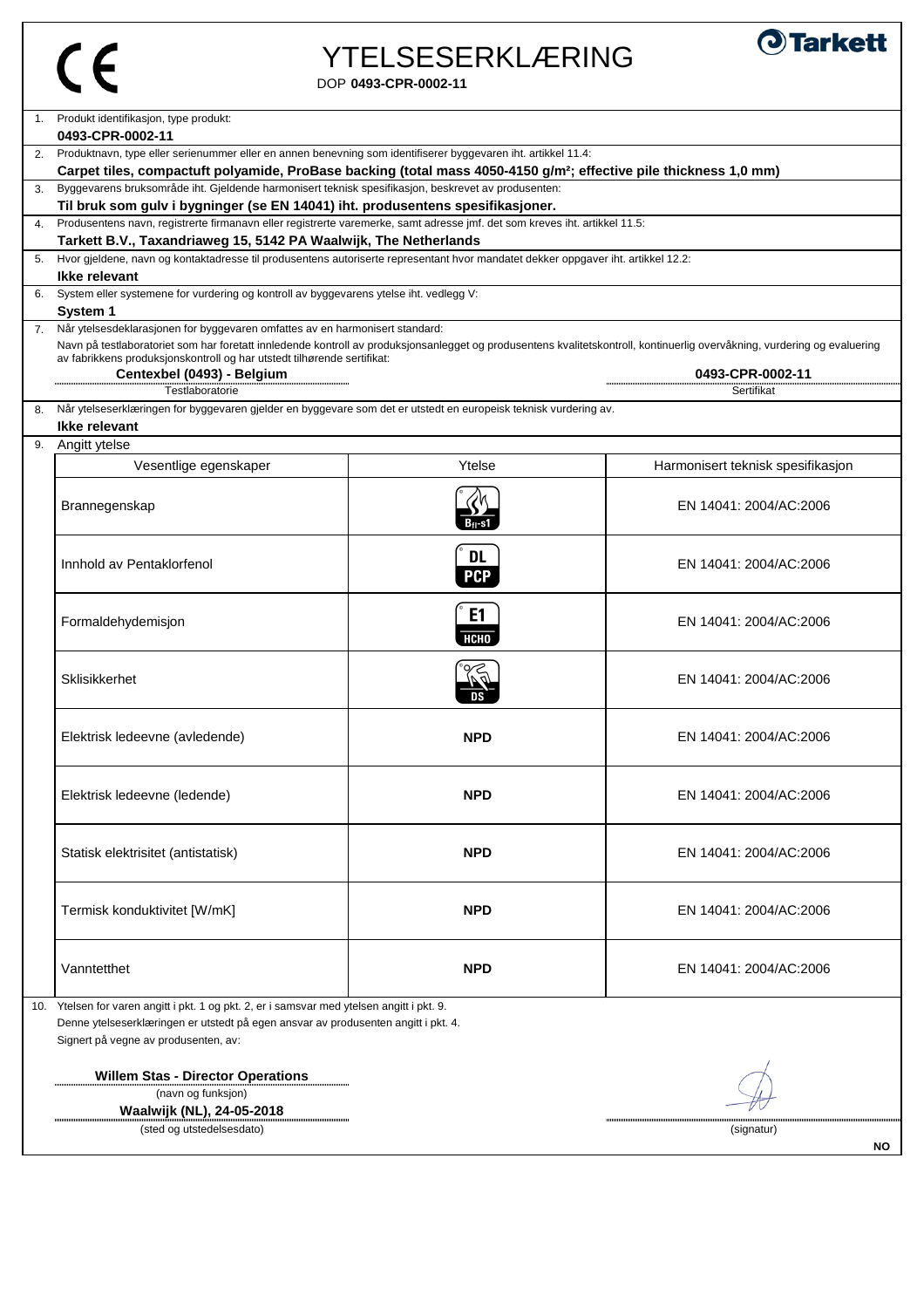### DEKLARACJA WŁAŚCIWOŚCI UŻYTKOWYCH



|    | Niepowtarzalny kod identyfikacyjny typu wyrobu:<br>0493-CPR-0002-11                                                                                                                                                                              |                      |                                            |  |  |
|----|--------------------------------------------------------------------------------------------------------------------------------------------------------------------------------------------------------------------------------------------------|----------------------|--------------------------------------------|--|--|
| 2. | Numer typu, partii lub serii lub jakikolwiek inny element umożliwiający identyfikację wyrobu budowlanego, wyma- gany zgodnie z art. 11 ust. 4:                                                                                                   |                      |                                            |  |  |
|    | Carpet tiles, compactuft polyamide, ProBase backing (total mass 4050-4150 g/m <sup>2</sup> ; effective pile thickness 1,0 mm)                                                                                                                    |                      |                                            |  |  |
|    | 3. Przewidziane przez producenta zamierzone zastosowanie lub zastosowania wyrobu budowlanego zgodnie z mającą zastosowanie zharmonizowaną specyfikacją techniczną:                                                                               |                      |                                            |  |  |
|    | Do stosowania jako wykładzina w budynkach (patrz EN 14041), zgodnie ze specyfikacjami producenta.                                                                                                                                                |                      |                                            |  |  |
| 4. | Nazwa, zastrzeżona nazwa handlowa lub zastrzeżony znak towarowy oraz adres kontaktowy producenta, wymagany zgodnie z art. 11 ust. 5:                                                                                                             |                      |                                            |  |  |
|    | Tarkett B.V., Taxandriaweg 15, 5142 PA Waalwijk, The Netherlands                                                                                                                                                                                 |                      |                                            |  |  |
|    | W stosownych przypadkach nazwa i adres kontaktowy upoważnionego przedstawiciela, którego pełnomocnictwo obejmuje zadania określone w art. 12 ust. 2:<br>Nie dotyczy                                                                              |                      |                                            |  |  |
|    | System lub systemy oceny i weryfikacji stałości właściwości użytkowych wyrobu budowlanego określone w załączniku V:                                                                                                                              |                      |                                            |  |  |
|    | <b>System 1</b>                                                                                                                                                                                                                                  |                      |                                            |  |  |
|    | 7. W przypadku deklaracji właściwości użytkowych dotyczącej wyrobu budowlanego objętego normą zharmonizowaną:                                                                                                                                    |                      |                                            |  |  |
|    | Nazwa i numer identyfikacyjny notyfikowanej jednostki certyfikującej, która przeprowadziła wstępną inspekcję zakładu produkcyjnego i zakładowej kontroli produkcji oraz                                                                          |                      |                                            |  |  |
|    | prowadzi ciągły nadzór, ocenę i ocenę zakładowej kontroli produkcji i wydała certyfikat stałości właściwości użytkowych.<br>Centexbel (0493) - Belgium                                                                                           |                      | 0493-CPR-0002-11                           |  |  |
|    | jednostka notyfikowana                                                                                                                                                                                                                           |                      | certyfikat stałości właściwości użytkowych |  |  |
| 8. | W przypadku deklaracji właściwości użytkowych dotyczącej wyrobu budowlanego, dla którego wydana została europejska ocena techniczna:                                                                                                             |                      |                                            |  |  |
|    | Nie dotyczy                                                                                                                                                                                                                                      |                      |                                            |  |  |
| 9. | Deklarowane właściwości użytkowe                                                                                                                                                                                                                 |                      |                                            |  |  |
|    | Zasadnicze charakterystyki                                                                                                                                                                                                                       | Właściwości użytkowe | Zharmonizowana specyfikacja techniczna     |  |  |
|    |                                                                                                                                                                                                                                                  |                      |                                            |  |  |
|    | Reakcja na ogień                                                                                                                                                                                                                                 |                      | EN 14041: 2004/AC:2006                     |  |  |
|    |                                                                                                                                                                                                                                                  |                      |                                            |  |  |
|    |                                                                                                                                                                                                                                                  |                      |                                            |  |  |
|    | Zawartość pentachlorofenolu                                                                                                                                                                                                                      | <b>DL</b>            | EN 14041: 2004/AC:2006                     |  |  |
|    |                                                                                                                                                                                                                                                  | <b>PCP</b>           |                                            |  |  |
|    |                                                                                                                                                                                                                                                  | E <sub>1</sub>       |                                            |  |  |
|    | Emisja formaldehydu                                                                                                                                                                                                                              |                      | EN 14041: 2004/AC:2006                     |  |  |
|    |                                                                                                                                                                                                                                                  | <b>НСНО</b>          |                                            |  |  |
|    |                                                                                                                                                                                                                                                  |                      |                                            |  |  |
|    | Śliskość                                                                                                                                                                                                                                         |                      | EN 14041: 2004/AC:2006                     |  |  |
|    |                                                                                                                                                                                                                                                  |                      |                                            |  |  |
|    | Właściwości elektryczne                                                                                                                                                                                                                          |                      |                                            |  |  |
|    | (odprowadzanie ładunku)                                                                                                                                                                                                                          | <b>NPD</b>           | EN 14041: 2004/AC:2006                     |  |  |
|    |                                                                                                                                                                                                                                                  |                      |                                            |  |  |
|    |                                                                                                                                                                                                                                                  |                      |                                            |  |  |
|    | Właściwości elektryczne (przewodność)                                                                                                                                                                                                            | <b>NPD</b>           | EN 14041: 2004/AC:2006                     |  |  |
|    |                                                                                                                                                                                                                                                  |                      |                                            |  |  |
|    |                                                                                                                                                                                                                                                  |                      |                                            |  |  |
|    | Właściwości elektryczne (antystatyczna)                                                                                                                                                                                                          | <b>NPD</b>           | EN 14041: 2004/AC:2006                     |  |  |
|    |                                                                                                                                                                                                                                                  |                      |                                            |  |  |
|    |                                                                                                                                                                                                                                                  |                      |                                            |  |  |
|    | Przewodność cieplna [W/mK]                                                                                                                                                                                                                       | <b>NPD</b>           | EN 14041: 2004/AC:2006                     |  |  |
|    |                                                                                                                                                                                                                                                  |                      |                                            |  |  |
|    | Wodoszczelność                                                                                                                                                                                                                                   | <b>NPD</b>           | EN 14041: 2004/AC:2006                     |  |  |
|    |                                                                                                                                                                                                                                                  |                      |                                            |  |  |
|    |                                                                                                                                                                                                                                                  |                      |                                            |  |  |
|    | Właściwości użytkowe wyrobu określone w pkt 1 i 2 są zgodne z właściwościami użytkowymi deklarowanymi w pkt 9.<br>10.<br>Niniejsza deklaracja właściwości użytkowych wydana zostaje na wyłączną odpowiedzialność producenta określonego w pkt 4. |                      |                                            |  |  |
|    | W imieniu producenta podpisał(-a):                                                                                                                                                                                                               |                      |                                            |  |  |
|    |                                                                                                                                                                                                                                                  |                      |                                            |  |  |

**Willem Stas - Director Operations**

 (nazwisko i stanowisko) **Waalwijk (NL), 24-05-2018**

(miejsce i data wydania) (podpis)

 $\#$ 

**PL**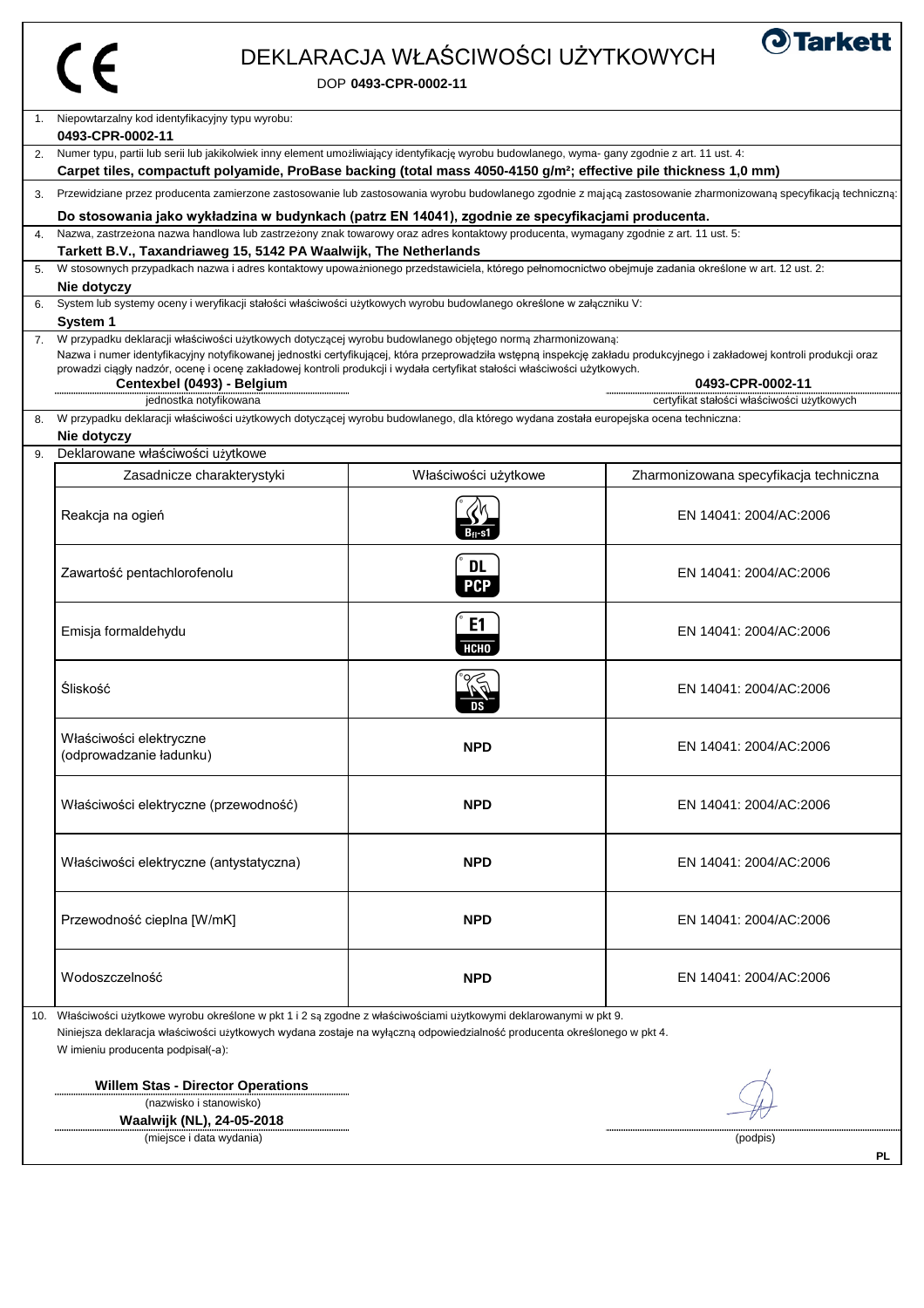### EKSPLUATĀCIJAS ĪPAŠĪBU DEKLARĀCIJA

DOP **0493-CPR-0002-11**

| $1_{\cdot}$    | Unikāls izstrādājuma tipa identifikācijas numurs:                                                                                                                     |                         |                                                   |  |  |
|----------------|-----------------------------------------------------------------------------------------------------------------------------------------------------------------------|-------------------------|---------------------------------------------------|--|--|
|                | 0493-CPR-0002-11                                                                                                                                                      |                         |                                                   |  |  |
| 2.             | Tipa, partijas vai sērijas numurs vai kāds cits būvizstrādājuma identifikācijas elements, kā noteikts 11. panta 4. punktā:                                            |                         |                                                   |  |  |
|                | Carpet tiles, compactuft polyamide, ProBase backing (total mass 4050-4150 g/m <sup>2</sup> ; effective pile thickness 1,0 mm)                                         |                         |                                                   |  |  |
| 3.             | Būvizstrādjjuma paredzētais izmantojums vai izmantojumi saskaņā ar piemērojamo saskaņoto tehnisko specifikāciju, kā paredzējis ražotājs:                              |                         |                                                   |  |  |
|                | Izmantošanai ka grīdas segums ēkās (sk. EN 14041) saskaņā ar ražotāja specifikācijam.                                                                                 |                         |                                                   |  |  |
| $\mathbf{4}$ . | Ražotāja nosaukums, reģistrētais komercnosaukums vai reģistrētā preču zīme un kontaktadrese, kā noteikts 11. panta 5. punktā:                                         |                         |                                                   |  |  |
|                | Tarkett B.V., Taxandriaweg 15, 5142 PA Waalwijk, The Netherlands                                                                                                      |                         |                                                   |  |  |
| 5.             | Vajadzības gadījumā tā pilnvarotā pārstāvja vārds un kontaktadrese, kura pilnvaras attiecas uz 12. panta 2. punktā nosauktajiem uzdevumiem:                           |                         |                                                   |  |  |
|                | Nav piemerojams                                                                                                                                                       |                         |                                                   |  |  |
| 6.             | Ekspluatācijas īpašību noturības novērtējuma un pārbaudes sistēma vai sistēmas, kā noteikts V pielikumā:<br>Sistēma 1                                                 |                         |                                                   |  |  |
| 7.             | Gadījumā, ja ekspluatācijas īpašību deklarācija attiecas uz būvizstrādājumu, kuram ir saskaņotais standarts:                                                          |                         |                                                   |  |  |
|                | Pilnvarotās sertifikācijas iestādes nosaukums, kas veica sākotnējo pārbaudi ražotnes un ražošanas procesa kontroles nepartrauktu uzraudzību, novērtēšanu un ražošanas |                         |                                                   |  |  |
|                | procesa kontroles novērtēšanu un izsniegusi sertifikātu īpašību noturībai.                                                                                            |                         |                                                   |  |  |
|                | Centexbel (0493) - Belgium                                                                                                                                            |                         | 0493-CPR-0002-11                                  |  |  |
|                | paziņotāja institūcija                                                                                                                                                |                         | pēc vajadzības - ekspluatācijas īpašību noturības |  |  |
| 8.             | Gadījumā, ja ekspluatācijas īpašību deklarācija attiecas uz būvizstrādājumu, kuram ir izdots Eiropas tehniskais novēr- tējums:                                        |                         | sertifikātu                                       |  |  |
|                | Nav piemerojams                                                                                                                                                       |                         |                                                   |  |  |
| 9.             | Deklarētās ekspluatācijas īpašības                                                                                                                                    |                         |                                                   |  |  |
|                | Būtiskie raksturlielumi                                                                                                                                               | Ekspluatācijas īpašības |                                                   |  |  |
|                |                                                                                                                                                                       |                         | Saskaņota tehniskā specifikācija                  |  |  |
|                |                                                                                                                                                                       |                         |                                                   |  |  |
|                | Reakcija uz uguni                                                                                                                                                     |                         | EN 14041: 2004/AC:2006                            |  |  |
|                |                                                                                                                                                                       | Bn-s1                   |                                                   |  |  |
|                |                                                                                                                                                                       | <b>DL</b>               |                                                   |  |  |
|                | Pentahlorfenola saturs                                                                                                                                                |                         | EN 14041: 2004/AC:2006                            |  |  |
|                |                                                                                                                                                                       | <b>PCP</b>              |                                                   |  |  |
|                |                                                                                                                                                                       | E1                      |                                                   |  |  |
|                | Formaldehīda emisijas                                                                                                                                                 |                         | EN 14041: 2004/AC:2006                            |  |  |
|                |                                                                                                                                                                       | <b>НСНО</b>             |                                                   |  |  |
|                |                                                                                                                                                                       |                         |                                                   |  |  |
|                | Pretslīde                                                                                                                                                             |                         | EN 14041: 2004/AC:2006                            |  |  |
|                |                                                                                                                                                                       |                         |                                                   |  |  |
|                |                                                                                                                                                                       |                         |                                                   |  |  |
|                | Elektriskā uzvedība (izkliedejošs)                                                                                                                                    | <b>NPD</b>              | EN 14041: 2004/AC:2006                            |  |  |
|                |                                                                                                                                                                       |                         |                                                   |  |  |
|                |                                                                                                                                                                       |                         |                                                   |  |  |
|                | Elektriskā uzvedība (vadošs)                                                                                                                                          | <b>NPD</b>              | EN 14041: 2004/AC:2006                            |  |  |
|                |                                                                                                                                                                       |                         |                                                   |  |  |
|                |                                                                                                                                                                       |                         |                                                   |  |  |
|                | Elektriskā uzvedība (antistatisks)                                                                                                                                    | <b>NPD</b>              | EN 14041: 2004/AC:2006                            |  |  |
|                |                                                                                                                                                                       |                         |                                                   |  |  |
|                |                                                                                                                                                                       |                         |                                                   |  |  |
|                | Siltumvadītspēja [W/mK]                                                                                                                                               | <b>NPD</b>              | EN 14041: 2004/AC:2006                            |  |  |
|                |                                                                                                                                                                       |                         |                                                   |  |  |
|                |                                                                                                                                                                       |                         |                                                   |  |  |
|                | Ūdens necaurlaidība                                                                                                                                                   |                         |                                                   |  |  |
|                |                                                                                                                                                                       | <b>NPD</b>              | EN 14041: 2004/AC:2006                            |  |  |
|                |                                                                                                                                                                       |                         |                                                   |  |  |
| 10.            | Pielikuma 1. un 2. punktā norādītā izstrādājuma ekspluatācijas īpašības atbilst 9. punktā norādītajām deklarētajām ekspluatācijas īpašībām.                           |                         |                                                   |  |  |
|                | Par šo izdoto ekspluatācijas īpašību deklarāciju ir atbildīgs vienīgi 4. punktā norādītais ražotājs.<br>Parakstīts ražotāja vārdā:                                    |                         |                                                   |  |  |
|                |                                                                                                                                                                       |                         |                                                   |  |  |

**Willem Stas - Director Operations**

..............

 (vārds, uzvārds, amats) **Waalwijk (NL), 24-05-2018**

(izdošanas vieta un datums) (paraksts)

プレ

**LV**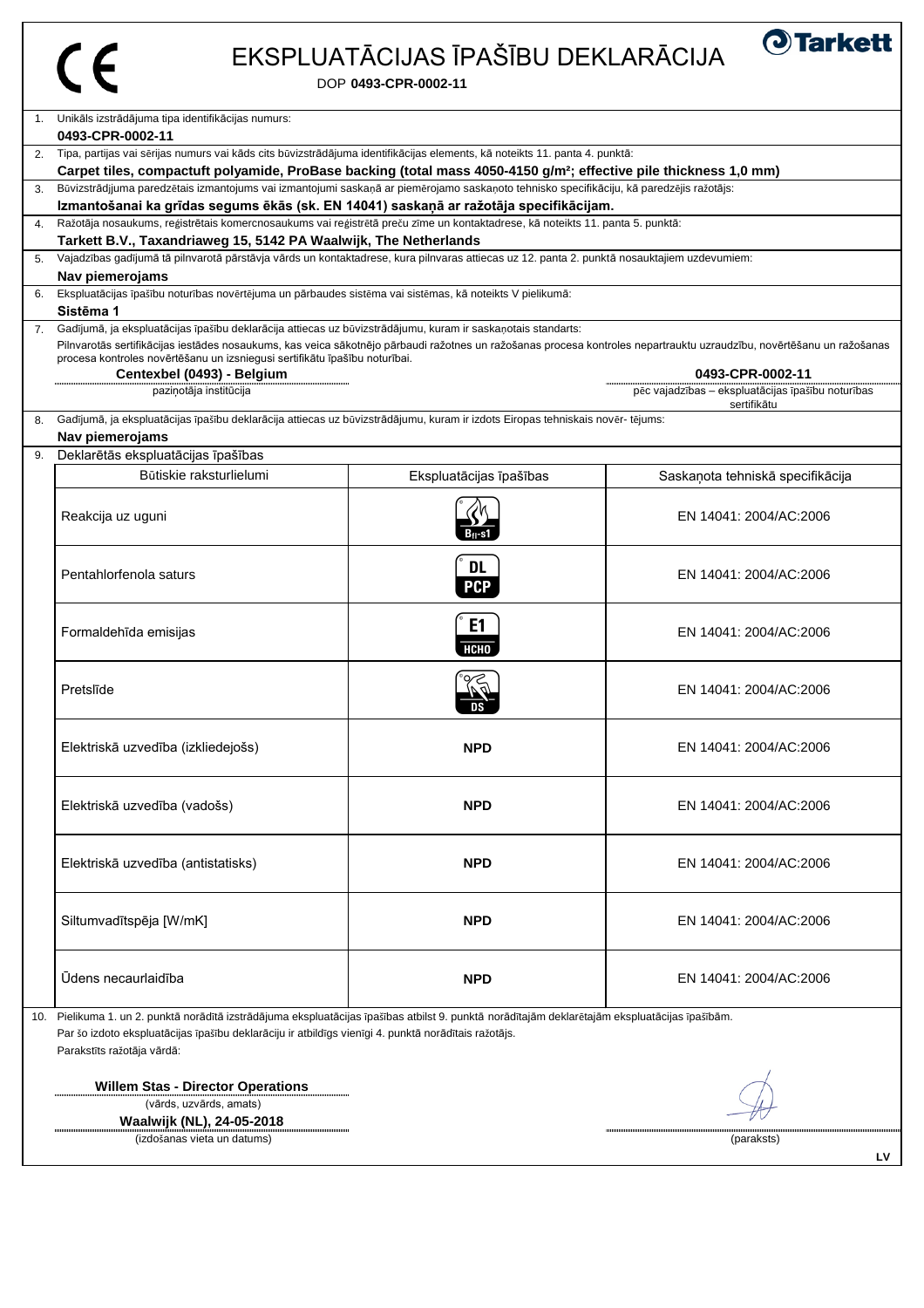| البر |
|------|
|      |

### EKSPLOATACINIŲ SAVYBIŲ DEKLARACIJA

**O**Tarkett

DOP **0493-CPR-0002-11**

|                                                                                                                                                                                                                                                            | 1. Unikalus produkto tipo identifikacinis kodas:<br>0493-CPR-0002-11                                                                                                                                                                                                                                                                                                                                                                                                                                       |                         |                                 |  |  |
|------------------------------------------------------------------------------------------------------------------------------------------------------------------------------------------------------------------------------------------------------------|------------------------------------------------------------------------------------------------------------------------------------------------------------------------------------------------------------------------------------------------------------------------------------------------------------------------------------------------------------------------------------------------------------------------------------------------------------------------------------------------------------|-------------------------|---------------------------------|--|--|
|                                                                                                                                                                                                                                                            | 2. Tipo, partijos ar serijos numeris ar bet koks kitas elementas, pagal kurį galima identifikuoti statybos produktą, kaip reikalaujama pagal 11 straipsnio 4 dalį:                                                                                                                                                                                                                                                                                                                                         |                         |                                 |  |  |
|                                                                                                                                                                                                                                                            | Carpet tiles, compactuft polyamide, ProBase backing (total mass 4050-4150 g/m <sup>2</sup> ; effective pile thickness 1,0 mm)                                                                                                                                                                                                                                                                                                                                                                              |                         |                                 |  |  |
| 3.                                                                                                                                                                                                                                                         | Gamintojo numatyta statybos produkto naudojimo paskirtis ar paskirtys pagal taikomą darniąją techninę specifikaciją:<br>Skirtas naudoti kaip grindu danga pastatuose (žr. EN 14041) pagal gamintojo specifikacijas.                                                                                                                                                                                                                                                                                        |                         |                                 |  |  |
| 4.                                                                                                                                                                                                                                                         | Gamintojo pavadinimas, registruotas komercinis pavadinimas arba registruotas prekės ženklas ir kontaktinis adresas, kaip reikalaujama pagal 11 straipsnio 5 dalį:                                                                                                                                                                                                                                                                                                                                          |                         |                                 |  |  |
|                                                                                                                                                                                                                                                            | Tarkett B.V., Taxandriaweg 15, 5142 PA Waalwijk, The Netherlands                                                                                                                                                                                                                                                                                                                                                                                                                                           |                         |                                 |  |  |
| 5.                                                                                                                                                                                                                                                         | Kai taikytina, įgaliotojo atstovo, kuriam suteikti įgaliojimai apima 12 straipsnio 2 dalyje nurodytas užduotis, pava- dinimas ir kontaktinis adresas:<br><b>Netaikoma</b>                                                                                                                                                                                                                                                                                                                                  |                         |                                 |  |  |
| 6.                                                                                                                                                                                                                                                         | Statybos produkto eksploatacinių savybių pastovumo vertinimo ir tikrinimo sistema ar sistemos, kaip nustatyta V priede:<br>Sistema 1                                                                                                                                                                                                                                                                                                                                                                       |                         |                                 |  |  |
|                                                                                                                                                                                                                                                            | 7. Eksploatacinių savybių deklaracijos, susijusios su statybos produktu, kuriam taikomas darnusis standartas, atveju:<br>Vardas notifikuotosios sertifikavimo istaigos, kuri atliko pirminį patikrinimą gamyklos ir gamyklos produkcijos kontrolės, nuolatiniu stebėjimu ir vertinimu gamyklos<br>produkcijos kontrolės ir išdavė eksploatacinių savybių pastovumo sertifikata.<br>0493-CPR-0002-11<br>Centexbel (0493) - Belgium<br>Notifikuotoji istaiga<br>eksploatacinių savybių pastovumo sertifikatą |                         |                                 |  |  |
| 8.                                                                                                                                                                                                                                                         | Eksploatacinių savybių deklaracijos, susijusios su statybos produktu, kuriam buvo išduotas Europos techninis įverti- nimas, atveju:<br><b>Netaikoma</b>                                                                                                                                                                                                                                                                                                                                                    |                         |                                 |  |  |
| 9.                                                                                                                                                                                                                                                         | Deklaruojamos eksploatacinės savybės                                                                                                                                                                                                                                                                                                                                                                                                                                                                       |                         |                                 |  |  |
|                                                                                                                                                                                                                                                            | Esminės charakteristikos                                                                                                                                                                                                                                                                                                                                                                                                                                                                                   | Eksploatacinės savybės  | Darnioji techninė specifikacija |  |  |
|                                                                                                                                                                                                                                                            | Degumas                                                                                                                                                                                                                                                                                                                                                                                                                                                                                                    |                         | EN 14041: 2004/AC:2006          |  |  |
|                                                                                                                                                                                                                                                            | Pentachlorfenolio kiekis sudėtyje                                                                                                                                                                                                                                                                                                                                                                                                                                                                          | <b>DL</b><br><b>PCP</b> | EN 14041: 2004/AC:2006          |  |  |
|                                                                                                                                                                                                                                                            | Formaldehido emisija                                                                                                                                                                                                                                                                                                                                                                                                                                                                                       | E <sub>1</sub><br>нсно  | EN 14041: 2004/AC:2006          |  |  |
|                                                                                                                                                                                                                                                            | Slidumas                                                                                                                                                                                                                                                                                                                                                                                                                                                                                                   |                         | EN 14041: 2004/AC:2006          |  |  |
|                                                                                                                                                                                                                                                            | Statinio krūvio išsklaidymo savybės                                                                                                                                                                                                                                                                                                                                                                                                                                                                        | <b>NPD</b>              | EN 14041: 2004/AC:2006          |  |  |
|                                                                                                                                                                                                                                                            | Konduktyvinės savybės                                                                                                                                                                                                                                                                                                                                                                                                                                                                                      | <b>NPD</b>              | EN 14041: 2004/AC:2006          |  |  |
|                                                                                                                                                                                                                                                            | Antistatinės savybės                                                                                                                                                                                                                                                                                                                                                                                                                                                                                       | <b>NPD</b>              | EN 14041: 2004/AC:2006          |  |  |
|                                                                                                                                                                                                                                                            | Šiluminis laidumas [W/mK]                                                                                                                                                                                                                                                                                                                                                                                                                                                                                  | <b>NPD</b>              | EN 14041: 2004/AC:2006          |  |  |
|                                                                                                                                                                                                                                                            | Vandens nepralaidumas                                                                                                                                                                                                                                                                                                                                                                                                                                                                                      | <b>NPD</b>              | EN 14041: 2004/AC:2006          |  |  |
| 10. 1 ir 2 punktuose nurodyto produkto eksploatacinės savybės atitinka 9 punkte deklaruojamas eksploatacines savybes.<br>Ši eksploatacinių savybių deklaracija išduota tik 4 punkte nurodyto gamintojo atsakomybe.<br>Pasirašyta (gamintojas ir jo vardu): |                                                                                                                                                                                                                                                                                                                                                                                                                                                                                                            |                         |                                 |  |  |
|                                                                                                                                                                                                                                                            | <b>Willem Stas - Director Operations</b><br>(vardas, pavardė ir pareigos)<br>Waalwijk (NL), 24-05-2018                                                                                                                                                                                                                                                                                                                                                                                                     |                         |                                 |  |  |
|                                                                                                                                                                                                                                                            | (išdavimo vieta ir data)<br>(parašas)<br>LT                                                                                                                                                                                                                                                                                                                                                                                                                                                                |                         |                                 |  |  |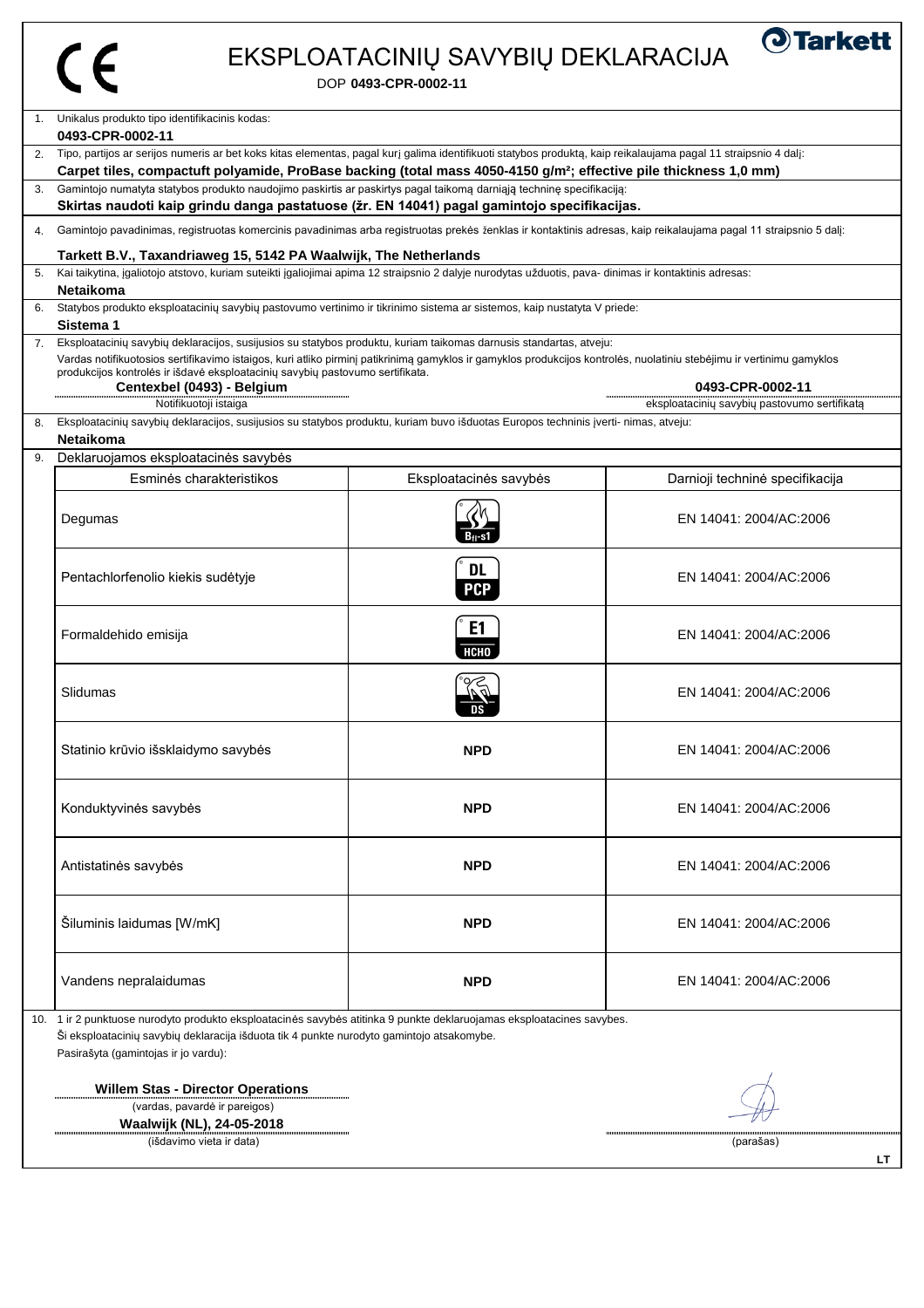## DICHIARAZIONE DI PRESTAZIONE

DOP **0493-CPR-0002-11**

| Codice di identificazione unico del prodotto-tipo:<br>$1_{\cdot}$                                                                                                                                                                                                                                                                                                                                                                                                          |                               |                                           |
|----------------------------------------------------------------------------------------------------------------------------------------------------------------------------------------------------------------------------------------------------------------------------------------------------------------------------------------------------------------------------------------------------------------------------------------------------------------------------|-------------------------------|-------------------------------------------|
| 0493-CPR-0002-11                                                                                                                                                                                                                                                                                                                                                                                                                                                           |                               |                                           |
| Numero di tipo, lotto, serie o qualsiasi altro elemento che consenta l'identificazione del prodotto da costruzione ai sensi dell'articolo 11, paragrafo 4:<br>2.                                                                                                                                                                                                                                                                                                           |                               |                                           |
| Carpet tiles, compactuft polyamide, ProBase backing (total mass 4050-4150 g/m <sup>2</sup> ; effective pile thickness 1,0 mm)                                                                                                                                                                                                                                                                                                                                              |                               |                                           |
| Uso o usi previsti del prodotto da costruzione, conformemente alla relativa specifica tecnica armonizzata, come previsto dal fabbricante:<br>3.                                                                                                                                                                                                                                                                                                                            |                               |                                           |
| Per l'uso come pavimentazione in edifici (vedi EN 14041) secondo le specifiche del produttore.                                                                                                                                                                                                                                                                                                                                                                             |                               |                                           |
| Nome, denominazione commerciale registrata o marchio registrato e indirizzo del fabbricante ai sensi dell'articolo 11, paragrafo 5:<br>4.                                                                                                                                                                                                                                                                                                                                  |                               |                                           |
| Tarkett B.V., Taxandriaweg 15, 5142 PA Waalwijk, The Netherlands                                                                                                                                                                                                                                                                                                                                                                                                           |                               |                                           |
| Se opportuno, nome e indirizzo del mandatario il cui mandato copre i compiti cui all'articolo 12, paragrafo 2:<br>5.                                                                                                                                                                                                                                                                                                                                                       |                               |                                           |
| Non applicabile                                                                                                                                                                                                                                                                                                                                                                                                                                                            |                               |                                           |
| Sistema o sistemi di valutazione e verifica della costanza della prestazione del prodotto da costruzione di cui all'allegato V:<br>6.                                                                                                                                                                                                                                                                                                                                      |                               |                                           |
| Sistema 1                                                                                                                                                                                                                                                                                                                                                                                                                                                                  |                               |                                           |
| Nel caso di una dichiarazione di prestazione relativa ad un prodotto da costruzione che rientra nell'ambito di applicazione di una norma armonizzata:<br>7.<br>Nome dell'organismo notificato che ha effettuato l'ispezione iniziale dello stabilimento di produzione e del controllo della produzione in fabbrica, sorveglianza, valutazione e<br>verifica continue del controllo della produzione in fabbrica e rilasciato il certificato di costanza della prestazione. |                               |                                           |
| Centexbel (0493) - Belgium                                                                                                                                                                                                                                                                                                                                                                                                                                                 |                               | 0493-CPR-0002-11                          |
| Nome dell'Organismo notificato                                                                                                                                                                                                                                                                                                                                                                                                                                             |                               | Certificato di costanza della prestazione |
| Nel caso di una dichiarazione di prestazione relativa ad un prodotto da costruzione per il quale è stata rilasciata una valutazione tecnica europea:<br>8.<br>Non applicabile                                                                                                                                                                                                                                                                                              |                               |                                           |
| Prestazione dichiarata<br>9.                                                                                                                                                                                                                                                                                                                                                                                                                                               |                               |                                           |
| Caratteristiche essenziali                                                                                                                                                                                                                                                                                                                                                                                                                                                 | Prestazione                   | Specifica tecnica armonizzata             |
| Comportamento al fuoco                                                                                                                                                                                                                                                                                                                                                                                                                                                     |                               | EN 14041: 2004/AC:2006                    |
| Pentaclorofenolo                                                                                                                                                                                                                                                                                                                                                                                                                                                           | <b>DL</b><br><b>PCP</b>       | EN 14041: 2004/AC:2006                    |
| Emissione di formaldeide                                                                                                                                                                                                                                                                                                                                                                                                                                                   | E <sub>1</sub><br><b>HCHO</b> | EN 14041: 2004/AC:2006                    |
| Resistenza allo scivolamento                                                                                                                                                                                                                                                                                                                                                                                                                                               |                               | EN 14041: 2004/AC:2006                    |
| Comportamento all'elettricità (dissipativo)                                                                                                                                                                                                                                                                                                                                                                                                                                | <b>NPD</b>                    | EN 14041: 2004/AC:2006                    |
| Comportamento all'elettricità (conduttivo)                                                                                                                                                                                                                                                                                                                                                                                                                                 | <b>NPD</b>                    | EN 14041: 2004/AC:2006                    |
| Comportamento all'elettricità (antistatico)                                                                                                                                                                                                                                                                                                                                                                                                                                | <b>NPD</b>                    | EN 14041: 2004/AC:2006                    |
| Conduttività termica [W/mK]                                                                                                                                                                                                                                                                                                                                                                                                                                                | <b>NPD</b>                    | EN 14041: 2004/AC:2006                    |
| Tenuta stagna                                                                                                                                                                                                                                                                                                                                                                                                                                                              | <b>NPD</b>                    | EN 14041: 2004/AC:2006                    |
| La prestazione del prodotto di cui ai punti 1 e 2 è conforme alla prestazione dichiarata di cui al punto 9.<br>10.<br>Si rilascia la presente dichiarazione di prestazione sotto la responsabilità esclusiva del fabbricante di cui al punto 4.<br>Firmato a nome e per conto di:                                                                                                                                                                                          |                               |                                           |
| <b>Willem Stas - Director Operations</b><br>(nome e funzioni)<br><b>Waalwijk (NI) 24-05-2018</b>                                                                                                                                                                                                                                                                                                                                                                           |                               |                                           |

**IT**

**O**Tarkett

**Waalwijk (NL), 24-05-2018**

(luogo e data del rilascio) (firma)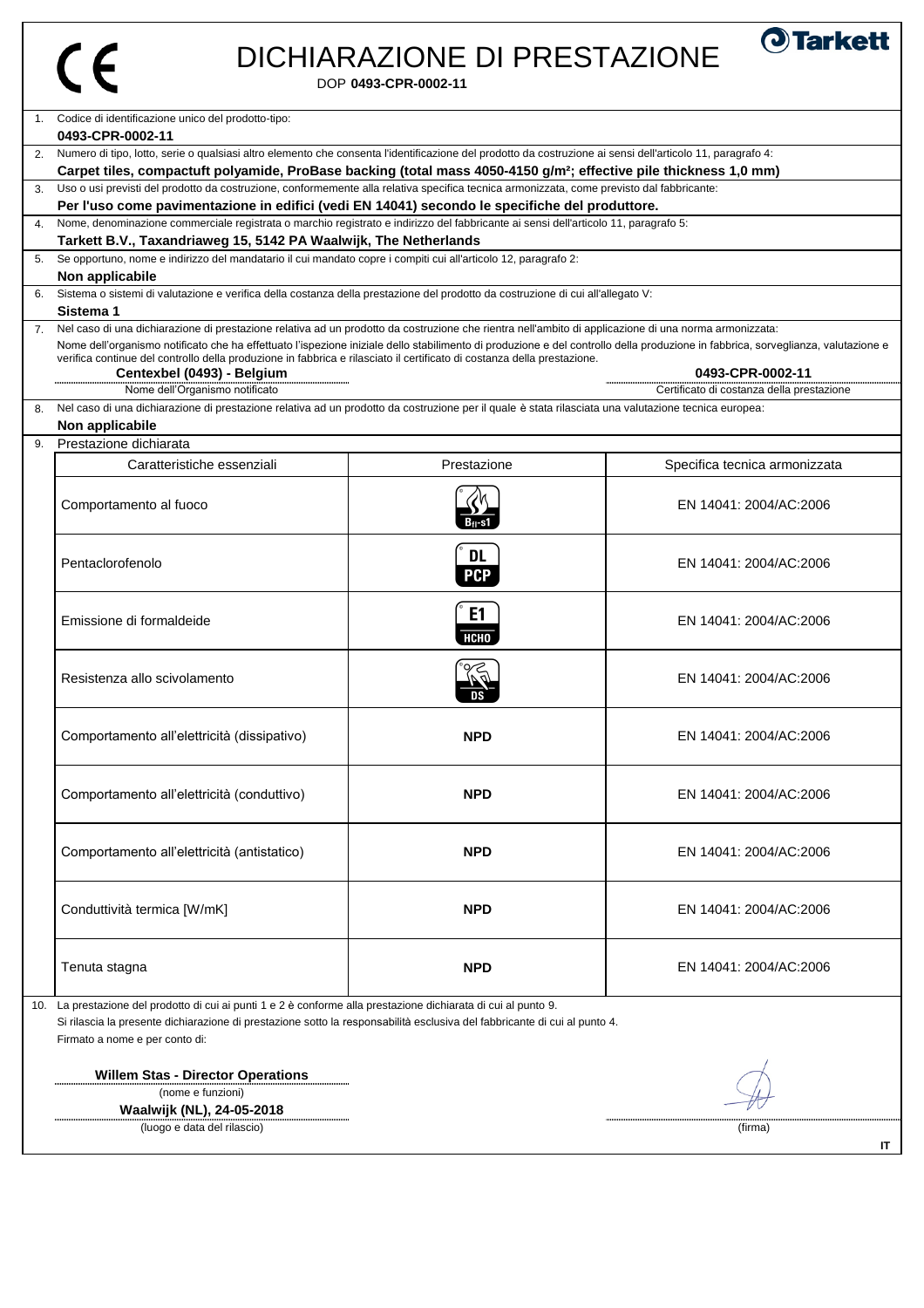| ∕<br>٠ |
|--------|
|        |

# DECLARACIÓN DE PRESTACIONES

DOP **0493-CPR-0002-11**

|     | 1. Código de identificación única del producto tipo:                                                                                                                                                                                                                                                                                                                                                                                                                                                             |                         |                                       |  |  |  |
|-----|------------------------------------------------------------------------------------------------------------------------------------------------------------------------------------------------------------------------------------------------------------------------------------------------------------------------------------------------------------------------------------------------------------------------------------------------------------------------------------------------------------------|-------------------------|---------------------------------------|--|--|--|
|     | 0493-CPR-0002-11                                                                                                                                                                                                                                                                                                                                                                                                                                                                                                 |                         |                                       |  |  |  |
| 2.  | Tipo, lote o número de serie o cualquier otro elemento que permita la identificación del producto de construcción como se establece en el artículo 11, apartado 4:<br>Carpet tiles, compactuft polyamide, ProBase backing (total mass 4050-4150 g/m <sup>2</sup> ; effective pile thickness 1,0 mm)                                                                                                                                                                                                              |                         |                                       |  |  |  |
|     |                                                                                                                                                                                                                                                                                                                                                                                                                                                                                                                  |                         |                                       |  |  |  |
|     | Uso o usos previstos del producto de construcción, con arreglo a la especificación técnica armonizada aplicable, tal como lo establece el fabricante:<br>Para su uso como suelo en los edificios (véase EN 14041) de acuerdo con las especificaciones del fabricante.                                                                                                                                                                                                                                            |                         |                                       |  |  |  |
| 4.  | Nombre, nombre o marca registrados y dirección de contacto del fabricante según lo dispuesto en el artículo 11, apartado 5:                                                                                                                                                                                                                                                                                                                                                                                      |                         |                                       |  |  |  |
|     | Tarkett B.V., Taxandriaweg 15, 5142 PA Waalwijk, The Netherlands                                                                                                                                                                                                                                                                                                                                                                                                                                                 |                         |                                       |  |  |  |
|     | En su caso, nombre y dirección de contacto del representante autorizado cuyo mandato abarca las tareas especifi- cadas en el artículo 12, apartado 2:                                                                                                                                                                                                                                                                                                                                                            |                         |                                       |  |  |  |
|     | No aplicable                                                                                                                                                                                                                                                                                                                                                                                                                                                                                                     |                         |                                       |  |  |  |
|     | Sistema o sistemas de evaluación y verificación de la constancia de las prestaciones del producto de construcción tal como figura en el anexo V:                                                                                                                                                                                                                                                                                                                                                                 |                         |                                       |  |  |  |
|     | Sistema 1                                                                                                                                                                                                                                                                                                                                                                                                                                                                                                        |                         |                                       |  |  |  |
| 7.  | En caso de declaración de prestaciones relativa a un producto de construcción cubierto por una norma armonizada:<br>Nombre del organismo notificado de certificación que realizó la inspección inicial de la fábrica y del sistema del control de producción, control continuo, evaporación del<br>control de producción de fábrica y emitió el certificado de constancia de rendimiento.<br>Centexbel (0493) - Belgium<br>0493-CPR-0002-11<br>Organismo notificado<br>Certificado de constancia de prestaciones |                         |                                       |  |  |  |
| 8.  | En caso de declaración de prestaciones relativa a un producto de construcción para el que se ha emitido una evaluación técnica europea:                                                                                                                                                                                                                                                                                                                                                                          |                         |                                       |  |  |  |
|     | No aplicable                                                                                                                                                                                                                                                                                                                                                                                                                                                                                                     |                         |                                       |  |  |  |
| 9.  | Prestaciones declaradas                                                                                                                                                                                                                                                                                                                                                                                                                                                                                          |                         |                                       |  |  |  |
|     | Características esenciales                                                                                                                                                                                                                                                                                                                                                                                                                                                                                       | Prestaciones            | Especificaciones técnicas armonizadas |  |  |  |
|     |                                                                                                                                                                                                                                                                                                                                                                                                                                                                                                                  |                         |                                       |  |  |  |
|     | Reacci al fuego                                                                                                                                                                                                                                                                                                                                                                                                                                                                                                  |                         | EN 14041: 2004/AC:2006                |  |  |  |
|     | Contenido de Pentraclorofenol                                                                                                                                                                                                                                                                                                                                                                                                                                                                                    | <b>DL</b><br><b>PCP</b> | EN 14041: 2004/AC:2006                |  |  |  |
|     | Emisiones de formaldehído                                                                                                                                                                                                                                                                                                                                                                                                                                                                                        | E1<br><b>НСНО</b>       | EN 14041: 2004/AC:2006                |  |  |  |
|     | Resistencia al deslizamiento                                                                                                                                                                                                                                                                                                                                                                                                                                                                                     |                         | EN 14041: 2004/AC:2006                |  |  |  |
|     | Comportamiento electroest (disipativo)                                                                                                                                                                                                                                                                                                                                                                                                                                                                           | <b>NPD</b>              | EN 14041: 2004/AC:2006                |  |  |  |
|     | Comportamiento electroestático<br>(conductivo)                                                                                                                                                                                                                                                                                                                                                                                                                                                                   | <b>NPD</b>              | EN 14041: 2004/AC:2006                |  |  |  |
|     | Comportamiento electroestático<br>(antiestático)                                                                                                                                                                                                                                                                                                                                                                                                                                                                 | <b>NPD</b>              | EN 14041: 2004/AC:2006                |  |  |  |
|     | Resistencia térmica [W/mK]                                                                                                                                                                                                                                                                                                                                                                                                                                                                                       | <b>NPD</b>              | EN 14041: 2004/AC:2006                |  |  |  |
|     | Estanqueidad                                                                                                                                                                                                                                                                                                                                                                                                                                                                                                     | <b>NPD</b>              | EN 14041: 2004/AC:2006                |  |  |  |
| 10. | Las prestaciones del producto identificado en los puntos 1 y 2 son conformes con las prestaciones declaradas en el punto 9.                                                                                                                                                                                                                                                                                                                                                                                      |                         |                                       |  |  |  |
|     | La presente declaración de prestaciones se emite bajo la sola responsabilidad del fabricante identificado en el punto 4.                                                                                                                                                                                                                                                                                                                                                                                         |                         |                                       |  |  |  |
|     | Firmado por y en nombre del fabricante por:                                                                                                                                                                                                                                                                                                                                                                                                                                                                      |                         |                                       |  |  |  |
|     | <b>Willem Stas - Director Operations</b><br>(nombre, cargo)                                                                                                                                                                                                                                                                                                                                                                                                                                                      |                         |                                       |  |  |  |
|     | Waalwijk (NL), 24-05-2018                                                                                                                                                                                                                                                                                                                                                                                                                                                                                        |                         |                                       |  |  |  |
|     | (lugar y fecha de emisión)                                                                                                                                                                                                                                                                                                                                                                                                                                                                                       |                         | (firma)                               |  |  |  |

**ES**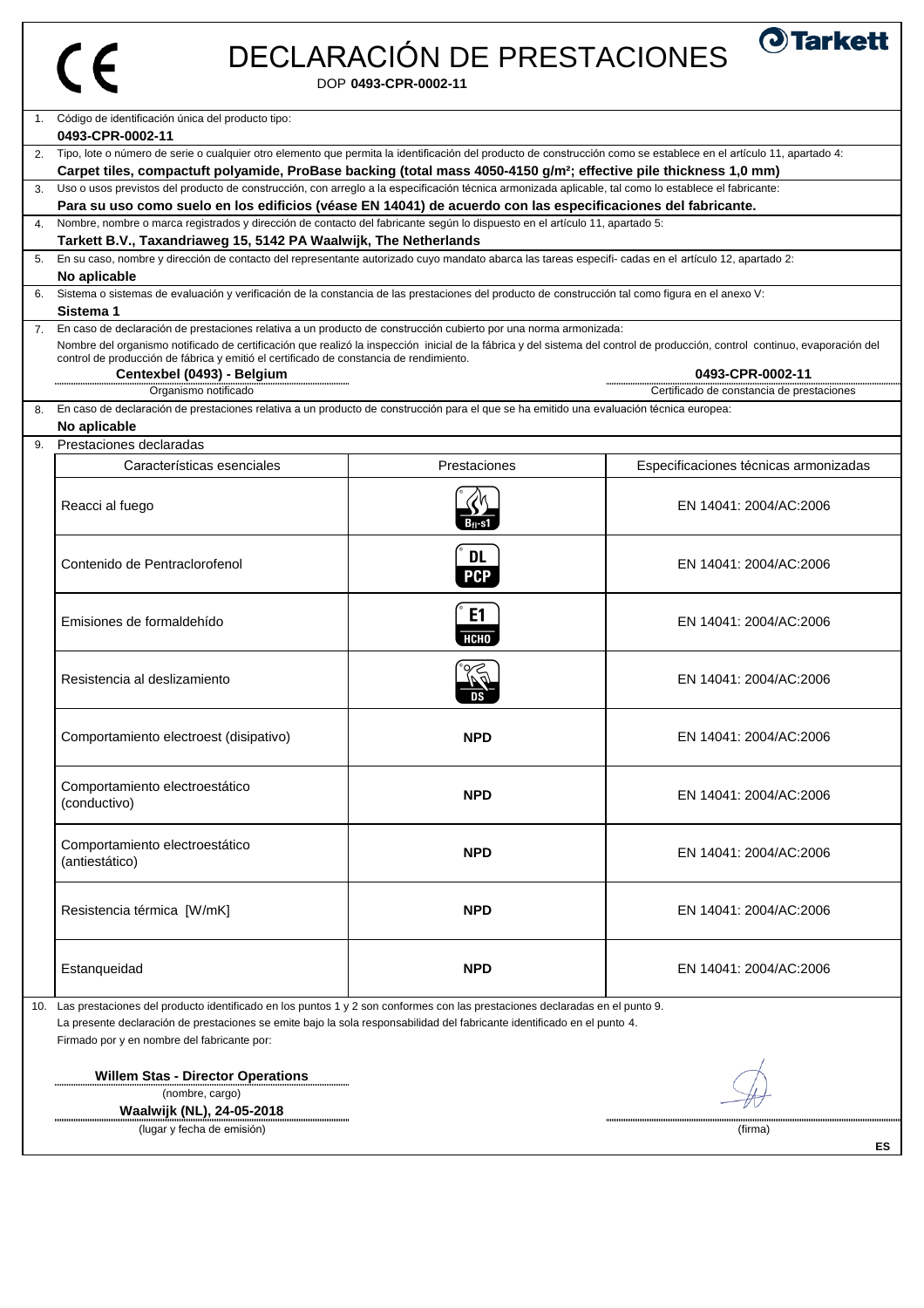# $C \in$

# DECLARAÇÃO DE DESEMPENHO

DOP **0493-CPR-0002-11**

| <b>O</b> Tarkett |  |  |
|------------------|--|--|
|                  |  |  |

|    | 1. Código de identificação único do produto-tipo:                                                                                                                                 |                |                                           |
|----|-----------------------------------------------------------------------------------------------------------------------------------------------------------------------------------|----------------|-------------------------------------------|
| 2. | 0493-CPR-0002-11<br>Número do tipo, do lote ou da série, ou quaisquer outros elementos que permitam a identificação do produto de construção, nos termos do n.o 4 do artigo 11.o: |                |                                           |
|    | Carpet tiles, compactuft polyamide, ProBase backing (total mass 4050-4150 g/m <sup>2</sup> ; effective pile thickness 1,0 mm)                                                     |                |                                           |
| 3. | Utilização ou utilizações previstas do produto de construção, de acordo com a especificação técnica harmonizada aplicável, tal como previsto pelo fabricante:                     |                |                                           |
|    | Para utilização como revestimento em edifícios (ver EN 14041) de acordo com as especificações do fabricante.                                                                      |                |                                           |
| 4. | Nome, designação comercial ou marca comercial registada e endereço de contacto do fabricante, nos termos do n.o 5 do artigo 11.o:                                                 |                |                                           |
|    | Tarkett B.V., Taxandriaweg 15, 5142 PA Waalwijk, The Netherlands                                                                                                                  |                |                                           |
| 5. | Se aplicável, nome e endereço de contacto do mandatário cujo mandato abrange os actos especificados no n.o 2 do artigo 12.o:                                                      |                |                                           |
|    | Não aplicável                                                                                                                                                                     |                |                                           |
| 6. | Sistema ou sistemas de avaliação e verificação da regularidade do desempenho do produto de construção tal como previsto no anexo V:                                               |                |                                           |
|    | Sistema 1                                                                                                                                                                         |                |                                           |
| 7. | No caso de uma declaração de desempenho relativa a um produto de construção abrangido por uma norma harmonizada:                                                                  |                |                                           |
|    | Nome do organismo notificado que realizou a inspeção inicial à unidade de produção e o controlo de produção em fábrica, vigilância contínua, apreciação e avaliação do            |                |                                           |
|    | controlo de produção em fábrica e emitiu o certificado de regularidade do desempenho.<br>Centexbel (0493) - Belgium                                                               |                | 0493-CPR-0002-11                          |
|    | Organismo notificado                                                                                                                                                              |                | Certificado de regularidade do desempenho |
| 8. | No caso de uma declaração de desempenho relativa a um produto de construção para o qual tenha sido emitida uma Avaliação Técnica Europeia:                                        |                |                                           |
|    | Não aplicável                                                                                                                                                                     |                |                                           |
| 9. | Desempenho declarado                                                                                                                                                              |                |                                           |
|    | Características essenciais                                                                                                                                                        | Desempenho     | Especificações técnicas harmonizada       |
|    |                                                                                                                                                                                   |                |                                           |
|    | Reação ao fogo                                                                                                                                                                    |                | EN 14041: 2004/AC:2006                    |
|    |                                                                                                                                                                                   |                |                                           |
|    |                                                                                                                                                                                   | <b>DL</b>      |                                           |
|    | Conteúdo de pentaclorofenol                                                                                                                                                       | <b>PCP</b>     | EN 14041: 2004/AC:2006                    |
|    |                                                                                                                                                                                   | E <sub>1</sub> |                                           |
|    | Emissões de formaldeído                                                                                                                                                           | <b>НСНО</b>    | EN 14041: 2004/AC:2006                    |
|    |                                                                                                                                                                                   |                |                                           |
|    | Anti-derrapagem                                                                                                                                                                   |                | EN 14041: 2004/AC:2006                    |
|    |                                                                                                                                                                                   |                |                                           |
|    | Comportamento elétrico (dissipativo)                                                                                                                                              | <b>NPD</b>     | EN 14041: 2004/AC:2006                    |
|    |                                                                                                                                                                                   |                |                                           |
|    | Comportamento elétrico (condutivo)                                                                                                                                                | <b>NPD</b>     | EN 14041: 2004/AC:2006                    |
|    |                                                                                                                                                                                   |                |                                           |
|    |                                                                                                                                                                                   |                |                                           |
|    | Comportamento elétrico (anti-estático)                                                                                                                                            | <b>NPD</b>     | EN 14041: 2004/AC:2006                    |
|    |                                                                                                                                                                                   |                |                                           |
|    | Condutividade térmica [W/mK]                                                                                                                                                      | <b>NPD</b>     | EN 14041: 2004/AC:2006                    |
|    |                                                                                                                                                                                   |                |                                           |
|    | Estanquidade                                                                                                                                                                      | <b>NPD</b>     | EN 14041: 2004/AC:2006                    |

**Willem Stas - Director Operations** (nome e cargo)

**Waalwijk (NL), 24-05-2018** entra de emissão) de la constitución de la constitución de la constitución de la constitución de la constitució<br>Constitución de emissão) de la constitución de la constitución de la constitución de la constitución de la con

 $-\nu$ 

 $\begin{minipage}{0.5\textwidth} \begin{tabular}{|l|l|l|} \hline \textbf{a} & \textbf{a} & \textbf{a} & \textbf{a} & \textbf{a} & \textbf{a} & \textbf{a} & \textbf{a} & \textbf{a} & \textbf{a} & \textbf{a} & \textbf{a} & \textbf{a} & \textbf{a} & \textbf{a} & \textbf{a} & \textbf{a} & \textbf{a} \\ \hline \textbf{a} & \textbf{a} & \textbf{a} & \textbf{a} & \textbf{a} & \textbf{a} & \textbf{a} & \textbf{a} & \textbf{$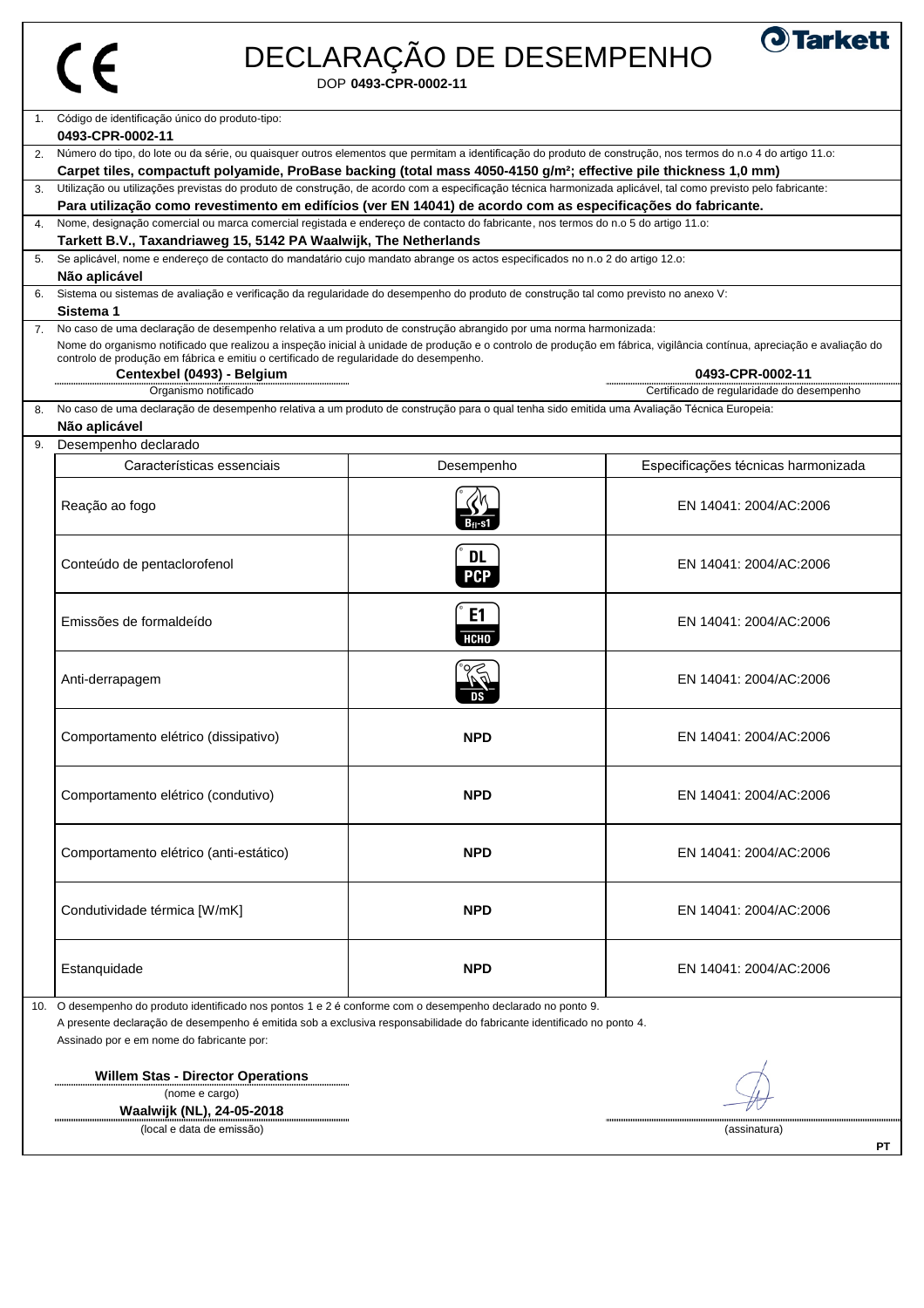| ΔΗΛΩΣΗ ΑΠΟΔΟΣΗΣ<br>DOP 0493-CPR-0002-11<br>Μοναδικός κωδικός ταυτοποίησης του τύπου του προϊόντος:<br>0493-CPR-0002-11<br>Αριθμός τύπου, παρτίδας ή σειράς ή οποιοδήποτε άλλο στοιχείο επιτρέπει την ταυτοποίηση του προϊόντος του τομέα των δομικών κατασκευών, όπως προβλέπει το άρθρο<br>2.<br>11 παράγραφος 4:<br>Carpet tiles, compactuft polyamide, ProBase backing (total mass 4050-4150 g/m <sup>2</sup> ; effective pile thickness 1,0 mm)<br>Προτεινόμενη χρήση ή χρήσεις του προϊόντος του τομέα δομικών κατασκευών, σύμφωνα με την ισχύουσα εναρμονισμένη τεχνική προδιαγραφή, όπως προβλέπεται από<br>τον κατασκευαστή:<br>Για χρήση ως επένδυση δαπέδου των κτιρίων (βλ. EN 14041), σύμφωνα με τις προδιαγραφές του κατασκευαστή.<br>4. Όνομα, εμπορική επωνυμία ή κατατεθέν σήμα και διεύθυνση επικοινωνίας του κατασκευαστή, όπως προβλέπεται στο άρθρο 11 παράγραφος 5:<br>Tarkett B.V., Taxandriaweg 15, 5142 PA Waalwijk, The Netherlands<br>Όπου εφαρμόζεται, όνομα και διεύθυνση επικοινωνίας του εξουσιοδοτημένου αντιπροσώπου, η εντολή του οποίου καλύπτει τα καθήκοντα που προβλέπονται στο άρθρο 12<br>παράγραφος 2:<br>δεν εφαρμόζεται<br>Σύστημα ή συστήματα αξιολόγησης και επαλήθευσης της σταθερότητας της απόδοσης του προϊόντος του τομέα των δομικών κατασκευών όπως καθορίζεται το παράρτημα<br>V:<br>σύστημα 1<br>Σε περίπτωση δήλωσης απόδοσης σχετικά με προϊόν του τομέα δομικών κατασκευών που καλύπτεται από εναρμονισμένο πρότυπο:<br>7.<br>Όνομα κοινοποιημένο οργανισμό πιστοποίησης που πραγματοποίησε την αρχική επιθεώρηση της μονάδας παραγωγής και του ελέγχου της παραγωγής στο εργοστάσιο,<br>συνεχή και εποπτεία, την εξέταση και αξιολόγηση του ελέγχου της παραγωγής στο εργοστάσιο εξέδωσε το πιστοποιητικό σταθερότητας της απόδοσης.<br>0493-CPR-0002-11<br>Centexbel (0493) - Belgium<br>πιστοποιητικό σταθερότητας της απόδοσης<br>κοινοποιημένος οργανισμός<br>Σε περίπτωση δήλωσης απόδοσης σχετικά με προϊόν του τομέα δομικών κατασκευών για το οποίο έχει εκδοθεί ευρωπαϊκή τεχνική αξιολόγηση:<br>δεν εφαρμόζεται<br>Δηλωθείσα απόδοση<br>Απόδοση<br>Ουσιώδη χαρακτηριστικά<br>Εναρμονισμένη τεχνική προδιαγραφή<br>EN 14041: 2004/AC:2006<br>Αντίδραση στη φωτιά<br><b>DL</b><br>Περιεχόμενο Πενταχλωροφαινόλη<br>EN 14041: 2004/AC:2006<br><b>PCP</b><br>E1<br>Formaldehyd εκπομπές<br>EN 14041: 2004/AC:2006<br>НСНО<br><b>DERE</b><br>αντίσταση ολίσθησης<br>EN 14041: 2004/AC:2006<br><b>NPD</b><br>Ηλεκτρική συμπεριφορά (dissipative)<br>EN 14041: 2004/AC:2006<br><b>NPD</b><br>Ηλεκτρική συμπεριφορά (αγώγιμο)<br>EN 14041: 2004/AC:2006<br>Ηλεκτρική συμπεριφορά (αντιστατικό)<br><b>NPD</b><br>EN 14041: 2004/AC:2006<br>Θερμική αγωγιμότητα [W/mK]<br><b>NPD</b><br>EN 14041: 2004/AC:2006<br><b>NPD</b><br>υδατοστεγανότητα<br>EN 14041: 2004/AC:2006<br>Η απόδοση του προϊόντος που ταυτοποιείται στα σημεία 1 και 2 ανταποκρίνεται προς την απόδοση που δηλώθηκε στο σημείο 9.<br>Η παρούσα δήλωση απόδοσης εκδίδεται με αποκλειστική ευθύνη του κατασκευαστή που ταυτοποιείται στο σημείο 4:<br>Υπογραφή για λογαριασμό και εξ ονόματος του κατασκευαστή από:<br><b>Willem Stas - Director Operations</b><br>(όνομα και ιδιότητα)<br><b>Waalwijk (NL), 24-05-2018</b><br>(τόποςκαιημερομηνίαέκδοσης)<br>(υπογραφή)<br>EL |     |  |                  |
|-----------------------------------------------------------------------------------------------------------------------------------------------------------------------------------------------------------------------------------------------------------------------------------------------------------------------------------------------------------------------------------------------------------------------------------------------------------------------------------------------------------------------------------------------------------------------------------------------------------------------------------------------------------------------------------------------------------------------------------------------------------------------------------------------------------------------------------------------------------------------------------------------------------------------------------------------------------------------------------------------------------------------------------------------------------------------------------------------------------------------------------------------------------------------------------------------------------------------------------------------------------------------------------------------------------------------------------------------------------------------------------------------------------------------------------------------------------------------------------------------------------------------------------------------------------------------------------------------------------------------------------------------------------------------------------------------------------------------------------------------------------------------------------------------------------------------------------------------------------------------------------------------------------------------------------------------------------------------------------------------------------------------------------------------------------------------------------------------------------------------------------------------------------------------------------------------------------------------------------------------------------------------------------------------------------------------------------------------------------------------------------------------------------------------------------------------------------------------------------------------------------------------------------------------------------------------------------------------------------------------------------------------------------------------------------------------------------------------------------------------------------------------------------------------------------------------------------------------------------------------------------------------------------------------------------------------------------------------------------------------------------------------------------------------------------------------------------------------------------------------------------------------------------------------------------------------------------------------------------------------------------------------------------------------------------|-----|--|------------------|
|                                                                                                                                                                                                                                                                                                                                                                                                                                                                                                                                                                                                                                                                                                                                                                                                                                                                                                                                                                                                                                                                                                                                                                                                                                                                                                                                                                                                                                                                                                                                                                                                                                                                                                                                                                                                                                                                                                                                                                                                                                                                                                                                                                                                                                                                                                                                                                                                                                                                                                                                                                                                                                                                                                                                                                                                                                                                                                                                                                                                                                                                                                                                                                                                                                                                                                           |     |  | <b>O</b> Tarkett |
|                                                                                                                                                                                                                                                                                                                                                                                                                                                                                                                                                                                                                                                                                                                                                                                                                                                                                                                                                                                                                                                                                                                                                                                                                                                                                                                                                                                                                                                                                                                                                                                                                                                                                                                                                                                                                                                                                                                                                                                                                                                                                                                                                                                                                                                                                                                                                                                                                                                                                                                                                                                                                                                                                                                                                                                                                                                                                                                                                                                                                                                                                                                                                                                                                                                                                                           |     |  |                  |
|                                                                                                                                                                                                                                                                                                                                                                                                                                                                                                                                                                                                                                                                                                                                                                                                                                                                                                                                                                                                                                                                                                                                                                                                                                                                                                                                                                                                                                                                                                                                                                                                                                                                                                                                                                                                                                                                                                                                                                                                                                                                                                                                                                                                                                                                                                                                                                                                                                                                                                                                                                                                                                                                                                                                                                                                                                                                                                                                                                                                                                                                                                                                                                                                                                                                                                           |     |  |                  |
|                                                                                                                                                                                                                                                                                                                                                                                                                                                                                                                                                                                                                                                                                                                                                                                                                                                                                                                                                                                                                                                                                                                                                                                                                                                                                                                                                                                                                                                                                                                                                                                                                                                                                                                                                                                                                                                                                                                                                                                                                                                                                                                                                                                                                                                                                                                                                                                                                                                                                                                                                                                                                                                                                                                                                                                                                                                                                                                                                                                                                                                                                                                                                                                                                                                                                                           |     |  |                  |
|                                                                                                                                                                                                                                                                                                                                                                                                                                                                                                                                                                                                                                                                                                                                                                                                                                                                                                                                                                                                                                                                                                                                                                                                                                                                                                                                                                                                                                                                                                                                                                                                                                                                                                                                                                                                                                                                                                                                                                                                                                                                                                                                                                                                                                                                                                                                                                                                                                                                                                                                                                                                                                                                                                                                                                                                                                                                                                                                                                                                                                                                                                                                                                                                                                                                                                           |     |  |                  |
|                                                                                                                                                                                                                                                                                                                                                                                                                                                                                                                                                                                                                                                                                                                                                                                                                                                                                                                                                                                                                                                                                                                                                                                                                                                                                                                                                                                                                                                                                                                                                                                                                                                                                                                                                                                                                                                                                                                                                                                                                                                                                                                                                                                                                                                                                                                                                                                                                                                                                                                                                                                                                                                                                                                                                                                                                                                                                                                                                                                                                                                                                                                                                                                                                                                                                                           | 3.  |  |                  |
|                                                                                                                                                                                                                                                                                                                                                                                                                                                                                                                                                                                                                                                                                                                                                                                                                                                                                                                                                                                                                                                                                                                                                                                                                                                                                                                                                                                                                                                                                                                                                                                                                                                                                                                                                                                                                                                                                                                                                                                                                                                                                                                                                                                                                                                                                                                                                                                                                                                                                                                                                                                                                                                                                                                                                                                                                                                                                                                                                                                                                                                                                                                                                                                                                                                                                                           |     |  |                  |
|                                                                                                                                                                                                                                                                                                                                                                                                                                                                                                                                                                                                                                                                                                                                                                                                                                                                                                                                                                                                                                                                                                                                                                                                                                                                                                                                                                                                                                                                                                                                                                                                                                                                                                                                                                                                                                                                                                                                                                                                                                                                                                                                                                                                                                                                                                                                                                                                                                                                                                                                                                                                                                                                                                                                                                                                                                                                                                                                                                                                                                                                                                                                                                                                                                                                                                           |     |  |                  |
|                                                                                                                                                                                                                                                                                                                                                                                                                                                                                                                                                                                                                                                                                                                                                                                                                                                                                                                                                                                                                                                                                                                                                                                                                                                                                                                                                                                                                                                                                                                                                                                                                                                                                                                                                                                                                                                                                                                                                                                                                                                                                                                                                                                                                                                                                                                                                                                                                                                                                                                                                                                                                                                                                                                                                                                                                                                                                                                                                                                                                                                                                                                                                                                                                                                                                                           | 5.  |  |                  |
|                                                                                                                                                                                                                                                                                                                                                                                                                                                                                                                                                                                                                                                                                                                                                                                                                                                                                                                                                                                                                                                                                                                                                                                                                                                                                                                                                                                                                                                                                                                                                                                                                                                                                                                                                                                                                                                                                                                                                                                                                                                                                                                                                                                                                                                                                                                                                                                                                                                                                                                                                                                                                                                                                                                                                                                                                                                                                                                                                                                                                                                                                                                                                                                                                                                                                                           | 6.  |  |                  |
|                                                                                                                                                                                                                                                                                                                                                                                                                                                                                                                                                                                                                                                                                                                                                                                                                                                                                                                                                                                                                                                                                                                                                                                                                                                                                                                                                                                                                                                                                                                                                                                                                                                                                                                                                                                                                                                                                                                                                                                                                                                                                                                                                                                                                                                                                                                                                                                                                                                                                                                                                                                                                                                                                                                                                                                                                                                                                                                                                                                                                                                                                                                                                                                                                                                                                                           |     |  |                  |
|                                                                                                                                                                                                                                                                                                                                                                                                                                                                                                                                                                                                                                                                                                                                                                                                                                                                                                                                                                                                                                                                                                                                                                                                                                                                                                                                                                                                                                                                                                                                                                                                                                                                                                                                                                                                                                                                                                                                                                                                                                                                                                                                                                                                                                                                                                                                                                                                                                                                                                                                                                                                                                                                                                                                                                                                                                                                                                                                                                                                                                                                                                                                                                                                                                                                                                           |     |  |                  |
|                                                                                                                                                                                                                                                                                                                                                                                                                                                                                                                                                                                                                                                                                                                                                                                                                                                                                                                                                                                                                                                                                                                                                                                                                                                                                                                                                                                                                                                                                                                                                                                                                                                                                                                                                                                                                                                                                                                                                                                                                                                                                                                                                                                                                                                                                                                                                                                                                                                                                                                                                                                                                                                                                                                                                                                                                                                                                                                                                                                                                                                                                                                                                                                                                                                                                                           |     |  |                  |
|                                                                                                                                                                                                                                                                                                                                                                                                                                                                                                                                                                                                                                                                                                                                                                                                                                                                                                                                                                                                                                                                                                                                                                                                                                                                                                                                                                                                                                                                                                                                                                                                                                                                                                                                                                                                                                                                                                                                                                                                                                                                                                                                                                                                                                                                                                                                                                                                                                                                                                                                                                                                                                                                                                                                                                                                                                                                                                                                                                                                                                                                                                                                                                                                                                                                                                           |     |  |                  |
|                                                                                                                                                                                                                                                                                                                                                                                                                                                                                                                                                                                                                                                                                                                                                                                                                                                                                                                                                                                                                                                                                                                                                                                                                                                                                                                                                                                                                                                                                                                                                                                                                                                                                                                                                                                                                                                                                                                                                                                                                                                                                                                                                                                                                                                                                                                                                                                                                                                                                                                                                                                                                                                                                                                                                                                                                                                                                                                                                                                                                                                                                                                                                                                                                                                                                                           | 9.  |  |                  |
|                                                                                                                                                                                                                                                                                                                                                                                                                                                                                                                                                                                                                                                                                                                                                                                                                                                                                                                                                                                                                                                                                                                                                                                                                                                                                                                                                                                                                                                                                                                                                                                                                                                                                                                                                                                                                                                                                                                                                                                                                                                                                                                                                                                                                                                                                                                                                                                                                                                                                                                                                                                                                                                                                                                                                                                                                                                                                                                                                                                                                                                                                                                                                                                                                                                                                                           |     |  |                  |
|                                                                                                                                                                                                                                                                                                                                                                                                                                                                                                                                                                                                                                                                                                                                                                                                                                                                                                                                                                                                                                                                                                                                                                                                                                                                                                                                                                                                                                                                                                                                                                                                                                                                                                                                                                                                                                                                                                                                                                                                                                                                                                                                                                                                                                                                                                                                                                                                                                                                                                                                                                                                                                                                                                                                                                                                                                                                                                                                                                                                                                                                                                                                                                                                                                                                                                           |     |  |                  |
|                                                                                                                                                                                                                                                                                                                                                                                                                                                                                                                                                                                                                                                                                                                                                                                                                                                                                                                                                                                                                                                                                                                                                                                                                                                                                                                                                                                                                                                                                                                                                                                                                                                                                                                                                                                                                                                                                                                                                                                                                                                                                                                                                                                                                                                                                                                                                                                                                                                                                                                                                                                                                                                                                                                                                                                                                                                                                                                                                                                                                                                                                                                                                                                                                                                                                                           |     |  |                  |
|                                                                                                                                                                                                                                                                                                                                                                                                                                                                                                                                                                                                                                                                                                                                                                                                                                                                                                                                                                                                                                                                                                                                                                                                                                                                                                                                                                                                                                                                                                                                                                                                                                                                                                                                                                                                                                                                                                                                                                                                                                                                                                                                                                                                                                                                                                                                                                                                                                                                                                                                                                                                                                                                                                                                                                                                                                                                                                                                                                                                                                                                                                                                                                                                                                                                                                           |     |  |                  |
|                                                                                                                                                                                                                                                                                                                                                                                                                                                                                                                                                                                                                                                                                                                                                                                                                                                                                                                                                                                                                                                                                                                                                                                                                                                                                                                                                                                                                                                                                                                                                                                                                                                                                                                                                                                                                                                                                                                                                                                                                                                                                                                                                                                                                                                                                                                                                                                                                                                                                                                                                                                                                                                                                                                                                                                                                                                                                                                                                                                                                                                                                                                                                                                                                                                                                                           |     |  |                  |
|                                                                                                                                                                                                                                                                                                                                                                                                                                                                                                                                                                                                                                                                                                                                                                                                                                                                                                                                                                                                                                                                                                                                                                                                                                                                                                                                                                                                                                                                                                                                                                                                                                                                                                                                                                                                                                                                                                                                                                                                                                                                                                                                                                                                                                                                                                                                                                                                                                                                                                                                                                                                                                                                                                                                                                                                                                                                                                                                                                                                                                                                                                                                                                                                                                                                                                           |     |  |                  |
|                                                                                                                                                                                                                                                                                                                                                                                                                                                                                                                                                                                                                                                                                                                                                                                                                                                                                                                                                                                                                                                                                                                                                                                                                                                                                                                                                                                                                                                                                                                                                                                                                                                                                                                                                                                                                                                                                                                                                                                                                                                                                                                                                                                                                                                                                                                                                                                                                                                                                                                                                                                                                                                                                                                                                                                                                                                                                                                                                                                                                                                                                                                                                                                                                                                                                                           |     |  |                  |
|                                                                                                                                                                                                                                                                                                                                                                                                                                                                                                                                                                                                                                                                                                                                                                                                                                                                                                                                                                                                                                                                                                                                                                                                                                                                                                                                                                                                                                                                                                                                                                                                                                                                                                                                                                                                                                                                                                                                                                                                                                                                                                                                                                                                                                                                                                                                                                                                                                                                                                                                                                                                                                                                                                                                                                                                                                                                                                                                                                                                                                                                                                                                                                                                                                                                                                           |     |  |                  |
|                                                                                                                                                                                                                                                                                                                                                                                                                                                                                                                                                                                                                                                                                                                                                                                                                                                                                                                                                                                                                                                                                                                                                                                                                                                                                                                                                                                                                                                                                                                                                                                                                                                                                                                                                                                                                                                                                                                                                                                                                                                                                                                                                                                                                                                                                                                                                                                                                                                                                                                                                                                                                                                                                                                                                                                                                                                                                                                                                                                                                                                                                                                                                                                                                                                                                                           |     |  |                  |
|                                                                                                                                                                                                                                                                                                                                                                                                                                                                                                                                                                                                                                                                                                                                                                                                                                                                                                                                                                                                                                                                                                                                                                                                                                                                                                                                                                                                                                                                                                                                                                                                                                                                                                                                                                                                                                                                                                                                                                                                                                                                                                                                                                                                                                                                                                                                                                                                                                                                                                                                                                                                                                                                                                                                                                                                                                                                                                                                                                                                                                                                                                                                                                                                                                                                                                           |     |  |                  |
|                                                                                                                                                                                                                                                                                                                                                                                                                                                                                                                                                                                                                                                                                                                                                                                                                                                                                                                                                                                                                                                                                                                                                                                                                                                                                                                                                                                                                                                                                                                                                                                                                                                                                                                                                                                                                                                                                                                                                                                                                                                                                                                                                                                                                                                                                                                                                                                                                                                                                                                                                                                                                                                                                                                                                                                                                                                                                                                                                                                                                                                                                                                                                                                                                                                                                                           | 10. |  |                  |
|                                                                                                                                                                                                                                                                                                                                                                                                                                                                                                                                                                                                                                                                                                                                                                                                                                                                                                                                                                                                                                                                                                                                                                                                                                                                                                                                                                                                                                                                                                                                                                                                                                                                                                                                                                                                                                                                                                                                                                                                                                                                                                                                                                                                                                                                                                                                                                                                                                                                                                                                                                                                                                                                                                                                                                                                                                                                                                                                                                                                                                                                                                                                                                                                                                                                                                           |     |  |                  |
|                                                                                                                                                                                                                                                                                                                                                                                                                                                                                                                                                                                                                                                                                                                                                                                                                                                                                                                                                                                                                                                                                                                                                                                                                                                                                                                                                                                                                                                                                                                                                                                                                                                                                                                                                                                                                                                                                                                                                                                                                                                                                                                                                                                                                                                                                                                                                                                                                                                                                                                                                                                                                                                                                                                                                                                                                                                                                                                                                                                                                                                                                                                                                                                                                                                                                                           |     |  |                  |
|                                                                                                                                                                                                                                                                                                                                                                                                                                                                                                                                                                                                                                                                                                                                                                                                                                                                                                                                                                                                                                                                                                                                                                                                                                                                                                                                                                                                                                                                                                                                                                                                                                                                                                                                                                                                                                                                                                                                                                                                                                                                                                                                                                                                                                                                                                                                                                                                                                                                                                                                                                                                                                                                                                                                                                                                                                                                                                                                                                                                                                                                                                                                                                                                                                                                                                           |     |  |                  |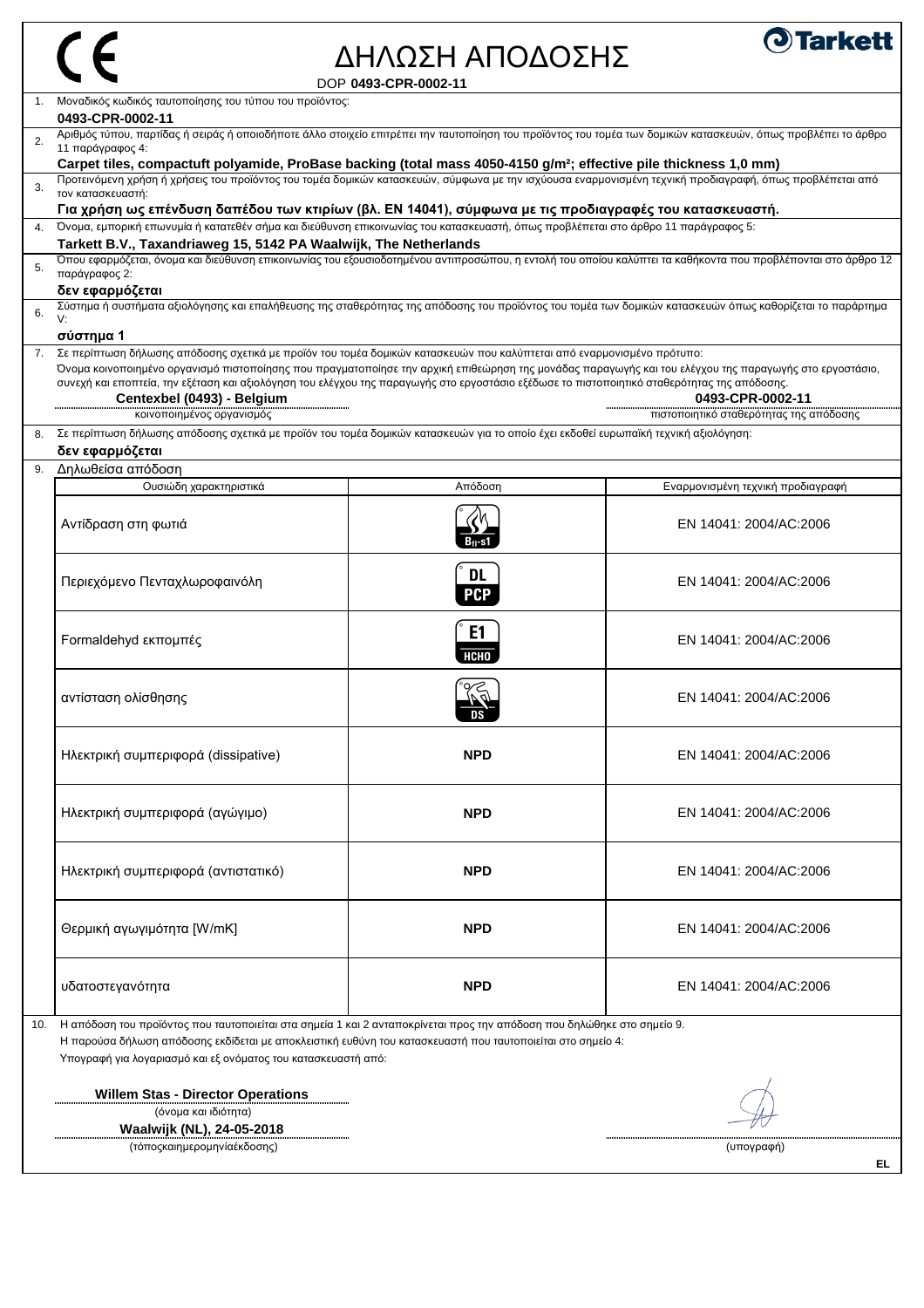# $C \in$

## DIKJARAZZJONI TA' PRESTAZZJONI

DOP **0493-CPR-0002-11**

| $\mathbf{1}$ . | Kodići uniku ta' identifikazzjoni tat-tip tal-prodott:<br>0493-CPR-0002-11                                                                                                                                                                                                                                                                                                                                                                                                                                                         |                         |                                         |
|----------------|------------------------------------------------------------------------------------------------------------------------------------------------------------------------------------------------------------------------------------------------------------------------------------------------------------------------------------------------------------------------------------------------------------------------------------------------------------------------------------------------------------------------------------|-------------------------|-----------------------------------------|
|                |                                                                                                                                                                                                                                                                                                                                                                                                                                                                                                                                    |                         |                                         |
| 2.             | Tip, numru tal-lott jew tas-serje jew kwalunkwe element iehor li jippermetti l-identifikazzjoni tal-prodott ghall-bini kif mehtieg taht l-Artikolu 11(4):                                                                                                                                                                                                                                                                                                                                                                          |                         |                                         |
|                | Carpet tiles, compactuft polyamide, ProBase backing (total mass 4050-4150 g/m <sup>2</sup> ; effective pile thickness 1,0 mm)                                                                                                                                                                                                                                                                                                                                                                                                      |                         |                                         |
|                | Użu jew użi intiżi tal-prodott għall-bini, f'konformità mal-ispecifikazzjoni teknika armonizzata applikabbli, kif previst mill-manifattur:<br>Għall-użu bħala paviment f'bini (ara EN 14041) skond l-ispecifikazzjonijiet tal-manifattur.                                                                                                                                                                                                                                                                                          |                         |                                         |
| 4.             | Isem, isem tal-kummerc irregistrat jew it-trade mark irregistrat u indirizz ta' kuntatt tal-manifattur kif mentieg tant l-Artikolu 11(5):                                                                                                                                                                                                                                                                                                                                                                                          |                         |                                         |
|                | Tarkett B.V., Taxandriaweg 15, 5142 PA Waalwijk, The Netherlands                                                                                                                                                                                                                                                                                                                                                                                                                                                                   |                         |                                         |
| 5.             | Fejn applikabbli, I-isem u I-indirizz ta' kuntatt tar-rapprezentant awtorizzat li I-mandat tiegħu jkopri I-kompiti specifikati I-Artikolu 12(2):                                                                                                                                                                                                                                                                                                                                                                                   |                         |                                         |
|                | Mhux applikabbli                                                                                                                                                                                                                                                                                                                                                                                                                                                                                                                   |                         |                                         |
| 6.             | Is-sistema jew sistemi ta' valutazzjoni u verifika tal-kostanza tal-prestazzjoni tal-prodott għall-bini kif stabbilit fl-Anness V:                                                                                                                                                                                                                                                                                                                                                                                                 |                         |                                         |
|                | Sistema 1                                                                                                                                                                                                                                                                                                                                                                                                                                                                                                                          |                         |                                         |
| 7 <sub>1</sub> | Fil-każ tad-dikjarazzjoni tal-prestazzjoni rigward prodott għall-bini kopert minn standard armonizzat:<br>Isem tal-korp ta 'certifikazzjoni notifikat li wettaq l-ispezzjoni inizjali tal-impjant ta' manifattura u tal-kontroll tal-produzzjoni ffabbrika, kontinwu, sorveljanza valutazzjoni u l-<br>evalwazzjoni ta 'kontroll tal-produzzjoni tal-fabbrika u ħareġ iċ-ċertifikat tal-kostanza tal-prestazzjoni.<br>0493-CPR-0002-11<br>Centexbel (0493) - Belgium<br>Korp Notifikat<br>certifikat ta' kostanza tal-prestazzjoni |                         |                                         |
| 8.             | Fil-każ tad-dikjarazzjoni tal-prestazzjoni rigward prodott għall-bini kopert li għalih tkun inħarġet Valutazzjoni Teknika Ewropea:                                                                                                                                                                                                                                                                                                                                                                                                 |                         |                                         |
|                | Mhux applikabbli                                                                                                                                                                                                                                                                                                                                                                                                                                                                                                                   |                         |                                         |
| 9.             | Prestazzjoni ddikjarata                                                                                                                                                                                                                                                                                                                                                                                                                                                                                                            |                         |                                         |
|                | Karatteristici essenzjali                                                                                                                                                                                                                                                                                                                                                                                                                                                                                                          | Prestazzjoni            | Specifikazzjonijiet teknici armonizzati |
|                | Reazzjoni għan-nar                                                                                                                                                                                                                                                                                                                                                                                                                                                                                                                 | Bn-s1                   | EN 14041: 2004/AC:2006                  |
|                | Kontenut tal Pentachlorophenol                                                                                                                                                                                                                                                                                                                                                                                                                                                                                                     | <b>DL</b><br><b>PCP</b> | EN 14041: 2004/AC:2006                  |
|                | <b>Emissjonijiet Formaldehyd</b>                                                                                                                                                                                                                                                                                                                                                                                                                                                                                                   | E1<br><b>НСНО</b>       | EN 14041: 2004/AC:2006                  |
|                | Slip reżistenza                                                                                                                                                                                                                                                                                                                                                                                                                                                                                                                    | $\sim$ $\sim$           | EN 14041: 2004/AC:2006                  |
|                | Imģieba Elettriku (dissipative)                                                                                                                                                                                                                                                                                                                                                                                                                                                                                                    | <b>NPD</b>              | EN 14041: 2004/AC:2006                  |
|                | Imģieba Elettriku (konduttiv)                                                                                                                                                                                                                                                                                                                                                                                                                                                                                                      | <b>NPD</b>              | EN 14041: 2004/AC:2006                  |
|                | Imģieba Elettriku (antistatiku)                                                                                                                                                                                                                                                                                                                                                                                                                                                                                                    | <b>NPD</b>              | EN 14041: 2004/AC:2006                  |
|                | Konduttività termali [W/mK]                                                                                                                                                                                                                                                                                                                                                                                                                                                                                                        | <b>NPD</b>              | EN 14041: 2004/AC:2006                  |
|                | Water-taghfis                                                                                                                                                                                                                                                                                                                                                                                                                                                                                                                      | <b>NPD</b>              | EN 14041: 2004/AC:2006                  |
| 10.            | II-prestazzjoni tal-prodott identifikat fil-punti 1 u 2 hija f'konformità mal-prestazzjoni ddikjarata fil-punt 9.<br>Din id-dikjarazzjoni ta' prestazzjoni hi maħruġa taħt ir-responsabbiltà unika tal-manifattur identifikat fil-punt 4.<br>Iffirmat ghal u f'isem il-manifattur minn:                                                                                                                                                                                                                                            |                         |                                         |
|                | <b>Willem Stas - Director Operations</b><br>(isem u funzjoni)                                                                                                                                                                                                                                                                                                                                                                                                                                                                      |                         |                                         |
|                | Waalwijk (NL), 24-05-2018                                                                                                                                                                                                                                                                                                                                                                                                                                                                                                          |                         |                                         |
|                | (post u data tal-ħruġ)                                                                                                                                                                                                                                                                                                                                                                                                                                                                                                             |                         | (firma)                                 |

**MT**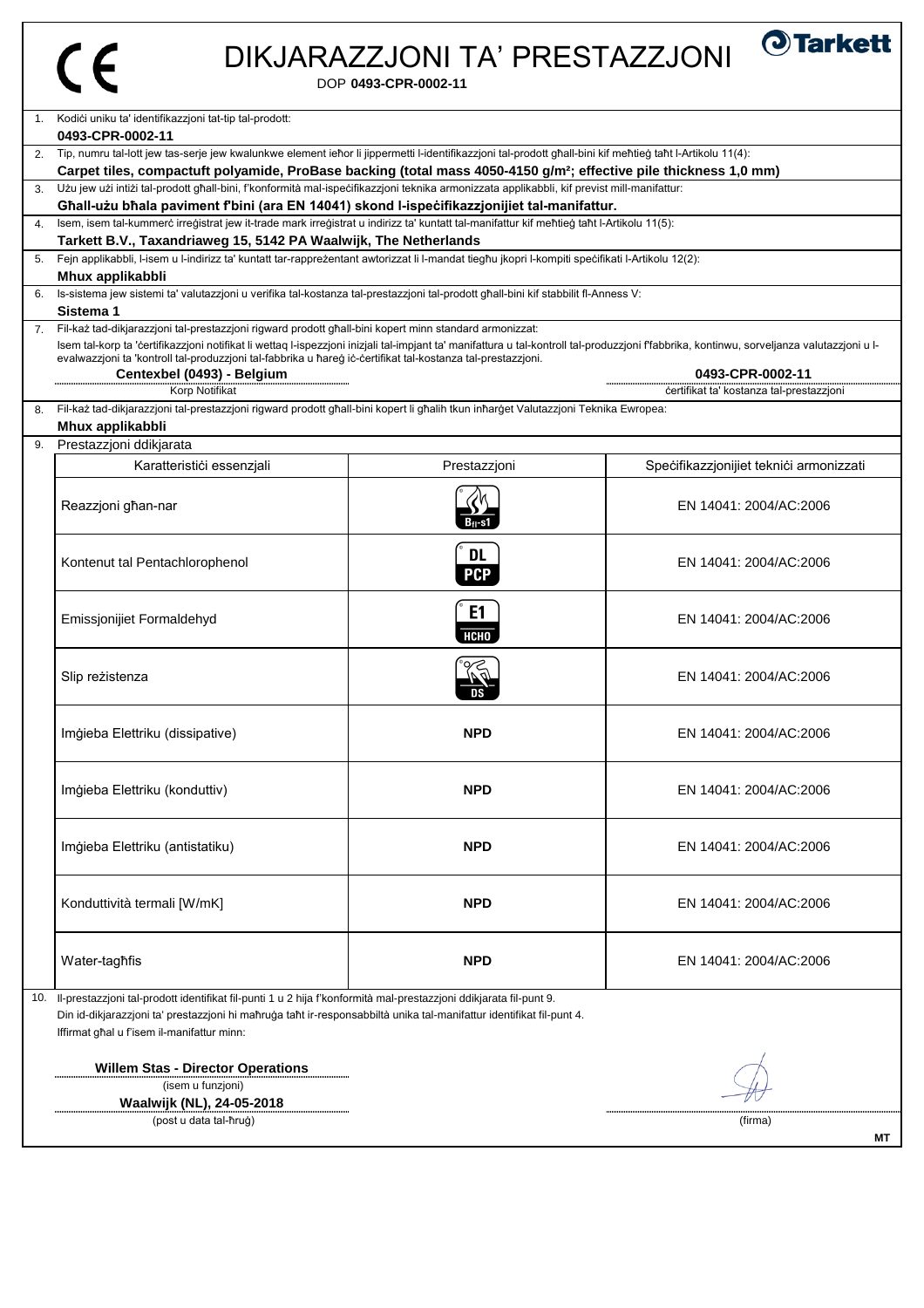| а<br>٠ |
|--------|
|        |

# TELJESÍTMÉNYNYILATKOZAT



DOP **0493-CPR-0002-11**

|    | A terméktípus egyedi azonosító kódja:                                                                                                                                                                                                                                          |              |                                 |  |
|----|--------------------------------------------------------------------------------------------------------------------------------------------------------------------------------------------------------------------------------------------------------------------------------|--------------|---------------------------------|--|
|    | 0493-CPR-0002-11                                                                                                                                                                                                                                                               |              |                                 |  |
| 2. | Típus-, tétel- vagy sorozatszám vagy egyéb ilyen elem, amely lehetővé teszi az építési termék azonosítását a 11. cikk (4) bekezdésében előírtaknak megfelelően:                                                                                                                |              |                                 |  |
|    | Carpet tiles, compactuft polyamide, ProBase backing (total mass 4050-4150 g/m <sup>2</sup> ; effective pile thickness 1,0 mm)<br>Az építési terméknek a gyártó által meghatározott rendeltetése vagy rendeltetései az alkalmazandó harmonizált műszaki előírással összhangban: |              |                                 |  |
|    | Épületben, padlóburkolatként történő felhasználás (lásd az EN 14041), a gyártó előírásainak megfelelően.                                                                                                                                                                       |              |                                 |  |
|    | 4. A gyártók neve, bejegyzett kereskedelmi neve, illetve bejegyzett védjegye, valamint értesítési címe a 11. cikk (5) bekezdésében előírtaknak megfelelően:                                                                                                                    |              |                                 |  |
|    | Tarkett B.V., Taxandriaweg 15, 5142 PA Waalwijk, The Netherlands                                                                                                                                                                                                               |              |                                 |  |
| 5. | Adott esetben annak a meghatalmazott képviselőnek a neve és értesítési címe, akinek a megbízása körébe a 12. cikk (2) bekezdésében meghatározott feladatok tartoznak:                                                                                                          |              |                                 |  |
|    |                                                                                                                                                                                                                                                                                |              |                                 |  |
|    | Nem alkalmazandó                                                                                                                                                                                                                                                               |              |                                 |  |
|    | Az építési termékek teljesítménye állandóságának értékelésére és ellenőrzésére szolgáló, az V. mellékletben szereplők szerinti rendszer vagy rendszerek:<br><b>Rendszer 1</b>                                                                                                  |              |                                 |  |
| 7. | Harmonizált szabványok által szabályozott építési termékekre vonatkozó gyártói nyilatkozat esetén:                                                                                                                                                                             |              |                                 |  |
|    | Bejentett tanusító szervezet neve, amely elvégzi a gyártó részlegben az első vizsgálatot, az üzemi gyártásellenőrzést, valamint folyamatosan felügyeli, felméri és értékeli az                                                                                                 |              |                                 |  |
|    | üzemi gyártást és kiadja a folyamatos teljesítésről szóló igazolást.                                                                                                                                                                                                           |              |                                 |  |
|    | Centexbel (0493) - Belgium                                                                                                                                                                                                                                                     |              | 0493-CPR-0002-11                |  |
|    | Bejelentett szervezet                                                                                                                                                                                                                                                          |              | Folyamatos teljesítés igazolása |  |
| 8. | Olyan építési termékekre vonatkozó gyártói nyilatkozat esetén, amelyekre európai műszaki értékelést adtak ki:                                                                                                                                                                  |              |                                 |  |
|    | Nem alkalmazható                                                                                                                                                                                                                                                               |              |                                 |  |
| 9. | A nyilatkozat szerinti teljesítmény                                                                                                                                                                                                                                            |              |                                 |  |
|    | Alapvető tulajdonságok                                                                                                                                                                                                                                                         | Teljesítmény | Harmonizált műszaki előírások   |  |
|    |                                                                                                                                                                                                                                                                                |              |                                 |  |
|    | Tűzvédelmi besorolás                                                                                                                                                                                                                                                           |              | EN 14041: 2004/AC:2006          |  |
|    |                                                                                                                                                                                                                                                                                | B-ı-s1       |                                 |  |
|    |                                                                                                                                                                                                                                                                                |              |                                 |  |
|    | Pentachlorophenol tartalom                                                                                                                                                                                                                                                     | <b>DL</b>    | EN 14041: 2004/AC:2006          |  |
|    |                                                                                                                                                                                                                                                                                | <b>PCP</b>   |                                 |  |
|    |                                                                                                                                                                                                                                                                                |              |                                 |  |
|    | Formaldehid kibocsátás                                                                                                                                                                                                                                                         | E1           | EN 14041: 2004/AC:2006          |  |
|    |                                                                                                                                                                                                                                                                                | нсно         |                                 |  |
|    |                                                                                                                                                                                                                                                                                |              |                                 |  |
|    | Csúszásmentesség                                                                                                                                                                                                                                                               |              | EN 14041: 2004/AC:2006          |  |
|    |                                                                                                                                                                                                                                                                                |              |                                 |  |
|    |                                                                                                                                                                                                                                                                                |              |                                 |  |
|    | Levezetési ellenállás (disszipatív)                                                                                                                                                                                                                                            | <b>NPD</b>   | EN 14041: 2004/AC:2006          |  |
|    |                                                                                                                                                                                                                                                                                |              |                                 |  |
|    |                                                                                                                                                                                                                                                                                |              |                                 |  |
|    | Levezetési ellenállás (vezetőképes)                                                                                                                                                                                                                                            | <b>NPD</b>   | EN 14041: 2004/AC:2006          |  |
|    |                                                                                                                                                                                                                                                                                |              |                                 |  |
|    |                                                                                                                                                                                                                                                                                |              |                                 |  |
|    | Levezetési ellenállás (antisztatikus)                                                                                                                                                                                                                                          | <b>NPD</b>   | EN 14041: 2004/AC:2006          |  |
|    |                                                                                                                                                                                                                                                                                |              |                                 |  |
|    |                                                                                                                                                                                                                                                                                |              |                                 |  |
|    | Hőellenállás [W/mK]                                                                                                                                                                                                                                                            | <b>NPD</b>   | EN 14041: 2004/AC:2006          |  |
|    |                                                                                                                                                                                                                                                                                |              |                                 |  |
|    |                                                                                                                                                                                                                                                                                |              |                                 |  |
|    | Vízzáróság                                                                                                                                                                                                                                                                     | <b>NPD</b>   | EN 14041: 2004/AC:2006          |  |
|    |                                                                                                                                                                                                                                                                                |              |                                 |  |
|    | 10. Az 1. és 2. pontban meghatározott termék teljesítménye megfelel a 9. pontban feltűntetett, nyilatkozat szerinti teljesítménynek.                                                                                                                                           |              |                                 |  |
|    | E teljesítménynyilatkozat kiadásáért kizárólag a 4. pontban meghatározott gyártó a felelős.                                                                                                                                                                                    |              |                                 |  |
|    | A gyártó nevében és részéről aláíró személy:                                                                                                                                                                                                                                   |              |                                 |  |
|    |                                                                                                                                                                                                                                                                                |              |                                 |  |
|    | <b>Willem Stas - Director Operations</b>                                                                                                                                                                                                                                       |              |                                 |  |

(név és beosztás)

**Waalwijk (NL), 24-05-2018** (a kiállítás helye és dátuma) (aláírás)



 $\mathbf{I}$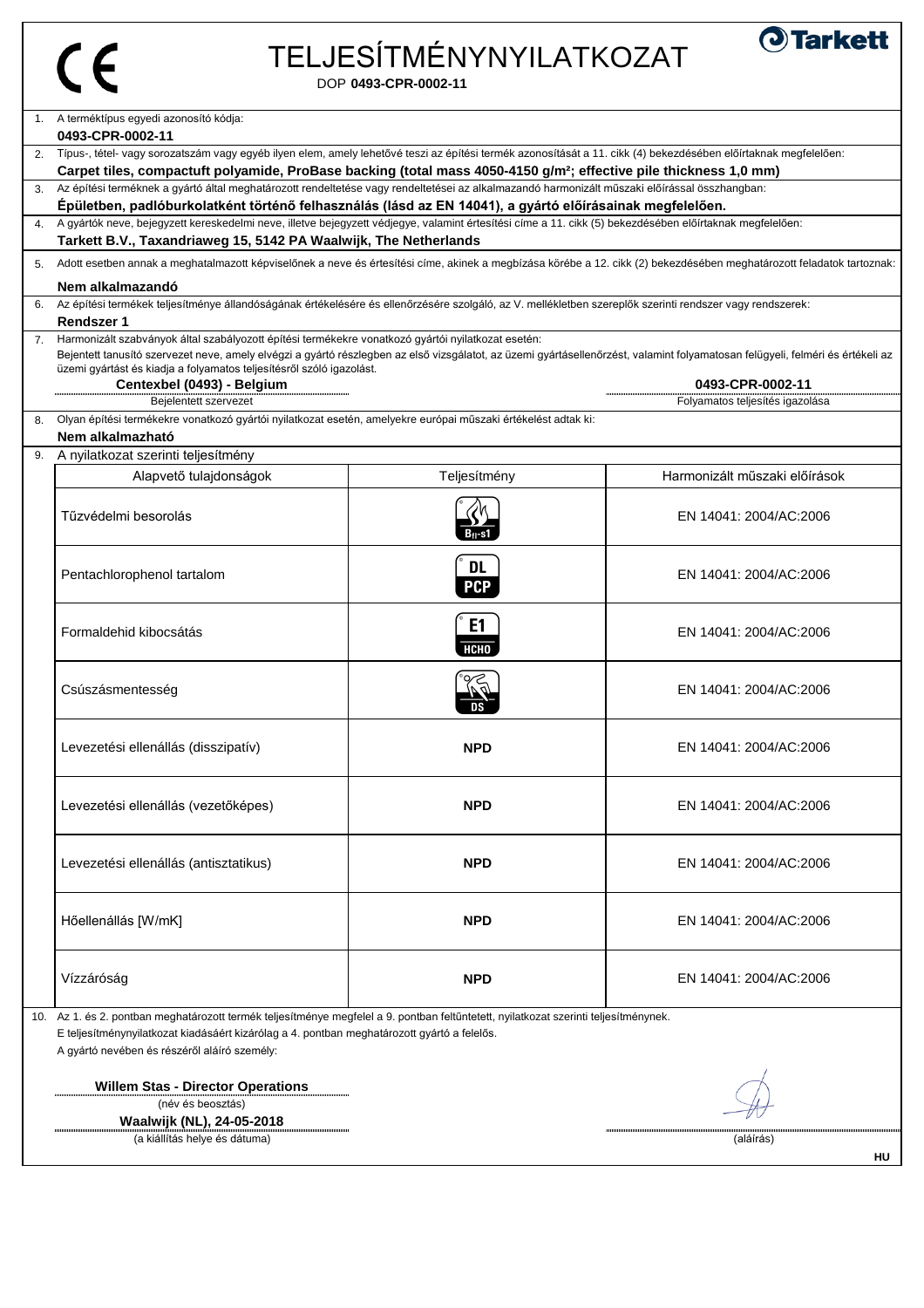# PROHLÁŠENÍ O VLASTNOSTECH

DOP **0493-CPR-0002-11**

| 1.             | Jedinečný identifikační kód typu výrobku:                                                                                                                          |                |                                     |  |
|----------------|--------------------------------------------------------------------------------------------------------------------------------------------------------------------|----------------|-------------------------------------|--|
|                | 0493-CPR-0002-11                                                                                                                                                   |                |                                     |  |
|                | Typ, série nebo sériové číslo nebo jakýkoli jiný prvek umožňující identifikaci stavebních výrobků podle čl. 11 odst. 4:                                            |                |                                     |  |
|                | Carpet tiles, compactuft polyamide, ProBase backing (total mass 4050-4150 g/m <sup>2</sup> ; effective pile thickness 1,0 mm)                                      |                |                                     |  |
| 3.             | Zamýšlené použití nebo zamýšlená použití stavebního výrobku v souladu s příslušnou harmonizovanou technickou specifikací podle předpokladu výrobce:                |                |                                     |  |
|                | Pro použití jako podlahy v budovách (viz EN 14041) podle specifikace výrobce.                                                                                      |                |                                     |  |
| $\mathbf{4}$ . | Jméno, firma nebo registrovaná obchodní známka a kontaktní adresa výrobce podle čl. 11 odst. 5:                                                                    |                |                                     |  |
|                | Tarkett B.V., Taxandriaweg 15, 5142 PA Waalwijk, The Netherlands                                                                                                   |                |                                     |  |
| 5.             | Případně jméno a kontaktní adresa zplnomocněného zástupce, jehož plná moc se vztahuje na úkoly uvedené v čl. 12 odst. 2:                                           |                |                                     |  |
|                | Není použitelný<br>Systém nebo systémy posuzování a ověřování stálosti vlastností stavebních výrobků, jak je uvedeno v příloze V:ě                                 |                |                                     |  |
| 6.             | Systém 1                                                                                                                                                           |                |                                     |  |
|                | 7. V případě prohlášení o vlastnostech týkajících se stavebního výrobku, na který se vztahuje harmonizovaná norma:                                                 |                |                                     |  |
|                | Název notifikovaného orgánu, který uskutečnil počáteční kontrolu výrobního podniku a řízení výroby, průběžný dohled, hodnocení a evaluaci řízení výroby a vystavil |                |                                     |  |
|                | osvědčení o stálosti vlastností.                                                                                                                                   |                |                                     |  |
|                | Centexbel (0493) - Belgium                                                                                                                                         |                | 0493-CPR-0002-11                    |  |
|                | Notifikovaný orgán                                                                                                                                                 |                | Osvědčení o stálosti vlastností     |  |
| 8.             | V případě prohlášení o vlastnostech týkajících se stavebního výrobku, pro který bylo vydáno evropské technické posouzení:                                          |                |                                     |  |
|                | Není použitelný                                                                                                                                                    |                |                                     |  |
| 9.             | Vlastnosti uvedené v prohlášeni                                                                                                                                    |                |                                     |  |
|                | Základní charakteristiky                                                                                                                                           | Vlastnost      | Harmonizované technické specifikace |  |
|                |                                                                                                                                                                    |                |                                     |  |
|                | Reakce na oheň                                                                                                                                                     |                | EN 14041: 2004/AC:2006              |  |
|                |                                                                                                                                                                    | B-ı-s1         |                                     |  |
|                |                                                                                                                                                                    |                |                                     |  |
|                | Obsah pentachlorofenolu                                                                                                                                            | <b>DL</b>      | EN 14041: 2004/AC:2006              |  |
|                |                                                                                                                                                                    | <b>PCP</b>     |                                     |  |
|                |                                                                                                                                                                    |                |                                     |  |
|                | Emise formaldehydu                                                                                                                                                 | E <sub>1</sub> | EN 14041: 2004/AC:2006              |  |
|                |                                                                                                                                                                    | HCHO ,         |                                     |  |
|                |                                                                                                                                                                    |                |                                     |  |
|                | Odpor proti skluzu                                                                                                                                                 |                | EN 14041: 2004/AC:2006              |  |
|                |                                                                                                                                                                    |                |                                     |  |
|                |                                                                                                                                                                    |                |                                     |  |
|                |                                                                                                                                                                    | <b>NPD</b>     | EN 14041: 2004/AC:2006              |  |
|                | Elektrické chování (disipativní)                                                                                                                                   |                |                                     |  |
|                |                                                                                                                                                                    |                |                                     |  |
|                |                                                                                                                                                                    |                |                                     |  |
|                | Elektrické chování (vodivé)                                                                                                                                        | <b>NPD</b>     | EN 14041: 2004/AC:2006              |  |
|                |                                                                                                                                                                    |                |                                     |  |
|                |                                                                                                                                                                    |                |                                     |  |
|                | Elektrické chování (antistatické)                                                                                                                                  | <b>NPD</b>     | EN 14041: 2004/AC:2006              |  |
|                |                                                                                                                                                                    |                |                                     |  |
|                |                                                                                                                                                                    |                |                                     |  |
|                | Tepelná vodivost [W/mK]                                                                                                                                            | <b>NPD</b>     | EN 14041: 2004/AC:2006              |  |
|                |                                                                                                                                                                    |                |                                     |  |
|                |                                                                                                                                                                    |                |                                     |  |
|                | Vodotěsnost                                                                                                                                                        | <b>NPD</b>     | EN 14041: 2004/AC:2006              |  |
|                |                                                                                                                                                                    |                |                                     |  |
| 10.            | Vlastnost výrobku uvedená v bodě 1 a 2 je ve shodě s vlastností uvedenou v bodě 9.                                                                                 |                |                                     |  |
|                | Toto prohlášení o vlastnostech se vydává na výhradní odpovědnost výrobce uvedeného v bodě 4.                                                                       |                |                                     |  |
|                | Podepsáno za výrobce a jeho jménem:                                                                                                                                |                |                                     |  |
|                |                                                                                                                                                                    |                |                                     |  |
|                | <b>Willem Stas - Director Operations</b>                                                                                                                           |                |                                     |  |
|                | (jméno a funkce)                                                                                                                                                   |                |                                     |  |
|                | Waalwijk (NL), 24-05-2018                                                                                                                                          |                |                                     |  |
|                | (místo a datum vydání)                                                                                                                                             |                | (podpis)                            |  |

**CS**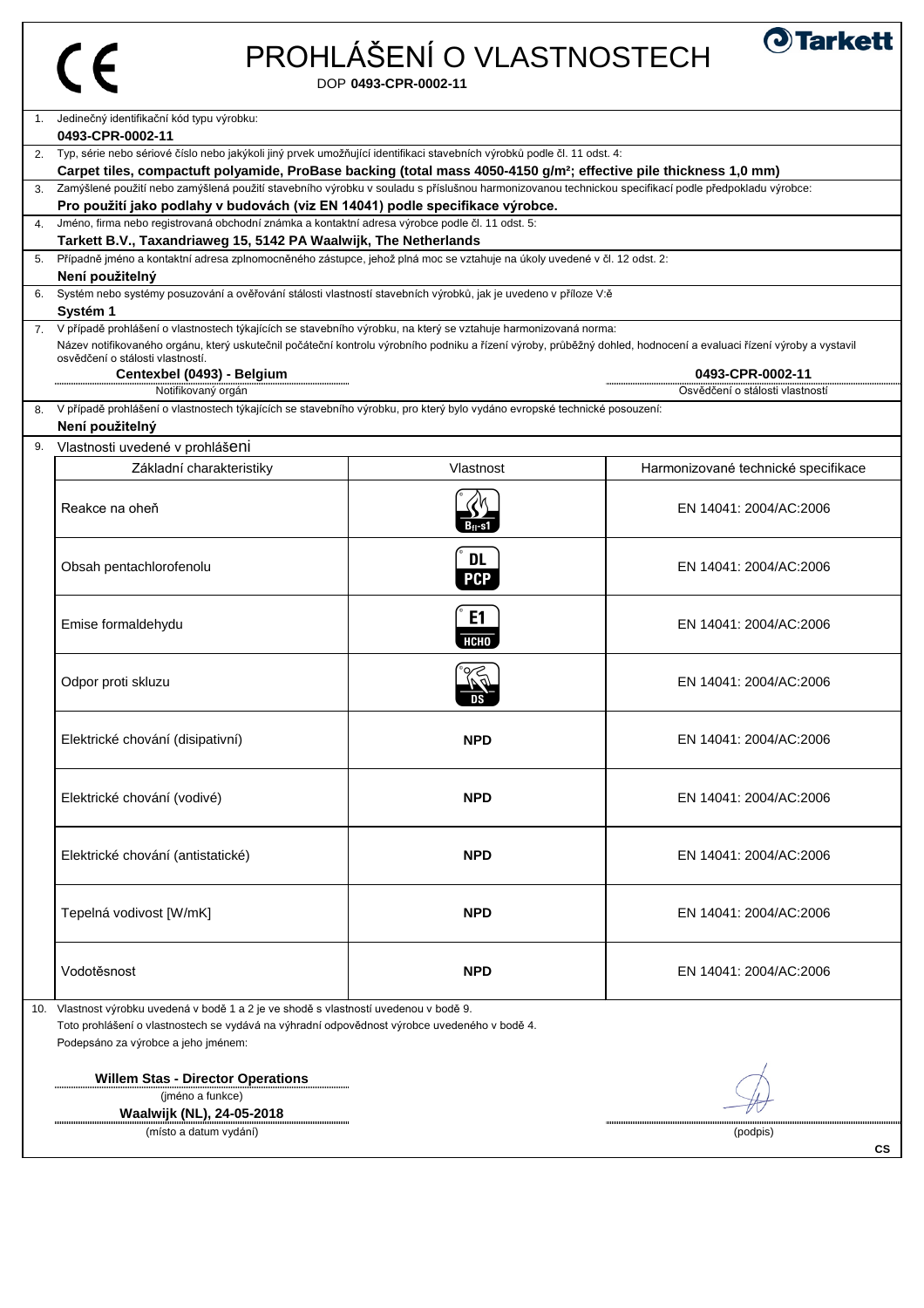# VYHLÁSENIE O PARAMETROCH

DOP **0493-CPR-0002-11**



| 3. Zamýšľané použitia stavebného výrobku, ktoré uvádza výrobca, v súlade s uplatniteľnou harmonizovanou technickou špecifikáciou:<br>Pre použitie ako podlahy v budovách (pozri EN 14041) je podľa špecifikácie výrobcu. |                                                                                                                                                                                                            |                         |                                                      |
|--------------------------------------------------------------------------------------------------------------------------------------------------------------------------------------------------------------------------|------------------------------------------------------------------------------------------------------------------------------------------------------------------------------------------------------------|-------------------------|------------------------------------------------------|
|                                                                                                                                                                                                                          | Meno, registrované obchodné meno alebo registrovaná ochranná známka a kontaktná adresa výrobcu, ako sa vyžaduje podľa článku 11 ods. 5:                                                                    |                         |                                                      |
|                                                                                                                                                                                                                          | Tarkett B.V., Taxandriaweg 15, 5142 PA Waalwijk, The Netherlands<br>5. V prípade potreby meno a kontaktná adresa splnomocneného zástupcu, ktorého splnomocnenie zahŕňa úlohy vymedzené v článku 12 ods. 2: |                         |                                                      |
|                                                                                                                                                                                                                          | Nie je použiteľný                                                                                                                                                                                          |                         |                                                      |
|                                                                                                                                                                                                                          | Systém alebo systémy posudzovania a overovania nemennosti parametrov stavebného výrobku, ako sa uvádzajú v prílohe V:                                                                                      |                         |                                                      |
|                                                                                                                                                                                                                          | Systém 1<br>7. V prípade vyhlásenia o parametroch týkajúceho sa stavebného výrobku, na ktorý sa vzťahuje harmonizovaná norma:                                                                              |                         |                                                      |
|                                                                                                                                                                                                                          | Názov notifikovaného orgánu, ktorý uskutočnil počiatočnú kontrolu výrobného podniku a riadenia výroby, priebežný dohľad, hodnotenie a evaluáciu riadenia výroby a                                          |                         |                                                      |
|                                                                                                                                                                                                                          | vystavil osvedčenie o stálosti vlastností.                                                                                                                                                                 |                         |                                                      |
|                                                                                                                                                                                                                          | Centexbel (0493) - Belgium<br>Notifikovaný orgán                                                                                                                                                           |                         | 0493-CPR-0002-11<br>Osvedčenie o stálosti vlastností |
| 8.                                                                                                                                                                                                                       | V prípade vyhlásenia o parametroch týkajúceho sa stavebného výrobku, na ktorý bolo vypracované európske technické posúdenie:                                                                               |                         |                                                      |
|                                                                                                                                                                                                                          | Nie je použiteľný                                                                                                                                                                                          |                         |                                                      |
|                                                                                                                                                                                                                          | Deklarované parametre                                                                                                                                                                                      |                         |                                                      |
|                                                                                                                                                                                                                          | Podstatné vlastnosti                                                                                                                                                                                       | Parametre               | Harmonizované technické špecifikácie                 |
|                                                                                                                                                                                                                          | Reakcia na oheň                                                                                                                                                                                            | Bn-s1                   | EN 14041: 2004/AC:2006                               |
|                                                                                                                                                                                                                          | Obsah pentachlorofenolu                                                                                                                                                                                    | <b>DL</b><br><b>PCP</b> | EN 14041: 2004/AC:2006                               |
|                                                                                                                                                                                                                          | Emisia formaldehydu                                                                                                                                                                                        | E1<br><b>НСНО</b>       | EN 14041: 2004/AC:2006                               |
|                                                                                                                                                                                                                          | Odpor proti sklzu                                                                                                                                                                                          |                         | EN 14041: 2004/AC:2006                               |
|                                                                                                                                                                                                                          | Elektrické správanie sa (disipativne)                                                                                                                                                                      | <b>NPD</b>              | EN 14041: 2004/AC:2006                               |
|                                                                                                                                                                                                                          | Elektrické správanie sa (vodivé)                                                                                                                                                                           | <b>NPD</b>              | EN 14041: 2004/AC:2006                               |
|                                                                                                                                                                                                                          | Elektrické správanie sa (antistatické)                                                                                                                                                                     | <b>NPD</b>              | EN 14041: 2004/AC:2006                               |
|                                                                                                                                                                                                                          | Tepelná vodivosť [W/mK]                                                                                                                                                                                    | <b>NPD</b>              | EN 14041: 2004/AC:2006                               |
|                                                                                                                                                                                                                          | Vodotesnosť                                                                                                                                                                                                | <b>NPD</b>              | EN 14041: 2004/AC:2006                               |

(meno a funkcia)

**Waalwijk (NL), 24-05-2018** (miesto a dátum vydania) (podpis)

 $\mathcal{L}$ 

**SK**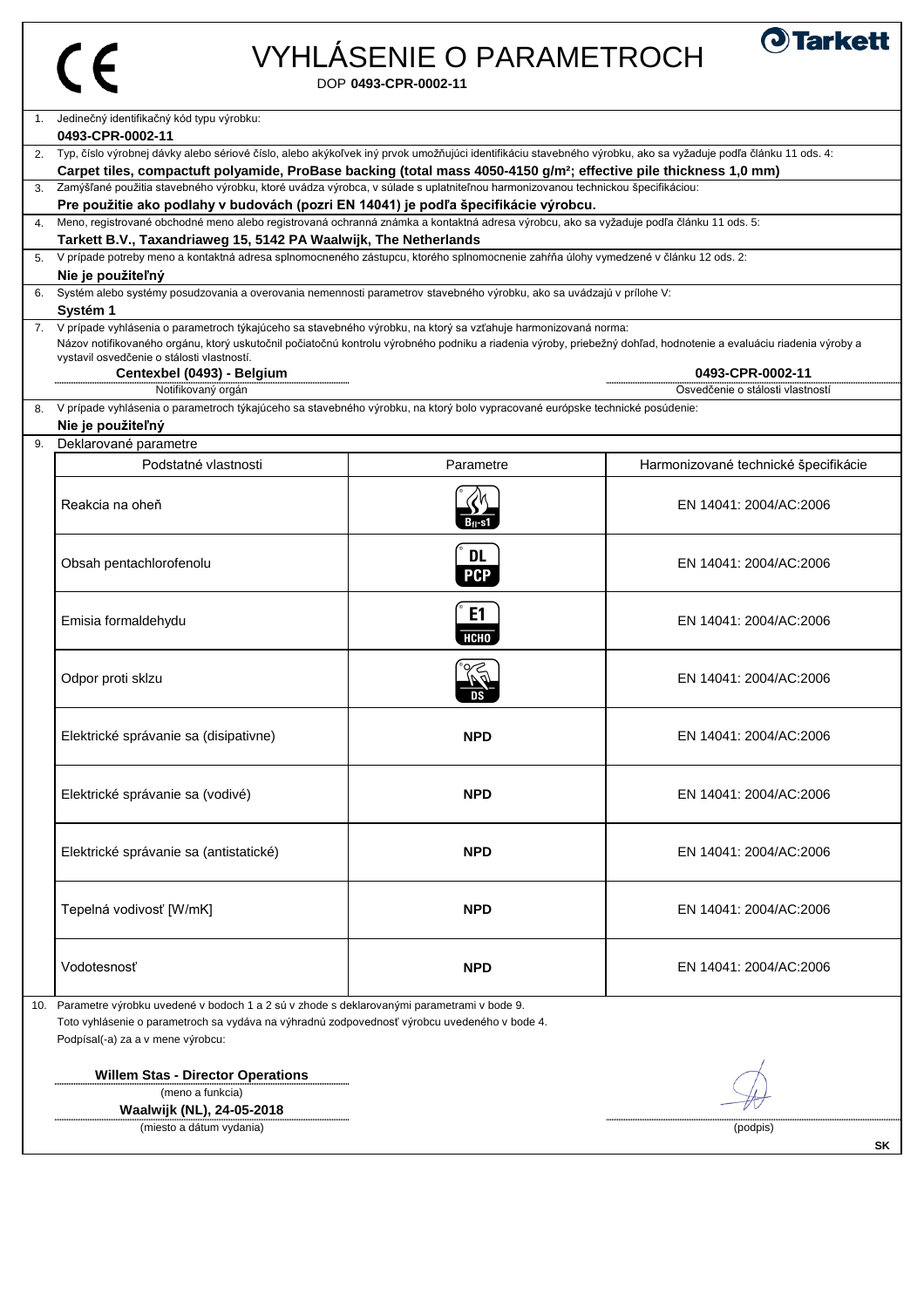#### DOP **0493-CPR-0002-11** IZJAVA O LASTNOSTIH



**SL**

| 1. Enotna identifikacijska oznaka proizvoda - vrste proizvoda:<br>0493-CPR-0002-11                                                                                                                                                                         |                                                                                                                                                                 |                                        |  |
|------------------------------------------------------------------------------------------------------------------------------------------------------------------------------------------------------------------------------------------------------------|-----------------------------------------------------------------------------------------------------------------------------------------------------------------|----------------------------------------|--|
| 2. Tip, serijska ali zaporedna številka ali kateri koli drug element, na podlagi katerega je mogoče prepoznati gradbene proizvode, v skladu s členom 11(4):                                                                                                |                                                                                                                                                                 |                                        |  |
| Carpet tiles, compactuft polyamide, ProBase backing (total mass 4050-4150 g/m <sup>2</sup> ; effective pile thickness 1,0 mm)                                                                                                                              |                                                                                                                                                                 |                                        |  |
| 3.                                                                                                                                                                                                                                                         | Predvidena uporaba ali predvidene vrste uporabe gradbenega proizvoda v skladu z veljavno harmonizirano tehnično specifikacijo, kot jih predvideva proizvajalec: |                                        |  |
| Za uporabo kot talne obloge v stavbah (glej EN 14041) v skladu z navodili proizvajalca.                                                                                                                                                                    |                                                                                                                                                                 |                                        |  |
| Ime, registrirano trgovsko ime ali registrirana blagovna znamka in naslov proizvajalca v skladu s členom 11(5):<br>Tarkett B.V., Taxandriaweg 15, 5142 PA Waalwijk, The Netherlands                                                                        |                                                                                                                                                                 |                                        |  |
| Po potrebi ime ali naslov pooblaščenega zastopnika, katerega pooblastilo zajema naloge, opredeljene v členu 12(2):<br>5.                                                                                                                                   |                                                                                                                                                                 |                                        |  |
| Se ne uporablja                                                                                                                                                                                                                                            |                                                                                                                                                                 |                                        |  |
| Sistem ali sistemi ocenjevanja in preverjanja nespremenljivosti lastnosti gradbenega proizvoda, kot je določeno v Prilogi V:                                                                                                                               |                                                                                                                                                                 |                                        |  |
| Sistem <sub>1</sub>                                                                                                                                                                                                                                        |                                                                                                                                                                 |                                        |  |
| Za izjavo o lastnostih glede gradbenega proizvoda, za katerega velja harmoniziran standard:<br>7.                                                                                                                                                          |                                                                                                                                                                 |                                        |  |
| Ime priglašenega certifikacijskega organa, ki izvaja začetni pregled proizvodnega obrata in tovarniško kontrolo proizvodnje, stalni nadzor, ocenjevanje in vrednotenje<br>tovarniške kontrole proizvodnje ter izda potrdilo o nespremenljivosti lastnosti. |                                                                                                                                                                 |                                        |  |
| Centexbel (0493) - Belgium                                                                                                                                                                                                                                 |                                                                                                                                                                 | 0493-CPR-0002-11                       |  |
| Priglašeni organ                                                                                                                                                                                                                                           |                                                                                                                                                                 | Potrdilo o nespremenljivosti lastnosti |  |
| Za izjavo o lastnostih glede gradbenega proizvoda, za katerega je bila izdana evropska tehnična ocena:<br>8.                                                                                                                                               |                                                                                                                                                                 |                                        |  |
| Se ne uporablja                                                                                                                                                                                                                                            |                                                                                                                                                                 |                                        |  |
| Navedena lastnost<br>9.                                                                                                                                                                                                                                    |                                                                                                                                                                 |                                        |  |
| Bistvene značilnosti                                                                                                                                                                                                                                       | Lastnost                                                                                                                                                        | Harmonizirane tehnične specifikacije   |  |
|                                                                                                                                                                                                                                                            |                                                                                                                                                                 |                                        |  |
| Preiskus odziva na ogenj                                                                                                                                                                                                                                   |                                                                                                                                                                 | EN 14041: 2004/AC:2006                 |  |
|                                                                                                                                                                                                                                                            |                                                                                                                                                                 |                                        |  |
|                                                                                                                                                                                                                                                            |                                                                                                                                                                 |                                        |  |
| Vsebina pentaklorofenola                                                                                                                                                                                                                                   | <b>DL</b>                                                                                                                                                       | EN 14041: 2004/AC:2006                 |  |
|                                                                                                                                                                                                                                                            | <b>PCP</b>                                                                                                                                                      |                                        |  |
|                                                                                                                                                                                                                                                            |                                                                                                                                                                 |                                        |  |
| Emisije formaldehida                                                                                                                                                                                                                                       | E <sub>1</sub>                                                                                                                                                  | EN 14041: 2004/AC:2006                 |  |
|                                                                                                                                                                                                                                                            | <b>НСНО</b>                                                                                                                                                     |                                        |  |
|                                                                                                                                                                                                                                                            |                                                                                                                                                                 |                                        |  |
| Odpornost proti zdrsu                                                                                                                                                                                                                                      |                                                                                                                                                                 | EN 14041: 2004/AC:2006                 |  |
|                                                                                                                                                                                                                                                            |                                                                                                                                                                 |                                        |  |
|                                                                                                                                                                                                                                                            |                                                                                                                                                                 |                                        |  |
| Električne lastnosti (disipativnost)                                                                                                                                                                                                                       | <b>NPD</b>                                                                                                                                                      | EN 14041: 2004/AC:2006                 |  |
|                                                                                                                                                                                                                                                            |                                                                                                                                                                 |                                        |  |
|                                                                                                                                                                                                                                                            |                                                                                                                                                                 |                                        |  |
| Električne lastnosti (prevodnost)                                                                                                                                                                                                                          | <b>NPD</b>                                                                                                                                                      | EN 14041: 2004/AC:2006                 |  |
|                                                                                                                                                                                                                                                            |                                                                                                                                                                 |                                        |  |
|                                                                                                                                                                                                                                                            |                                                                                                                                                                 |                                        |  |
| Električne lastnosti (antistatičnost)                                                                                                                                                                                                                      | <b>NPD</b>                                                                                                                                                      | EN 14041: 2004/AC:2006                 |  |
|                                                                                                                                                                                                                                                            |                                                                                                                                                                 |                                        |  |
|                                                                                                                                                                                                                                                            |                                                                                                                                                                 |                                        |  |
| Toplotna prevodnost [W / mK]                                                                                                                                                                                                                               | <b>NPD</b>                                                                                                                                                      | EN 14041: 2004/AC:2006                 |  |
|                                                                                                                                                                                                                                                            |                                                                                                                                                                 |                                        |  |
|                                                                                                                                                                                                                                                            |                                                                                                                                                                 |                                        |  |
| Neprepustnost za vodo                                                                                                                                                                                                                                      | <b>NPD</b>                                                                                                                                                      | EN 14041: 2004/AC:2006                 |  |
| Lastnosti proizvoda, navedenega v točki 1 in 2, so v skladu z navedenimi lastnostmi iz točke 9.                                                                                                                                                            |                                                                                                                                                                 |                                        |  |
| 10.<br>Za izdajo te izjave o lastnostih je odgovoren izključno proizvajalec, naveden v točki 4:                                                                                                                                                            |                                                                                                                                                                 |                                        |  |
| Podpisano za in v imenu proizvajalca s strani:                                                                                                                                                                                                             |                                                                                                                                                                 |                                        |  |
|                                                                                                                                                                                                                                                            |                                                                                                                                                                 |                                        |  |
|                                                                                                                                                                                                                                                            |                                                                                                                                                                 |                                        |  |
| <b>Willem Stas - Director Operations</b>                                                                                                                                                                                                                   |                                                                                                                                                                 |                                        |  |
| (Ime in Priimek, položaj)                                                                                                                                                                                                                                  |                                                                                                                                                                 |                                        |  |
| $M_{\odot}$ olwik (All ) 24 OF 2040                                                                                                                                                                                                                        |                                                                                                                                                                 |                                        |  |

(Ime in Priimek, položaj) **Waalwijk (NL), 24-05-2018**

(kraj in datum izdaje) (Podpis)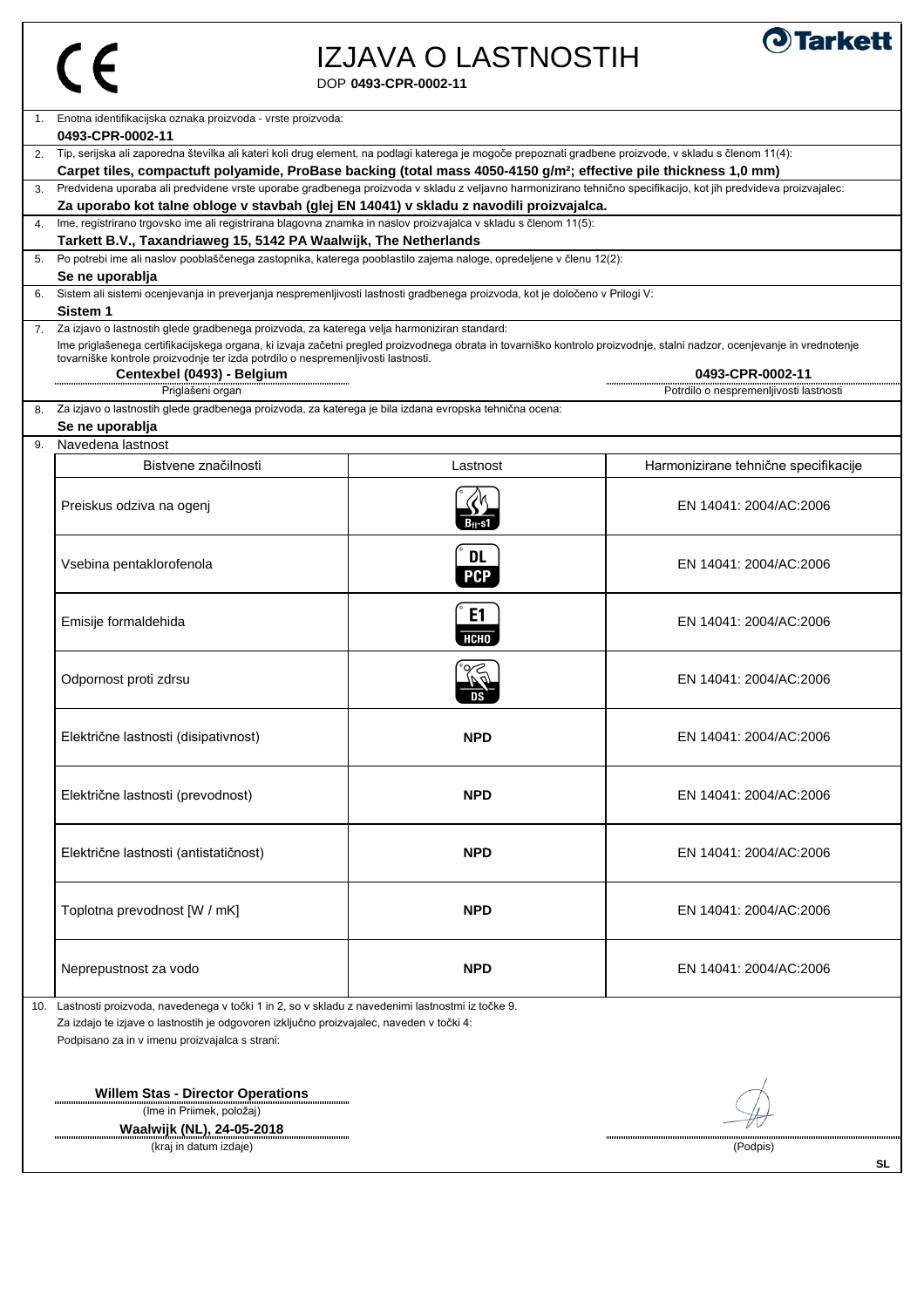|     |                                                                                                                                                                                                                                                                                                                                                                                                                                                        | ДЕКЛАРАЦИЯ ЗА ЕКСПЛОАТАЦИОННИ ПОКАЗАТЕЛИ<br>DOP 0493-CPR-0002-11 | <b>O</b> Tarkett                                                     |
|-----|--------------------------------------------------------------------------------------------------------------------------------------------------------------------------------------------------------------------------------------------------------------------------------------------------------------------------------------------------------------------------------------------------------------------------------------------------------|------------------------------------------------------------------|----------------------------------------------------------------------|
|     | Уникален идентификационен код на типа продукт:<br>0493-CPR-0002-11                                                                                                                                                                                                                                                                                                                                                                                     |                                                                  |                                                                      |
| 2.  | Тип, партиден или сериен номер или друг елемент, който позволява да се идентифицира строителният продукт съгласно изискванията на член 11, параграф 4:                                                                                                                                                                                                                                                                                                 |                                                                  |                                                                      |
|     | Carpet tiles, compactuft polyamide, ProBase backing (total mass 4050-4150 g/m <sup>2</sup> ; effective pile thickness 1,0 mm)                                                                                                                                                                                                                                                                                                                          |                                                                  |                                                                      |
| 3.  | Предвидена употреба или употреби на строителния продукт в съответствие с приложимата хармонизирана специ-фикация, както е предвидено от<br>производителя:                                                                                                                                                                                                                                                                                              |                                                                  |                                                                      |
|     | За употреба като подова настилка в сгради (виж EN 14041) в съответствие със спецификациите на производителя.                                                                                                                                                                                                                                                                                                                                           |                                                                  |                                                                      |
| 4.  | Име, регистрирано търговско наименование или регистрирана търговска марка и адрес за контакт на производителя съгласно изискванията на член 11,<br>параграф 5:<br>Tarkett B.V., Taxandriaweg 15, 5142 PA Waalwijk, The Netherlands                                                                                                                                                                                                                     |                                                                  |                                                                      |
| 5.  | Когато е приложимо, име и адрес за контакт на упълномощения представител, чието пълномощие включва задачите, посочени в член 12, параграф 2:<br>не е приложимо                                                                                                                                                                                                                                                                                         |                                                                  |                                                                      |
| 6.  | Система или системи за оценяване и проверка на постоянството на експлоатационните показатели на строителния продукт, както са изложени в приложение V:                                                                                                                                                                                                                                                                                                 |                                                                  |                                                                      |
|     | система 1                                                                                                                                                                                                                                                                                                                                                                                                                                              |                                                                  |                                                                      |
| 7.  | В случай на декларация за експлоатационни показатели относно строителен продукт е обхванат от хармонизиран стандарт:<br>Име на нотифицирания орган за сертифициране, които извършва първоначална проверка на производствената площадка и на производствения контрол в<br>предприятието, непрекъснато наблюдение, преценка и оценка на производствения контрол в предприятието и издава сертификат за постоянството на<br>експлоатационните показатели. |                                                                  |                                                                      |
|     | Centexbel (0493) - Belgium<br>нотифициран орган                                                                                                                                                                                                                                                                                                                                                                                                        |                                                                  | 0493-CPR-0002-11<br>сертификат за постоянството на експлоатационните |
| 8.  | В случай на декларация за експлоатационни показатели относно строителен продукт, за който е издадена европейска техническа оценка:                                                                                                                                                                                                                                                                                                                     |                                                                  | характеристики                                                       |
| 9.  | не е приложимо                                                                                                                                                                                                                                                                                                                                                                                                                                         |                                                                  |                                                                      |
|     | Декларирани експлоатационни показатели<br>Съществени характеристики                                                                                                                                                                                                                                                                                                                                                                                    | Експлоатационни показатели                                       | Хармонизирана техническа спецификация                                |
|     | Реакция на огън                                                                                                                                                                                                                                                                                                                                                                                                                                        | $B_{fl}$ -s1                                                     | EN 14041: 2004/AC:2006                                               |
|     | Съдържание на пентахлорфенол                                                                                                                                                                                                                                                                                                                                                                                                                           | <b>DL</b><br><b>PCP</b>                                          | EN 14041: 2004/AC:2006                                               |
|     | емисиите на формалдехид                                                                                                                                                                                                                                                                                                                                                                                                                                | E <sub>1</sub><br><b>НСНО</b>                                    | EN 14041: 2004/AC:2006                                               |
|     | Противоплъзгащи                                                                                                                                                                                                                                                                                                                                                                                                                                        |                                                                  | EN 14041: 2004/AC:2006                                               |
|     | Електротехника поведение (разсейване)                                                                                                                                                                                                                                                                                                                                                                                                                  | <b>NPD</b>                                                       | EN 14041: 2004/AC:2006                                               |
|     | Електрически поведение (проводима)                                                                                                                                                                                                                                                                                                                                                                                                                     | <b>NPD</b>                                                       | EN 14041: 2004/AC:2006                                               |
|     | Електротехника поведение<br>(антистатичен)                                                                                                                                                                                                                                                                                                                                                                                                             | <b>NPD</b>                                                       | EN 14041: 2004/AC:2006                                               |
|     | Коефициент на топлопровод [W/mK]                                                                                                                                                                                                                                                                                                                                                                                                                       | <b>NPD</b>                                                       | EN 14041: 2004/AC:2006                                               |
|     | водонепроницаемост                                                                                                                                                                                                                                                                                                                                                                                                                                     | <b>NPD</b>                                                       | EN 14041: 2004/AC:2006                                               |
| 10. | Експлоатационните показатели на продукта, посочени в точки 1 и 2, съответстват на декларираните експлоатационни показатели в точка 9.<br>Настоящата декларация за експлоатационни показатели се издава изцяло на отговорността на производителя, посочен в точка 4:<br>Подписано за и от името на производителя от:<br><b>Willem Stas - Director Operations</b>                                                                                        |                                                                  |                                                                      |
|     | (име, длъжност)<br>Waalwijk (NL), 24-05-2018<br>(мястоидатанаиздаване)<br>(подпис)<br><b>BG</b>                                                                                                                                                                                                                                                                                                                                                        |                                                                  |                                                                      |
|     |                                                                                                                                                                                                                                                                                                                                                                                                                                                        |                                                                  |                                                                      |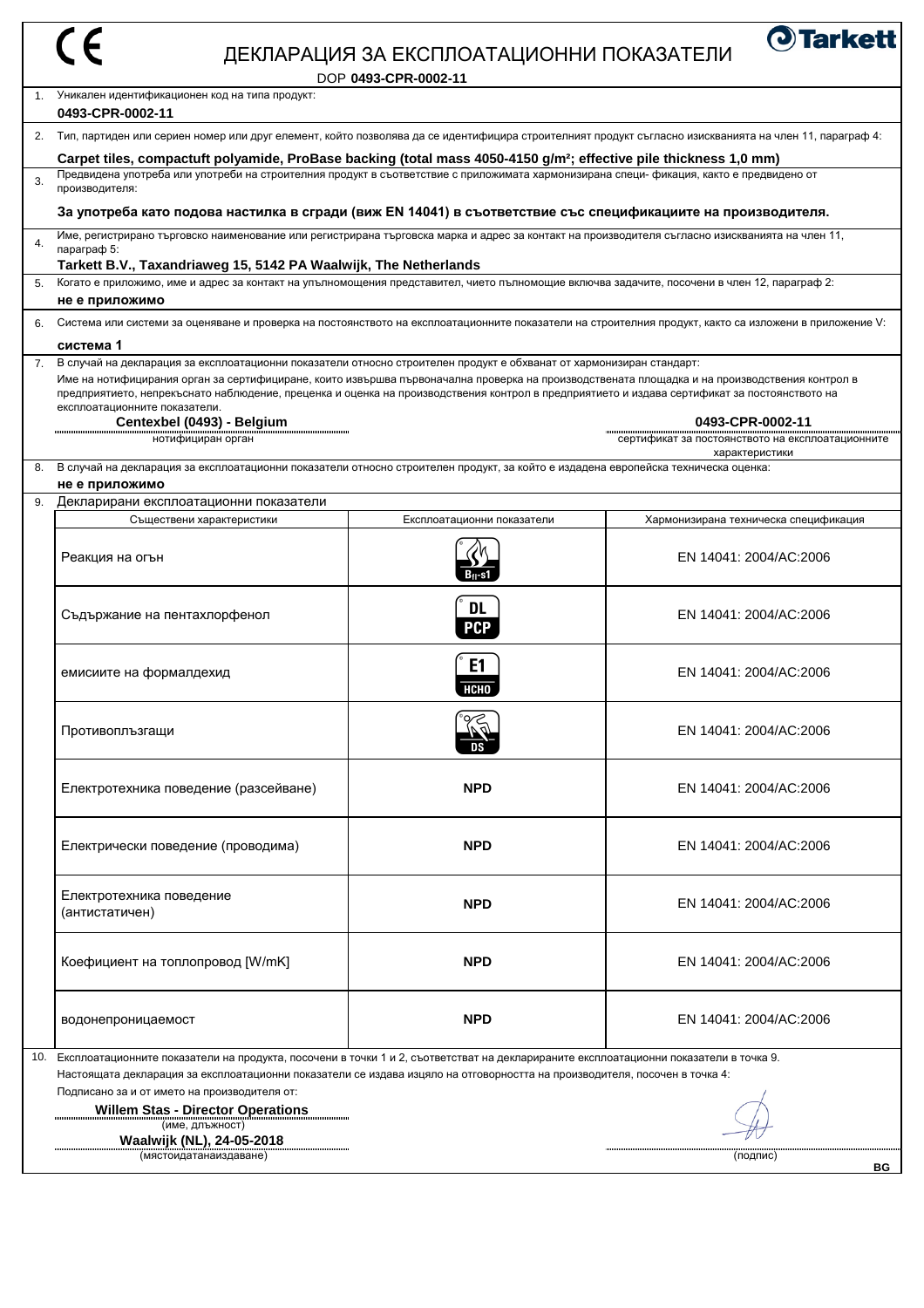# $|$  CE

# DECLARAŢIA DE PERFORMANŢĂ

**O**Tarkett

DOP **0493-CPR-0002-11**

|    | 1. Cod unic de identificare al produsului-tip:<br>0493-CPR-0002-11                                                                                                                                                                                                                                                                                                                                                                               |                               |                                          |  |  |
|----|--------------------------------------------------------------------------------------------------------------------------------------------------------------------------------------------------------------------------------------------------------------------------------------------------------------------------------------------------------------------------------------------------------------------------------------------------|-------------------------------|------------------------------------------|--|--|
|    |                                                                                                                                                                                                                                                                                                                                                                                                                                                  |                               |                                          |  |  |
|    | 2. Tipul, lotul sau numărul de serie sau orice alt element care permite identificarea produsului pentru construcții astfel cum este solicitat la articolul 11 alineatul (4):<br>Carpet tiles, compactuft polyamide, ProBase backing (total mass 4050-4150 g/m <sup>2</sup> ; effective pile thickness 1,0 mm)                                                                                                                                    |                               |                                          |  |  |
| 3. | Utilizarea sau utilizările preconizate ale produsului pentru construcții, în conformitate cu specificația tehnică armonizată aplicabilă, astfel cum este prevăzut de fabricant:                                                                                                                                                                                                                                                                  |                               |                                          |  |  |
|    | Pentru utilizare ca acoperirea podelelor în clădiri (a se vedea EN 14041), în conformitate cu specificațiile producătorului.                                                                                                                                                                                                                                                                                                                     |                               |                                          |  |  |
| 4. | Numele, denumirea socială sau marca înregistrată și adresa de contact a fabricantului, astfel cum se solicită în temeiul articolului 11 alineatul (5):<br>Tarkett B.V., Taxandriaweg 15, 5142 PA Waalwijk, The Netherlands                                                                                                                                                                                                                       |                               |                                          |  |  |
| 5. | După caz, numele și adresa de contact a reprezentantului autorizat al cărui mandat acoperă atribuțiile specificate la articolul 12 alineatul (2):                                                                                                                                                                                                                                                                                                |                               |                                          |  |  |
|    | Nu se aplică                                                                                                                                                                                                                                                                                                                                                                                                                                     |                               |                                          |  |  |
| 6. | Sistemul sau sistemele de evaluare și verificare a constanței performanței produsului pentru construcții, astfel cum este prevăzut în anexa V:                                                                                                                                                                                                                                                                                                   |                               |                                          |  |  |
|    | Sistem 1                                                                                                                                                                                                                                                                                                                                                                                                                                         |                               |                                          |  |  |
| 7. | În cazul declarației de performanță privind un produs pentru construcții acoperit de un standard armonizat:<br>Denumirea organismului de certificare notificat care a efectuat inspecția inițială a fabricii și a controlului producției în fabrică, supravegherea continuă, evaluarea și<br>evaluarea de control al producției în fabrică și a emis certificatul de constanță a performanței.<br>Centexbel (0493) - Belgium<br>0493-CPR-0002-11 |                               |                                          |  |  |
|    | Organismul notificat                                                                                                                                                                                                                                                                                                                                                                                                                             |                               | certificatul de constanță a performanței |  |  |
| 8. | În cazul declarației de performanță pentru un produs pentru construcții pentru care s-a emis o evaluare tehnică europeană:<br>Nu se aplică                                                                                                                                                                                                                                                                                                       |                               |                                          |  |  |
| 9. | Performanța declarată                                                                                                                                                                                                                                                                                                                                                                                                                            |                               |                                          |  |  |
|    | Caracteristici esențiale:                                                                                                                                                                                                                                                                                                                                                                                                                        | Performanță                   | Specificațiile tehnice armonizate        |  |  |
|    | Reacție la foc                                                                                                                                                                                                                                                                                                                                                                                                                                   |                               | EN 14041: 2004/AC:2006                   |  |  |
|    | Conținutului de pentaclorfenol                                                                                                                                                                                                                                                                                                                                                                                                                   | <b>DL</b><br><b>PCP</b>       | EN 14041: 2004/AC:2006                   |  |  |
|    | Emisiile Formaldehidă                                                                                                                                                                                                                                                                                                                                                                                                                            | E <sub>1</sub><br><b>HCHO</b> | EN 14041: 2004/AC:2006                   |  |  |
|    | Rezistenta la alunecare                                                                                                                                                                                                                                                                                                                                                                                                                          |                               | EN 14041: 2004/AC:2006                   |  |  |
|    | Comportamentul electric (disipative)                                                                                                                                                                                                                                                                                                                                                                                                             | <b>NPD</b>                    | EN 14041: 2004/AC:2006                   |  |  |
|    | Comportamentul electric (conductor)                                                                                                                                                                                                                                                                                                                                                                                                              | <b>NPD</b>                    | EN 14041: 2004/AC:2006                   |  |  |
|    | Comportamentul electric (antistatic)                                                                                                                                                                                                                                                                                                                                                                                                             | <b>NPD</b>                    | EN 14041: 2004/AC:2006                   |  |  |
|    | Conductivitatea termică [W/mK]                                                                                                                                                                                                                                                                                                                                                                                                                   | <b>NPD</b>                    | EN 14041: 2004/AC:2006                   |  |  |
|    | Rezistența la apă                                                                                                                                                                                                                                                                                                                                                                                                                                | <b>NPD</b>                    | EN 14041: 2004/AC:2006                   |  |  |
|    | 10. Performanța produsului identificat la punctele 1 și 2 este în conformitate cu performanța declarată de la punctul 9                                                                                                                                                                                                                                                                                                                          |                               |                                          |  |  |
|    | Această declarație de performanță este emisă pe răspunderea exclusivă a fabricantului identificat la punctul 4                                                                                                                                                                                                                                                                                                                                   |                               |                                          |  |  |
|    | Semnată pentru și în numele fabricantului de către:                                                                                                                                                                                                                                                                                                                                                                                              |                               |                                          |  |  |
|    | <b>Willem Stas - Director Operations</b>                                                                                                                                                                                                                                                                                                                                                                                                         |                               |                                          |  |  |
|    | (numele și funcția)                                                                                                                                                                                                                                                                                                                                                                                                                              |                               |                                          |  |  |
|    | Waalwijk (NL), 24-05-2018<br>(locul și data emiterii)                                                                                                                                                                                                                                                                                                                                                                                            |                               |                                          |  |  |
|    |                                                                                                                                                                                                                                                                                                                                                                                                                                                  |                               | (semnătura)<br><b>RO</b>                 |  |  |
|    |                                                                                                                                                                                                                                                                                                                                                                                                                                                  |                               |                                          |  |  |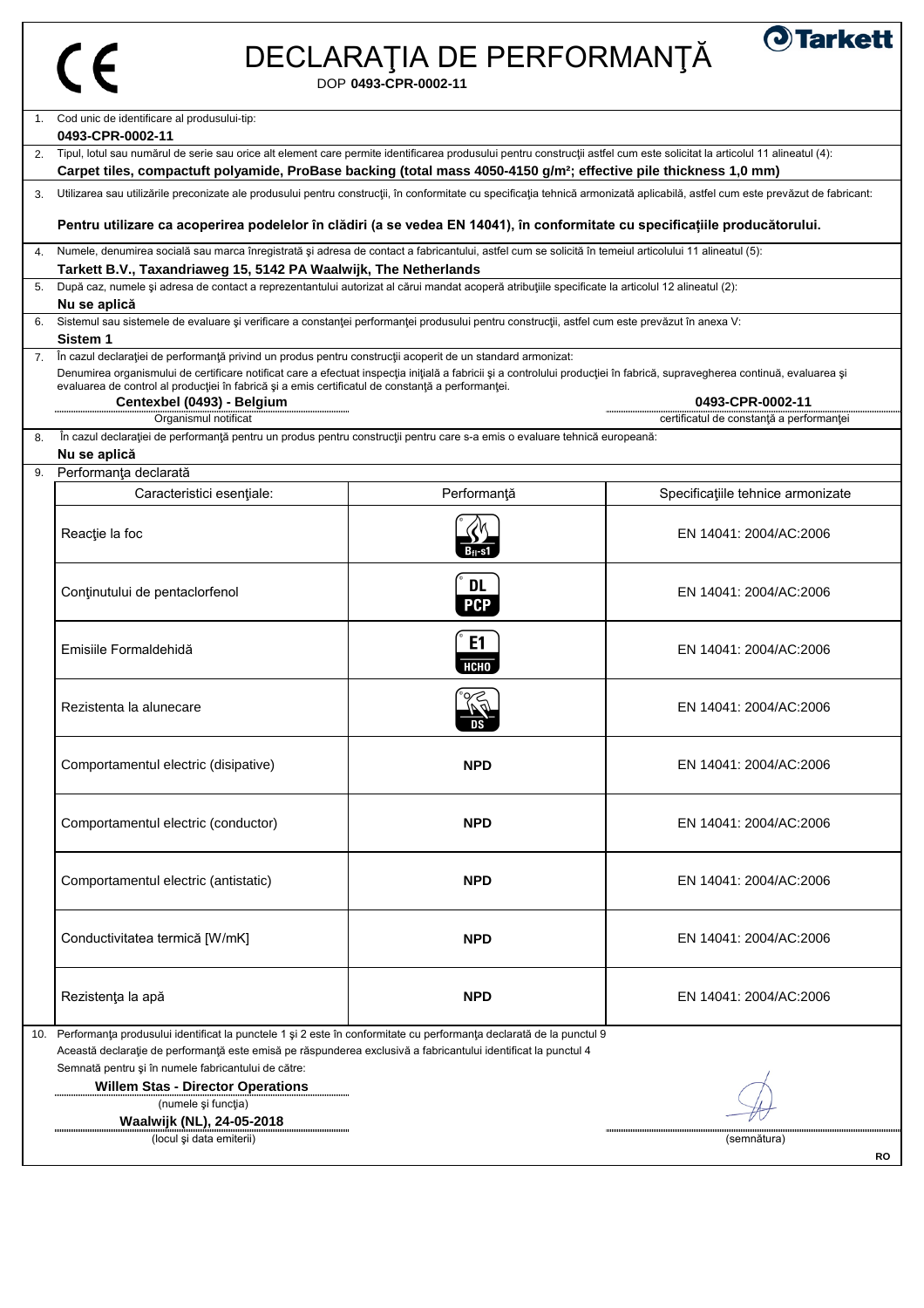| 1.<br>0493-CPR-0002-11<br>$11(4)$ :<br>3.<br>$11(5)$ :<br>5.<br>Не применимо<br>Система 1<br>7.<br>$(ETA)$ :<br>Не применимо<br>9.<br>(токорассеивание)<br>(антистатик) | Уникальный идентификационный код продукта, типа продукта:<br>Carpet tiles, compactuft polyamide, ProBase backing (total mass 4050-4150 g/m <sup>2</sup> ; effective pile thickness 1,0 mm)<br>Для использования в качестве напольных покрытий в зданиях (EN14041) согласно спецификации производителя.<br>Tarkett B.V., Taxandriaweg 15, 5142 PA Waalwijk, The Netherlands<br>Система или системы оценки и контроля постоянства производства строительного материала как указано в Приложении V:<br>Название уполномоченного органа сертификации, который выполнил первоначальную инспекцию завода и заводского производственного контроля,<br>наблюдения, анализ и оценку производственного контроля и выдал сертификат о постоянстве производства.<br>Centexbel (0493) - Belgium |                                                                                                                    | Тип, партия или серийный номер или любой другой элемент, позволяющий идентифицировать строительный материал в соотвествии с требованиями Статьи<br>Области применения строительного материала, в соответствии с действующей технической спецификацией, как это предусмотрено заводом-изготовителем:<br>Наименование, зарегистрированное торговое название или зарегистрированная торговая марка и контактный адрес производителя согласно требований Статьи<br>Область применения, название и контактный адрес авторизованного представителя, чей мандат соответствует требованиям, определенным в Статье 12(2):<br>В случае декларации соответствия качества продукции для производства строительных материалов, для которых применимы согласованные стандарты: |
|-------------------------------------------------------------------------------------------------------------------------------------------------------------------------|------------------------------------------------------------------------------------------------------------------------------------------------------------------------------------------------------------------------------------------------------------------------------------------------------------------------------------------------------------------------------------------------------------------------------------------------------------------------------------------------------------------------------------------------------------------------------------------------------------------------------------------------------------------------------------------------------------------------------------------------------------------------------------|--------------------------------------------------------------------------------------------------------------------|------------------------------------------------------------------------------------------------------------------------------------------------------------------------------------------------------------------------------------------------------------------------------------------------------------------------------------------------------------------------------------------------------------------------------------------------------------------------------------------------------------------------------------------------------------------------------------------------------------------------------------------------------------------------------------------------------------------------------------------------------------------|
|                                                                                                                                                                         |                                                                                                                                                                                                                                                                                                                                                                                                                                                                                                                                                                                                                                                                                                                                                                                    |                                                                                                                    |                                                                                                                                                                                                                                                                                                                                                                                                                                                                                                                                                                                                                                                                                                                                                                  |
|                                                                                                                                                                         |                                                                                                                                                                                                                                                                                                                                                                                                                                                                                                                                                                                                                                                                                                                                                                                    |                                                                                                                    |                                                                                                                                                                                                                                                                                                                                                                                                                                                                                                                                                                                                                                                                                                                                                                  |
|                                                                                                                                                                         |                                                                                                                                                                                                                                                                                                                                                                                                                                                                                                                                                                                                                                                                                                                                                                                    |                                                                                                                    |                                                                                                                                                                                                                                                                                                                                                                                                                                                                                                                                                                                                                                                                                                                                                                  |
|                                                                                                                                                                         |                                                                                                                                                                                                                                                                                                                                                                                                                                                                                                                                                                                                                                                                                                                                                                                    |                                                                                                                    |                                                                                                                                                                                                                                                                                                                                                                                                                                                                                                                                                                                                                                                                                                                                                                  |
|                                                                                                                                                                         |                                                                                                                                                                                                                                                                                                                                                                                                                                                                                                                                                                                                                                                                                                                                                                                    |                                                                                                                    |                                                                                                                                                                                                                                                                                                                                                                                                                                                                                                                                                                                                                                                                                                                                                                  |
|                                                                                                                                                                         |                                                                                                                                                                                                                                                                                                                                                                                                                                                                                                                                                                                                                                                                                                                                                                                    |                                                                                                                    |                                                                                                                                                                                                                                                                                                                                                                                                                                                                                                                                                                                                                                                                                                                                                                  |
|                                                                                                                                                                         |                                                                                                                                                                                                                                                                                                                                                                                                                                                                                                                                                                                                                                                                                                                                                                                    |                                                                                                                    |                                                                                                                                                                                                                                                                                                                                                                                                                                                                                                                                                                                                                                                                                                                                                                  |
|                                                                                                                                                                         |                                                                                                                                                                                                                                                                                                                                                                                                                                                                                                                                                                                                                                                                                                                                                                                    |                                                                                                                    |                                                                                                                                                                                                                                                                                                                                                                                                                                                                                                                                                                                                                                                                                                                                                                  |
|                                                                                                                                                                         |                                                                                                                                                                                                                                                                                                                                                                                                                                                                                                                                                                                                                                                                                                                                                                                    |                                                                                                                    |                                                                                                                                                                                                                                                                                                                                                                                                                                                                                                                                                                                                                                                                                                                                                                  |
|                                                                                                                                                                         |                                                                                                                                                                                                                                                                                                                                                                                                                                                                                                                                                                                                                                                                                                                                                                                    |                                                                                                                    |                                                                                                                                                                                                                                                                                                                                                                                                                                                                                                                                                                                                                                                                                                                                                                  |
|                                                                                                                                                                         |                                                                                                                                                                                                                                                                                                                                                                                                                                                                                                                                                                                                                                                                                                                                                                                    |                                                                                                                    |                                                                                                                                                                                                                                                                                                                                                                                                                                                                                                                                                                                                                                                                                                                                                                  |
|                                                                                                                                                                         |                                                                                                                                                                                                                                                                                                                                                                                                                                                                                                                                                                                                                                                                                                                                                                                    |                                                                                                                    | 0493-CPR-0002-11                                                                                                                                                                                                                                                                                                                                                                                                                                                                                                                                                                                                                                                                                                                                                 |
|                                                                                                                                                                         | Уполномоченный орган                                                                                                                                                                                                                                                                                                                                                                                                                                                                                                                                                                                                                                                                                                                                                               |                                                                                                                    | Сертификат постоянства производства                                                                                                                                                                                                                                                                                                                                                                                                                                                                                                                                                                                                                                                                                                                              |
|                                                                                                                                                                         |                                                                                                                                                                                                                                                                                                                                                                                                                                                                                                                                                                                                                                                                                                                                                                                    |                                                                                                                    | В случае декларации соответствия качества продукции для производства строительных материалов, для которых применима European Technical Assessment                                                                                                                                                                                                                                                                                                                                                                                                                                                                                                                                                                                                                |
|                                                                                                                                                                         |                                                                                                                                                                                                                                                                                                                                                                                                                                                                                                                                                                                                                                                                                                                                                                                    |                                                                                                                    |                                                                                                                                                                                                                                                                                                                                                                                                                                                                                                                                                                                                                                                                                                                                                                  |
|                                                                                                                                                                         | Заявленные характеристики.                                                                                                                                                                                                                                                                                                                                                                                                                                                                                                                                                                                                                                                                                                                                                         |                                                                                                                    |                                                                                                                                                                                                                                                                                                                                                                                                                                                                                                                                                                                                                                                                                                                                                                  |
|                                                                                                                                                                         | Основные характеристики                                                                                                                                                                                                                                                                                                                                                                                                                                                                                                                                                                                                                                                                                                                                                            | Производительность                                                                                                 | Технические характеристики                                                                                                                                                                                                                                                                                                                                                                                                                                                                                                                                                                                                                                                                                                                                       |
|                                                                                                                                                                         |                                                                                                                                                                                                                                                                                                                                                                                                                                                                                                                                                                                                                                                                                                                                                                                    |                                                                                                                    |                                                                                                                                                                                                                                                                                                                                                                                                                                                                                                                                                                                                                                                                                                                                                                  |
|                                                                                                                                                                         | Пожарно-технические характеристики                                                                                                                                                                                                                                                                                                                                                                                                                                                                                                                                                                                                                                                                                                                                                 | D <sub>fl</sub> -SI                                                                                                | EN 14041: 2004/AC:2006                                                                                                                                                                                                                                                                                                                                                                                                                                                                                                                                                                                                                                                                                                                                           |
|                                                                                                                                                                         | Содержание пентахлорфенола                                                                                                                                                                                                                                                                                                                                                                                                                                                                                                                                                                                                                                                                                                                                                         | <b>DL</b><br><b>PCP</b>                                                                                            | EN 14041: 2004/AC:2006                                                                                                                                                                                                                                                                                                                                                                                                                                                                                                                                                                                                                                                                                                                                           |
|                                                                                                                                                                         | Выделение формальдегида                                                                                                                                                                                                                                                                                                                                                                                                                                                                                                                                                                                                                                                                                                                                                            | E1<br><b>НСНО</b>                                                                                                  | EN 14041: 2004/AC:2006                                                                                                                                                                                                                                                                                                                                                                                                                                                                                                                                                                                                                                                                                                                                           |
|                                                                                                                                                                         | Сопротивлению скольжению                                                                                                                                                                                                                                                                                                                                                                                                                                                                                                                                                                                                                                                                                                                                                           |                                                                                                                    | EN 14041: 2004/AC:2006                                                                                                                                                                                                                                                                                                                                                                                                                                                                                                                                                                                                                                                                                                                                           |
|                                                                                                                                                                         | Электротехнические характеристики                                                                                                                                                                                                                                                                                                                                                                                                                                                                                                                                                                                                                                                                                                                                                  | <b>NPD</b>                                                                                                         | EN 14041: 2004/AC:2006                                                                                                                                                                                                                                                                                                                                                                                                                                                                                                                                                                                                                                                                                                                                           |
|                                                                                                                                                                         | Электротехнические характеристики<br>(токопроводимость)                                                                                                                                                                                                                                                                                                                                                                                                                                                                                                                                                                                                                                                                                                                            | <b>NPD</b>                                                                                                         | EN 14041: 2004/AC:2006                                                                                                                                                                                                                                                                                                                                                                                                                                                                                                                                                                                                                                                                                                                                           |
|                                                                                                                                                                         | Электротехнические характеристики                                                                                                                                                                                                                                                                                                                                                                                                                                                                                                                                                                                                                                                                                                                                                  | <b>NPD</b>                                                                                                         | EN 14041: 2004/AC:2006                                                                                                                                                                                                                                                                                                                                                                                                                                                                                                                                                                                                                                                                                                                                           |
|                                                                                                                                                                         | Термопроводимость [W/mK]                                                                                                                                                                                                                                                                                                                                                                                                                                                                                                                                                                                                                                                                                                                                                           | <b>NPD</b>                                                                                                         | EN 14041: 2004/AC:2006                                                                                                                                                                                                                                                                                                                                                                                                                                                                                                                                                                                                                                                                                                                                           |
|                                                                                                                                                                         | Водонепроницаемость                                                                                                                                                                                                                                                                                                                                                                                                                                                                                                                                                                                                                                                                                                                                                                | <b>NPD</b>                                                                                                         | EN 14041: 2004/AC:2006                                                                                                                                                                                                                                                                                                                                                                                                                                                                                                                                                                                                                                                                                                                                           |
| 10.                                                                                                                                                                     | Производство продукта, описанного в пунктах 1 и 2 осуществляется в соотвествии с заявленными в пункте 9 характеристиками.                                                                                                                                                                                                                                                                                                                                                                                                                                                                                                                                                                                                                                                          | Данная декларация соответствия качества продукции выдается под ответственность изготовителя, указанного в пункте 4 |                                                                                                                                                                                                                                                                                                                                                                                                                                                                                                                                                                                                                                                                                                                                                                  |
|                                                                                                                                                                         |                                                                                                                                                                                                                                                                                                                                                                                                                                                                                                                                                                                                                                                                                                                                                                                    |                                                                                                                    |                                                                                                                                                                                                                                                                                                                                                                                                                                                                                                                                                                                                                                                                                                                                                                  |
|                                                                                                                                                                         | Подписано от имени производителя:<br><b>Willem Stas - Director Operations</b><br>(Имя, Должность)<br>Waalwijk (NL), 24-05-2018                                                                                                                                                                                                                                                                                                                                                                                                                                                                                                                                                                                                                                                     |                                                                                                                    |                                                                                                                                                                                                                                                                                                                                                                                                                                                                                                                                                                                                                                                                                                                                                                  |